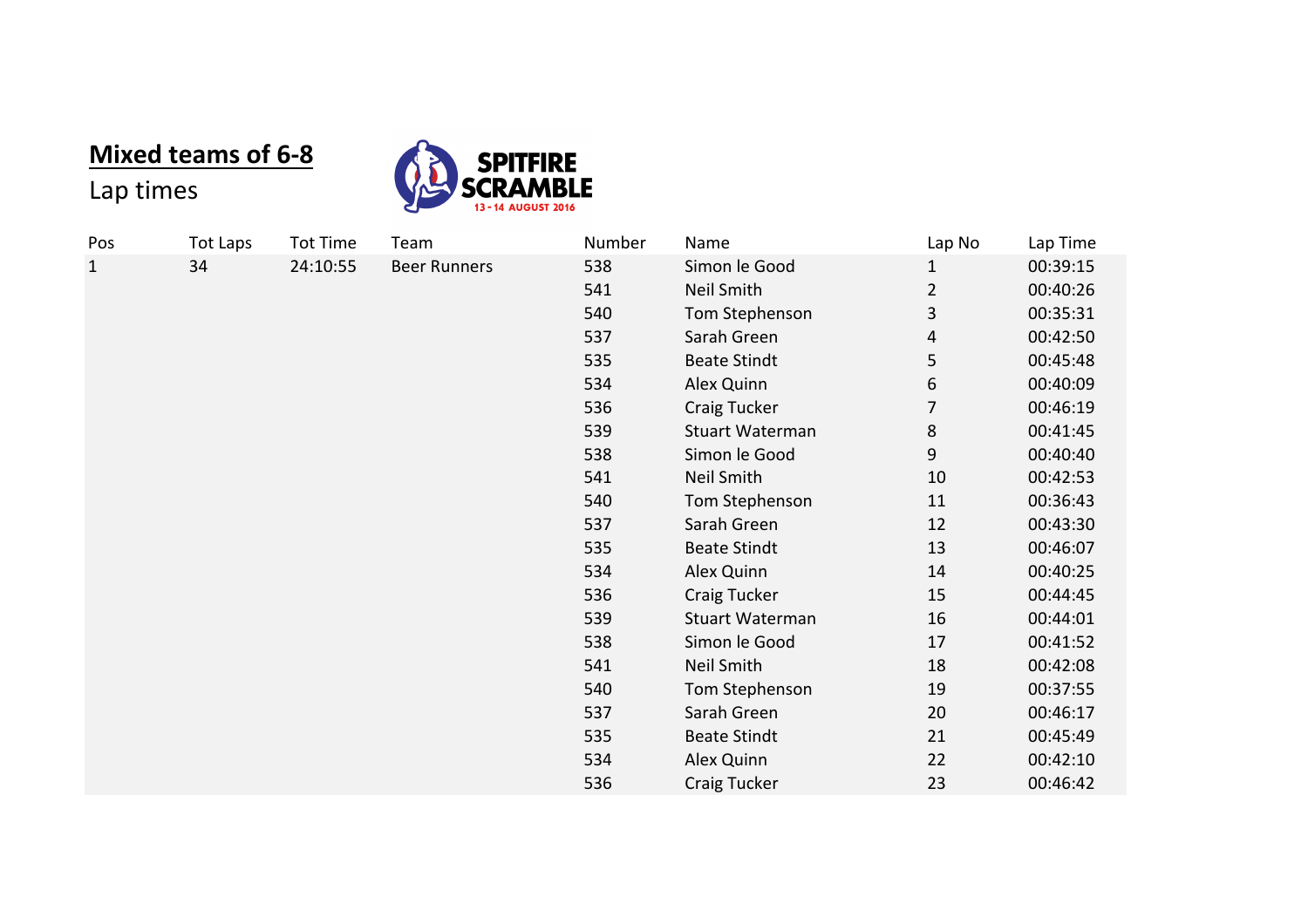|                |    |          |                     | 539 | <b>Stuart Waterman</b> | 24             | 00:44:24 |
|----------------|----|----------|---------------------|-----|------------------------|----------------|----------|
|                |    |          |                     | 538 | Simon le Good          | 25             | 00:42:45 |
|                |    |          |                     | 541 | <b>Neil Smith</b>      | 26             | 00:42:26 |
|                |    |          |                     | 540 | Tom Stephenson         | 27             | 00:38:15 |
|                |    |          |                     | 540 | Tom Stephenson         | 28             | 00:38:58 |
|                |    |          |                     | 537 | Sarah Green            | 29             | 00:43:13 |
|                |    |          |                     | 535 | <b>Beate Stindt</b>    | 30             | 00:48:17 |
|                |    |          |                     | 534 | Alex Quinn             | 31             | 00:40:26 |
|                |    |          |                     | 536 | Craig Tucker           | 32             | 00:46:33 |
|                |    |          |                     | 539 | <b>Stuart Waterman</b> | 33             | 00:44:09 |
|                |    |          |                     | 541 | Neil Smith             | 34             | 00:47:29 |
|                |    |          |                     |     |                        |                |          |
| $\overline{2}$ | 34 | 24:37:26 | East End            | 480 | Rodney Baldwin         | $\mathbf{1}$   | 00:40:23 |
|                |    |          | <b>Road Runners</b> | 486 | Sam Wilkinson          | $\overline{2}$ | 00:38:46 |
|                |    |          |                     | 481 | Ian Pithouse           | 3              | 00:40:51 |
|                |    |          |                     | 484 | Seth Healey            | 4              | 00:36:18 |
|                |    |          |                     | 485 | Jamie Zucker           | 5              | 00:44:04 |
|                |    |          |                     | 487 | Rory Tregaskis         | 6              | 00:45:28 |
|                |    |          |                     | 482 | Marc Upton             | 7              | 00:44:15 |
|                |    |          |                     | 483 | <b>Becca White</b>     | 8              | 00:45:09 |
|                |    |          |                     | 480 | Rodney Baldwin         | 9              | 00:42:07 |
|                |    |          |                     | 486 | Sam Wilkinson          | 10             | 00:39:02 |
|                |    |          |                     | 484 | Seth Healey            | 11             | 00:37:00 |
|                |    |          |                     | 485 | Jamie Zucker           | 12             | 00:45:23 |
|                |    |          |                     | 481 | Ian Pithouse           | 13             | 00:40:59 |
|                |    |          |                     | 487 | Rory Tregaskis         | 14             | 00:44:47 |
|                |    |          |                     | 482 | Marc Upton             | 15             | 00:46:49 |
|                |    |          |                     | 483 | <b>Becca White</b>     | 16             | 00:45:44 |
|                |    |          |                     | 480 | Rodney Baldwin         | 17             | 00:42:52 |
|                |    |          |                     |     |                        |                |          |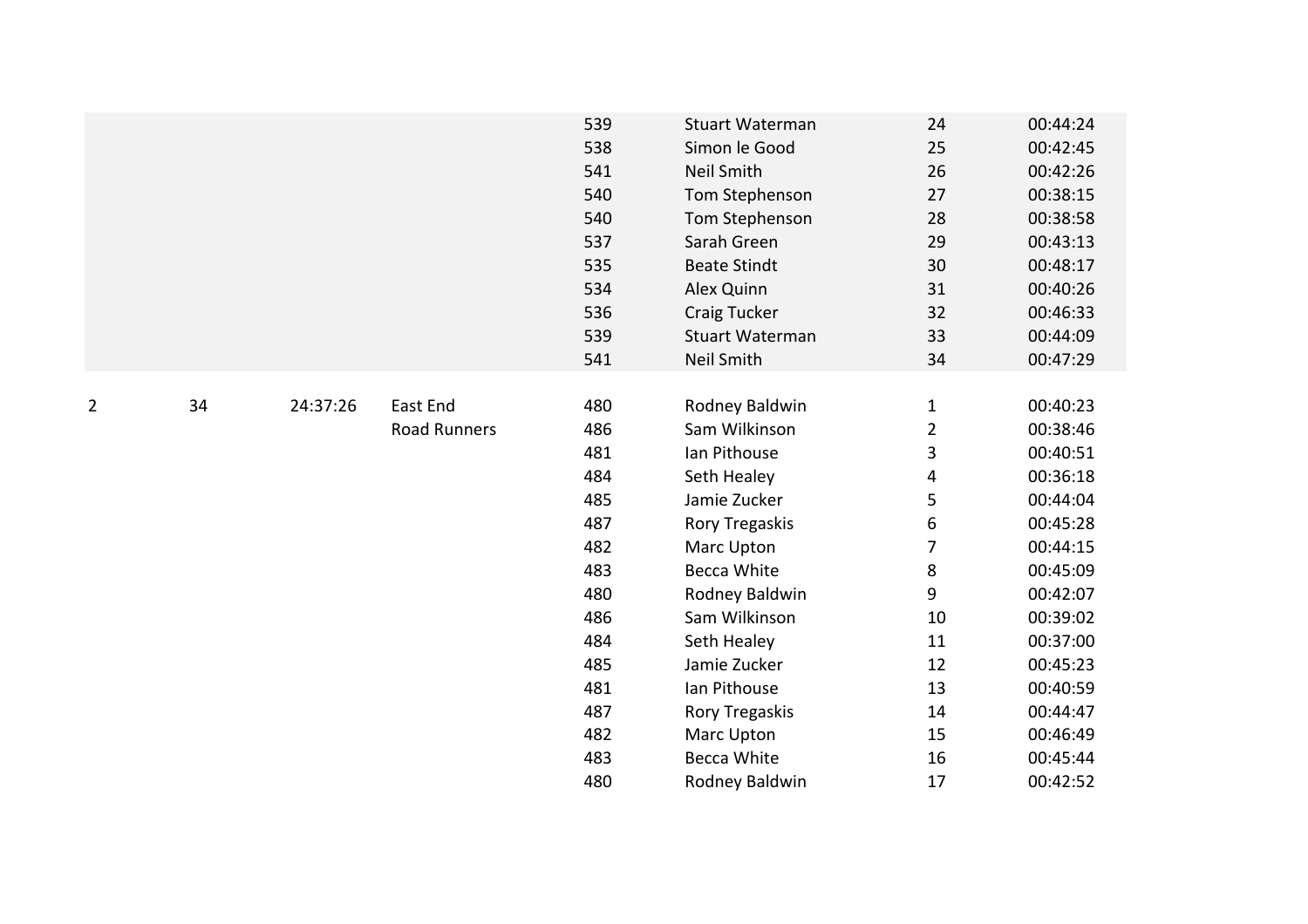|   |    |          |          | 484 | Seth Healey             | 18             | 00:39:24 |
|---|----|----------|----------|-----|-------------------------|----------------|----------|
|   |    |          |          | 485 | Jamie Zucker            | 19             | 00:48:38 |
|   |    |          |          | 481 | Ian Pithouse            | 20             | 00:42:45 |
|   |    |          |          | 486 | Sam Wilkinson           | 21             | 00:40:53 |
|   |    |          |          | 487 | Rory Tregaskis          | 22             | 00:49:08 |
|   |    |          |          | 482 | Marc Upton              | 23             | 00:48:04 |
|   |    |          |          | 483 | <b>Becca White</b>      | 24             | 00:48:09 |
|   |    |          |          | 484 | Seth Healey             | 25             | 00:39:46 |
|   |    |          |          | 480 | Rodney Baldwin          | 26             | 00:43:05 |
|   |    |          |          | 485 | Jamie Zucker            | 27             | 00:49:39 |
|   |    |          |          | 481 | Ian Pithouse            | 28             | 00:41:31 |
|   |    |          |          | 486 | Sam Wilkinson           | 29             | 00:42:13 |
|   |    |          |          | 487 | Rory Tregaskis          | 30             | 00:49:50 |
|   |    |          |          | 482 | Marc Upton              | 31             | 00:47:12 |
|   |    |          |          | 483 | <b>Becca White</b>      | 32             | 00:45:44 |
|   |    |          |          | 484 | Seth Healey             | 33             | 00:38:31 |
|   |    |          |          | 486 | Sam Wilkinson           | 34             | 00:42:57 |
|   |    |          |          |     |                         |                |          |
| 3 | 34 | 24:50:18 | Viewtube | 819 | Alessio Cardone         | $\mathbf{1}$   | 00:39:44 |
|   |    |          | Mixed 1  | 815 | Syed Asad Haq           | $\overline{2}$ | 00:41:49 |
|   |    |          |          | 813 | Ivaylo Enchev           | 3              | 00:42:30 |
|   |    |          |          | 814 | <b>Steven Glanville</b> | 4              | 00:39:28 |
|   |    |          |          | 818 | <b>Lindsey Buckley</b>  | 5              | 00:46:47 |
|   |    |          |          | 812 | Petter Axby             | 6              | 00:43:13 |
|   |    |          |          | 816 | Vadim Mindru            | $\overline{7}$ | 00:45:20 |
|   |    |          |          | 817 | Alberto Mota            | 8              | 00:40:36 |
|   |    |          |          | 819 | Alessio Cardone         | 9              | 00:40:36 |
|   |    |          |          | 815 | Syed Asad Haq           | 10             | 00:43:35 |
|   |    |          |          | 813 | Ivaylo Enchev           | 11             | 00:44:13 |
|   |    |          |          |     |                         |                |          |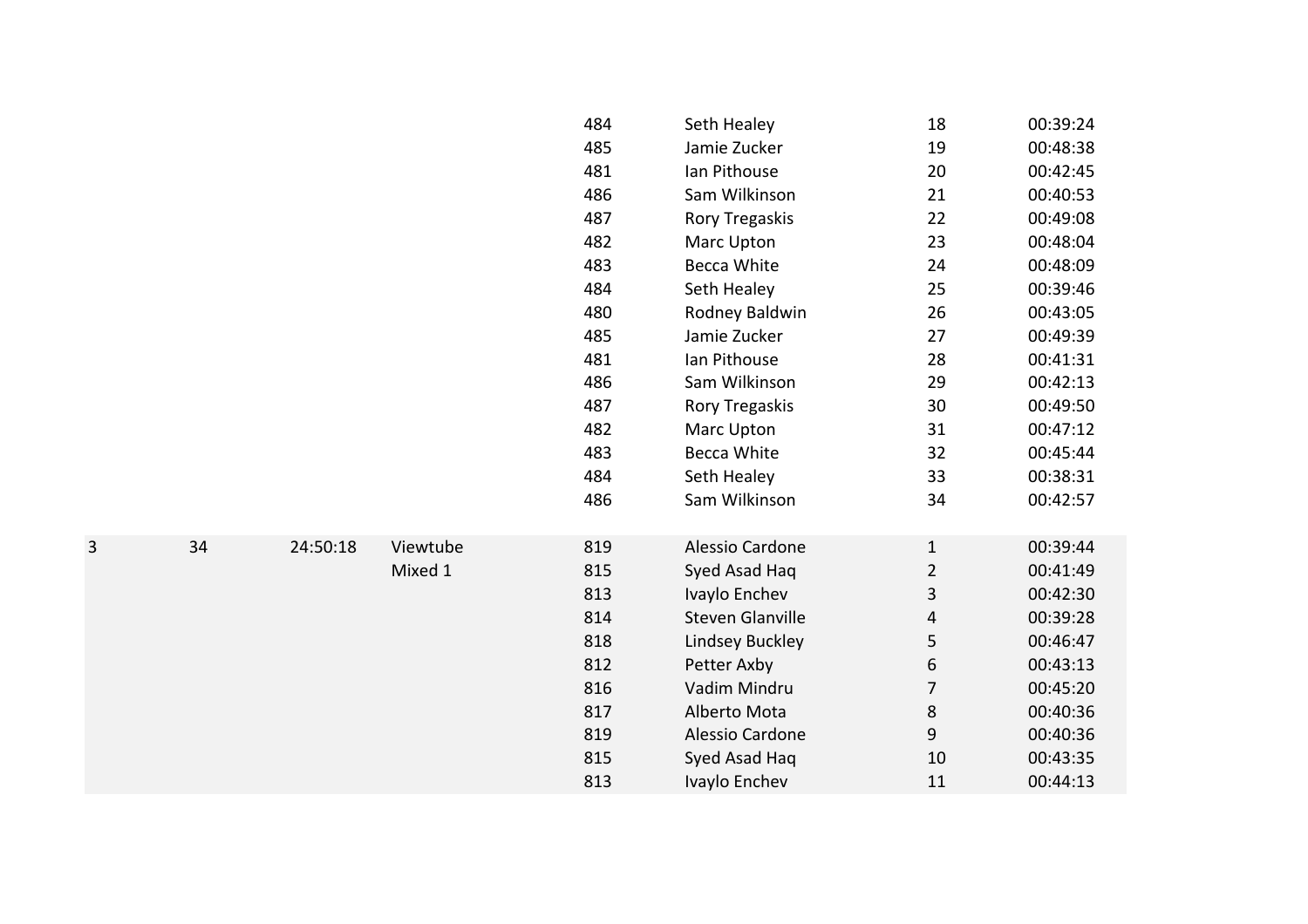|   |    |          |                  | 814 | <b>Steven Glanville</b> | 12                      | 00:39:28 |
|---|----|----------|------------------|-----|-------------------------|-------------------------|----------|
|   |    |          |                  | 818 | Lindsey Buckley         | 13                      | 00:46:41 |
|   |    |          |                  | 812 | Petter Axby             | 14                      | 00:43:22 |
|   |    |          |                  | 816 | Vadim Mindru            | 15                      | 00:42:04 |
|   |    |          |                  | 817 | Alberto Mota            | 16                      | 00:41:34 |
|   |    |          |                  | 819 | Alessio Cardone         | 17                      | 00:41:02 |
|   |    |          |                  | 815 | Syed Asad Haq           | 18                      | 00:45:13 |
|   |    |          |                  | 813 | Ivaylo Enchev           | 19                      | 00:46:38 |
|   |    |          |                  | 814 | <b>Steven Glanville</b> | 20                      | 00:42:29 |
|   |    |          |                  | 818 | Lindsey Buckley         | 21                      | 00:48:17 |
|   |    |          |                  | 812 | Petter Axby             | 22                      | 00:43:54 |
|   |    |          |                  | 816 | Vadim Mindru            | 23                      | 00:47:09 |
|   |    |          |                  | 817 | Alberto Mota            | 24                      | 00:41:03 |
|   |    |          |                  | 819 | Alessio Cardone         | 25                      | 00:41:04 |
|   |    |          |                  | 815 | Syed Asad Haq           | 26                      | 00:45:17 |
|   |    |          |                  | 813 | Ivaylo Enchev           | 27                      | 00:44:22 |
|   |    |          |                  | 814 | <b>Steven Glanville</b> | 28                      | 00:45:52 |
|   |    |          |                  | 818 | Lindsey Buckley         | 29                      | 00:49:17 |
|   |    |          |                  | 812 | Petter Axby             | 30                      | 00:45:04 |
|   |    |          |                  | 816 | Vadim Mindru            | 31                      | 00:48:08 |
|   |    |          |                  | 817 | Alberto Mota            | 32                      | 00:43:14 |
|   |    |          |                  | 819 | Alessio Cardone         | 33                      | 00:40:53 |
|   |    |          |                  | 815 | Syed Asad Haq           | 34                      | 00:50:22 |
|   |    |          |                  |     |                         |                         |          |
| 4 | 33 | 24:21:38 | Havering Tri III | 467 | <b>Marton Cseik</b>     | $\mathbf{1}$            | 00:36:25 |
|   |    |          |                  | 469 | Mark Birrell            | $\overline{\mathbf{c}}$ | 00:39:30 |
|   |    |          |                  | 466 | Mark Billyard           | 3                       | 00:40:48 |
|   |    |          |                  | 468 | Neill Butcher           | 4                       | 00:43:08 |
|   |    |          |                  | 470 | Nicholas Gillmore       | 5                       | 00:40:01 |
|   |    |          |                  |     |                         |                         |          |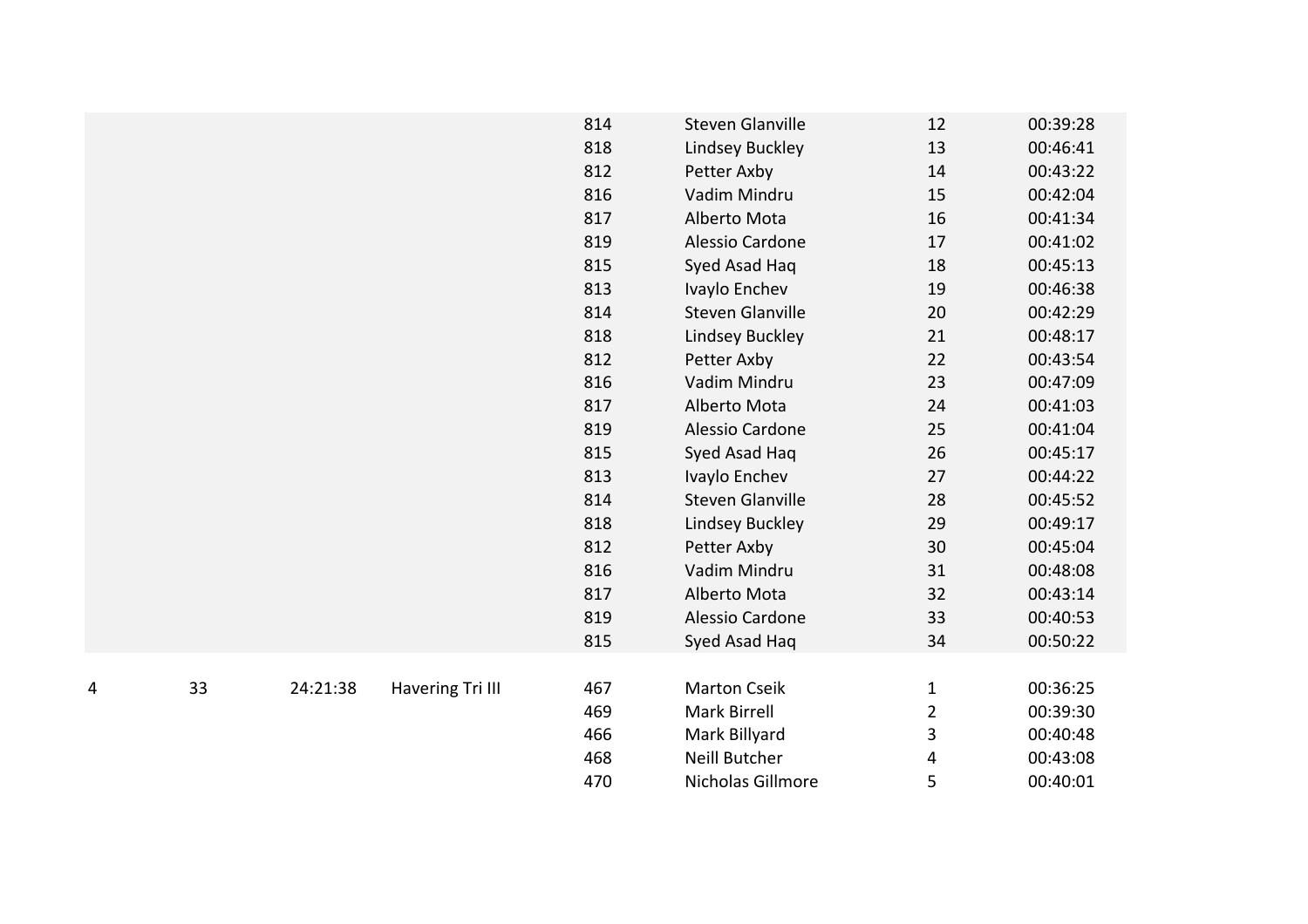| 465 | Lee Dale             | 6  | 00:46:30 |
|-----|----------------------|----|----------|
| 471 | James Stubbs         | 7  | 00:48:02 |
| 464 | Angela Thompson      | 8  | 00:53:27 |
| 467 | <b>Marton Cseik</b>  | 9  | 00:35:04 |
| 469 | Mark Birrell         | 10 | 00:40:58 |
| 466 | Mark Billyard        | 11 | 00:41:55 |
| 468 | Neill Butcher        | 12 | 00:43:15 |
| 470 | Nicholas Gillmore    | 13 | 00:42:31 |
| 465 | Lee Dale             | 14 | 00:46:43 |
| 471 | James Stubbs         | 15 | 00:51:15 |
| 464 | Angela Thompson      | 16 | 00:51:46 |
| 467 | <b>Marton Cseik</b>  | 17 | 00:34:24 |
| 469 | <b>Mark Birrell</b>  | 18 | 00:49:18 |
| 466 | Mark Billyard        | 19 | 00:46:16 |
| 468 | <b>Neill Butcher</b> | 20 | 00:44:41 |
| 470 | Nicholas Gillmore    | 21 | 00:45:57 |
| 465 | Lee Dale             | 22 | 00:49:51 |
| 471 | James Stubbs         | 23 | 00:56:01 |
| 467 | <b>Marton Cseik</b>  | 24 | 00:35:32 |
| 469 | Mark Birrell         | 25 | 00:42:53 |
| 466 | Mark Billyard        | 26 | 00:44:33 |
| 468 | Neill Butcher        | 27 | 00:47:29 |
| 470 | Nicholas Gillmore    | 28 | 00:45:28 |
| 465 | Lee Dale             | 29 | 00:47:37 |
| 471 | James Stubbs         | 30 | 00:51:44 |
| 467 | <b>Marton Cseik</b>  | 31 | 00:35:24 |
| 469 | Mark Birrell         | 32 | 00:42:21 |
| 466 | Mark Billyard        | 33 | 00:40:51 |
|     |                      |    |          |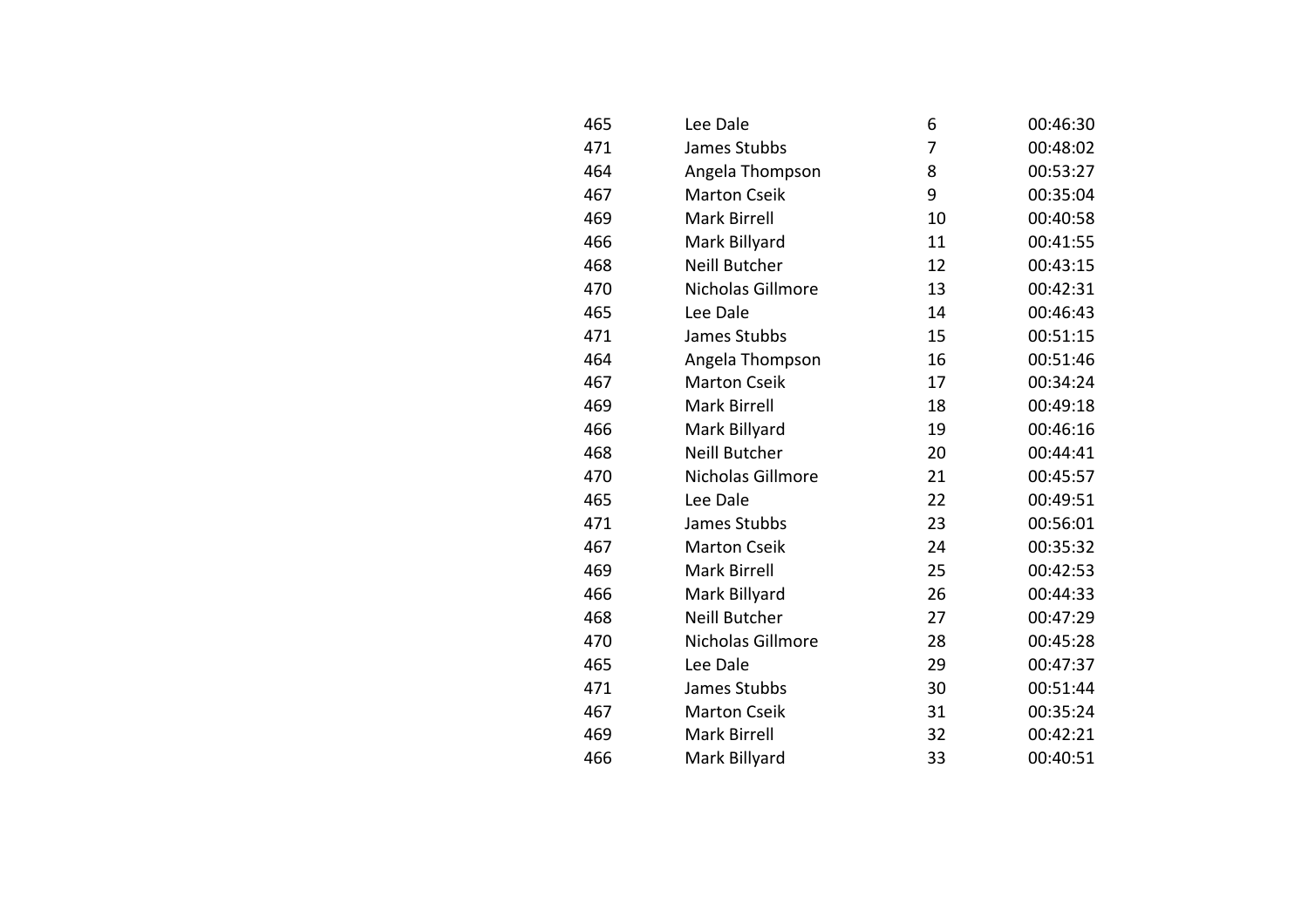| 5 | 33 | 24:24:17 | <b>HRR FASTER</b> | 526 | Nathan Roulson     | $\mathbf{1}$   | 00:40:14 |
|---|----|----------|-------------------|-----|--------------------|----------------|----------|
|   |    |          |                   | 530 | Gavin Allen        | $\mathbf 2$    | 00:35:34 |
|   |    |          |                   | 528 | <b>Bob Langley</b> | $\mathsf 3$    | 00:43:50 |
|   |    |          |                   | 529 | Dan Hollinshead    | 4              | 00:43:23 |
|   |    |          |                   | 527 | Rosie Atkins       | 5              | 00:47:05 |
|   |    |          |                   | 531 | Jim Clark          | 6              | 00:39:44 |
|   |    |          |                   | 530 | Gavin Allen        | $\overline{7}$ | 00:36:39 |
|   |    |          |                   | 532 | Jon Buist          | 8              | 00:42:18 |
|   |    |          |                   | 526 | Nathan Roulson     | 9              | 00:42:15 |
|   |    |          |                   | 528 | <b>Bob Langley</b> | 10             | 00:43:51 |
|   |    |          |                   | 529 | Dan Hollinshead    | 11             | 00:44:41 |
|   |    |          |                   | 533 | Sam Wolton         | 12             | 00:44:12 |
|   |    |          |                   | 527 | Rosie Atkins       | 13             | 00:48:50 |
|   |    |          |                   | 531 | Jim Clark          | 14             | 00:41:37 |
|   |    |          |                   | 532 | Jon Buist          | 15             | 00:42:42 |
|   |    |          |                   | 530 | Gavin Allen        | 16             | 00:41:10 |
|   |    |          |                   | 526 | Nathan Roulson     | 17             | 00:42:34 |
|   |    |          |                   | 529 | Dan Hollinshead    | 18             | 00:44:49 |
|   |    |          |                   | 527 | Rosie Atkins       | 19             | 00:51:20 |
|   |    |          |                   | 530 | Gavin Allen        | 20             | 00:39:58 |
|   |    |          |                   | 533 | Sam Wolton         | 21             | 00:47:27 |
|   |    |          |                   | 531 | Jim Clark          | 22             | 00:42:51 |
|   |    |          |                   | 531 | Jim Clark          | 23             | 01:00:10 |
|   |    |          |                   | 532 | Jon Buist          | 24             | 00:44:00 |
|   |    |          |                   | 526 | Nathan Roulson     | 25             | 00:44:16 |
|   |    |          |                   | 530 | Gavin Allen        | 26             | 00:38:53 |
|   |    |          |                   | 527 | Rosie Atkins       | 27             | 00:49:45 |
|   |    |          |                   | 533 | Sam Wolton         | 28             | 00:48:35 |
|   |    |          |                   | 529 | Dan Hollinshead    | 29             | 00:44:35 |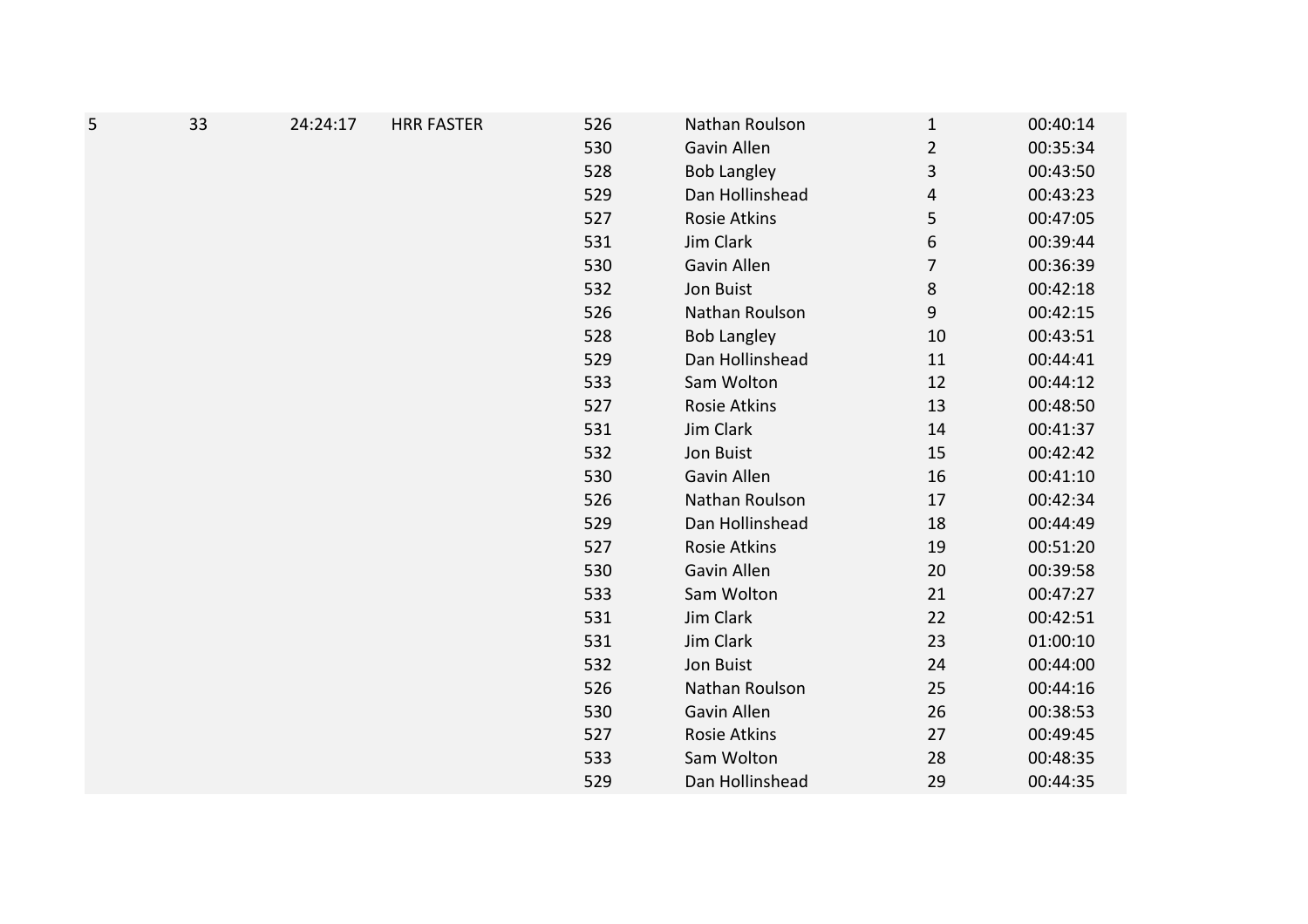|   |    |          |                     | 530 | Gavin Allen           | 30             | 00:40:03 |
|---|----|----------|---------------------|-----|-----------------------|----------------|----------|
|   |    |          |                     | 532 | Jon Buist             | 31             | 00:46:49 |
|   |    |          |                     | 526 | Nathan Roulson        | 32             | 00:46:39 |
|   |    |          |                     | 533 | Sam Wolton            | 33             | 00:53:28 |
|   |    |          |                     |     |                       |                |          |
| 6 | 30 | 24:09:22 | <b>Havering Tri</b> | 701 | <b>Richard Alston</b> | $\mathbf{1}$   | 00:42:26 |
|   |    |          | Again               | 694 | <b>Brett Thake</b>    | $\overline{2}$ | 00:47:59 |
|   |    |          |                     | 695 | Gary Band             | 3              | 00:42:23 |
|   |    |          |                     | 698 | Matt Rose             | 4              | 00:46:31 |
|   |    |          |                     | 697 | Mark Harbige          | 5              | 00:45:45 |
|   |    |          |                     | 696 | Janine Harbige        | 6              | 00:55:01 |
|   |    |          |                     | 700 | Simon Best            | $\overline{7}$ | 00:44:41 |
|   |    |          |                     | 699 | Nigel Clark           | 8              | 00:48:29 |
|   |    |          |                     | 701 | <b>Richard Alston</b> | 9              | 00:45:16 |
|   |    |          |                     | 695 | Gary Band             | 10             | 00:43:30 |
|   |    |          |                     | 694 | <b>Brett Thake</b>    | 11             | 00:53:16 |
|   |    |          |                     | 698 | Matt Rose             | 12             | 00:48:58 |
|   |    |          |                     | 700 | Simon Best            | 13             | 00:47:25 |
|   |    |          |                     | 697 | Mark Harbige          | 14             | 00:51:17 |
|   |    |          |                     | 696 | Janine Harbige        | 15             | 00:54:57 |
|   |    |          |                     | 699 | <b>Nigel Clark</b>    | 16             | 00:50:47 |
|   |    |          |                     | 701 | <b>Richard Alston</b> | 17             | 00:45:42 |
|   |    |          |                     | 695 | Gary Band             | 18             | 00:46:17 |
|   |    |          |                     | 694 | <b>Brett Thake</b>    | 19             | 00:57:59 |
|   |    |          |                     | 698 | Matt Rose             | 20             | 00:51:47 |
|   |    |          |                     | 700 | Simon Best            | 21             | 00:46:48 |
|   |    |          |                     | 699 | <b>Nigel Clark</b>    | 22             | 00:49:35 |
|   |    |          |                     | 695 | Gary Band             | 23             | 00:44:44 |
|   |    |          |                     | 701 | <b>Richard Alston</b> | 24             | 00:47:04 |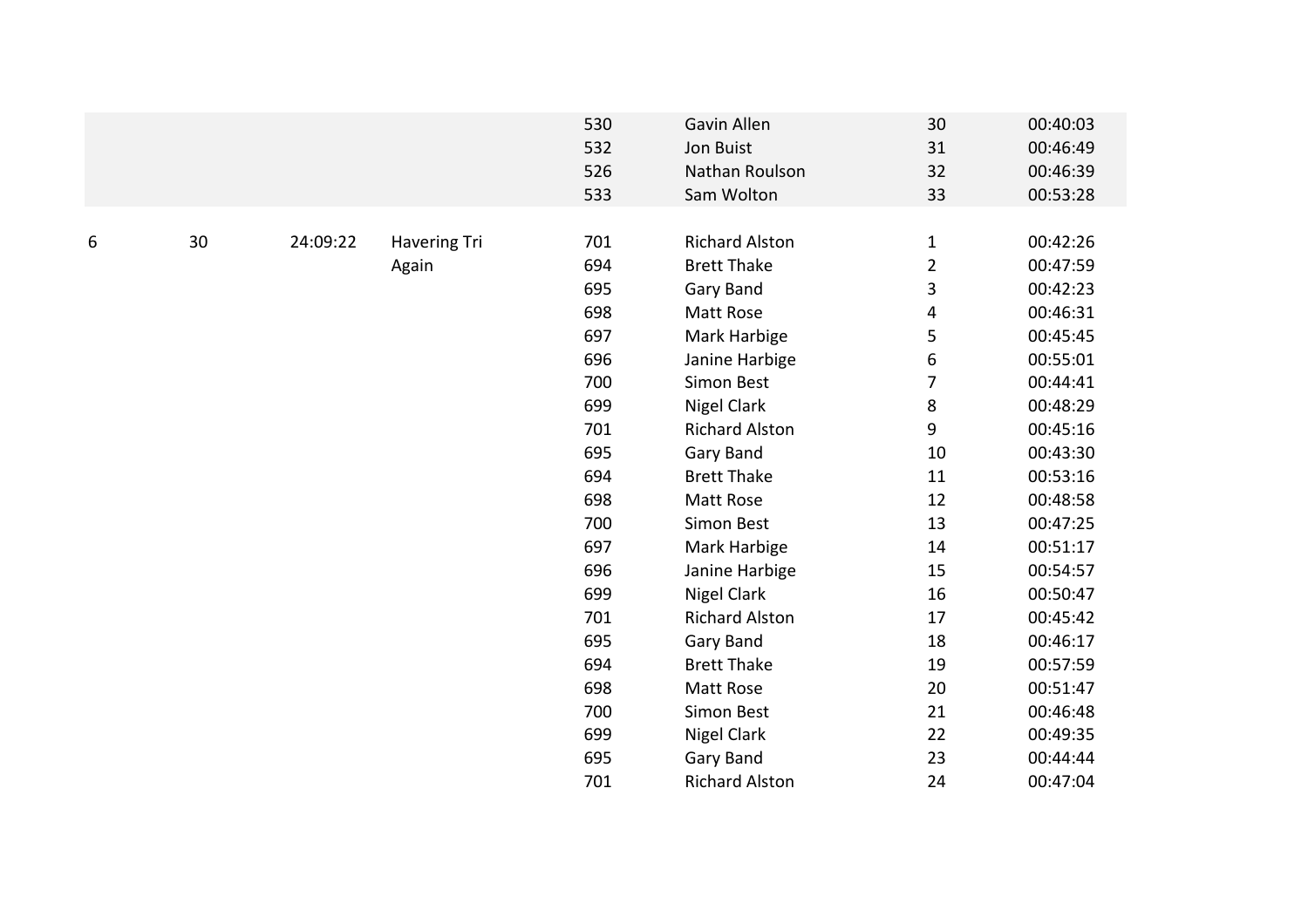|                |    |          |                  | 697<br>696<br>695<br>700<br>701 | Mark Harbige<br>Janine Harbige<br>Gary Band<br>Simon Best<br><b>Richard Alston</b> | 25<br>26<br>27<br>28<br>29 | 00:48:45<br>00:52:26<br>00:45:42<br>00:48:12<br>00:47:59 |
|----------------|----|----------|------------------|---------------------------------|------------------------------------------------------------------------------------|----------------------------|----------------------------------------------------------|
|                |    |          |                  | 697                             | Mark Harbige                                                                       | 30                         | 00:47:41                                                 |
| $\overline{7}$ | 30 | 24:26:00 | <b>Team Cool</b> | 859                             | Jen Richardson                                                                     | $\mathbf{1}$               | 00:59:46                                                 |
|                |    |          |                  | 856                             | Maija Kozlova                                                                      | $\mathbf 2$                | 00:43:20                                                 |
|                |    |          |                  | 854                             | John Uff                                                                           | 3                          | 00:36:45                                                 |
|                |    |          |                  | 855                             | Liam O'Grady                                                                       | 4                          | 00:42:27                                                 |
|                |    |          |                  | 853                             | Daniel Kitchie                                                                     | 5                          | 00:45:53                                                 |
|                |    |          |                  | 852                             | Chris Hurcomb                                                                      | 6                          | 00:54:34                                                 |
|                |    |          |                  | 858                             | Rachael Leah                                                                       | $\overline{7}$             | 00:49:45                                                 |
|                |    |          |                  | 857                             | Paula Kessler                                                                      | 8                          | 00:47:32                                                 |
|                |    |          |                  | 859                             | Jen Richardson                                                                     | 9                          | 00:59:16                                                 |
|                |    |          |                  | 856                             | Maija Kozlova                                                                      | 10                         | 00:42:23                                                 |
|                |    |          |                  | 854                             | John Uff                                                                           | 11                         | 00:38:37                                                 |
|                |    |          |                  | 855                             | Liam O'Grady                                                                       | 12                         | 00:43:54                                                 |
|                |    |          |                  | 853                             | Daniel Kitchie                                                                     | 13                         | 00:46:19                                                 |
|                |    |          |                  | 852                             | Chris Hurcomb                                                                      | 14                         | 00:51:16                                                 |
|                |    |          |                  | 858                             | Rachael Leah                                                                       | 15                         | 00:49:45                                                 |
|                |    |          |                  | 857                             | Paula Kessler                                                                      | 16                         | 00:56:49                                                 |
|                |    |          |                  | 859                             | Jen Richardson                                                                     | 17                         | 01:00:26                                                 |
|                |    |          |                  | 856                             | Maija Kozlova                                                                      | 18                         | 00:44:55                                                 |
|                |    |          |                  | 854                             | John Uff                                                                           | 19                         | 00:40:27                                                 |
|                |    |          |                  | 853                             | Daniel Kitchie                                                                     | 20                         | 00:53:07                                                 |
|                |    |          |                  | 858                             | Rachael Leah                                                                       | 21                         | 00:57:17                                                 |
|                |    |          |                  | 852                             | Chris Hurcomb                                                                      | 22                         | 00:55:51                                                 |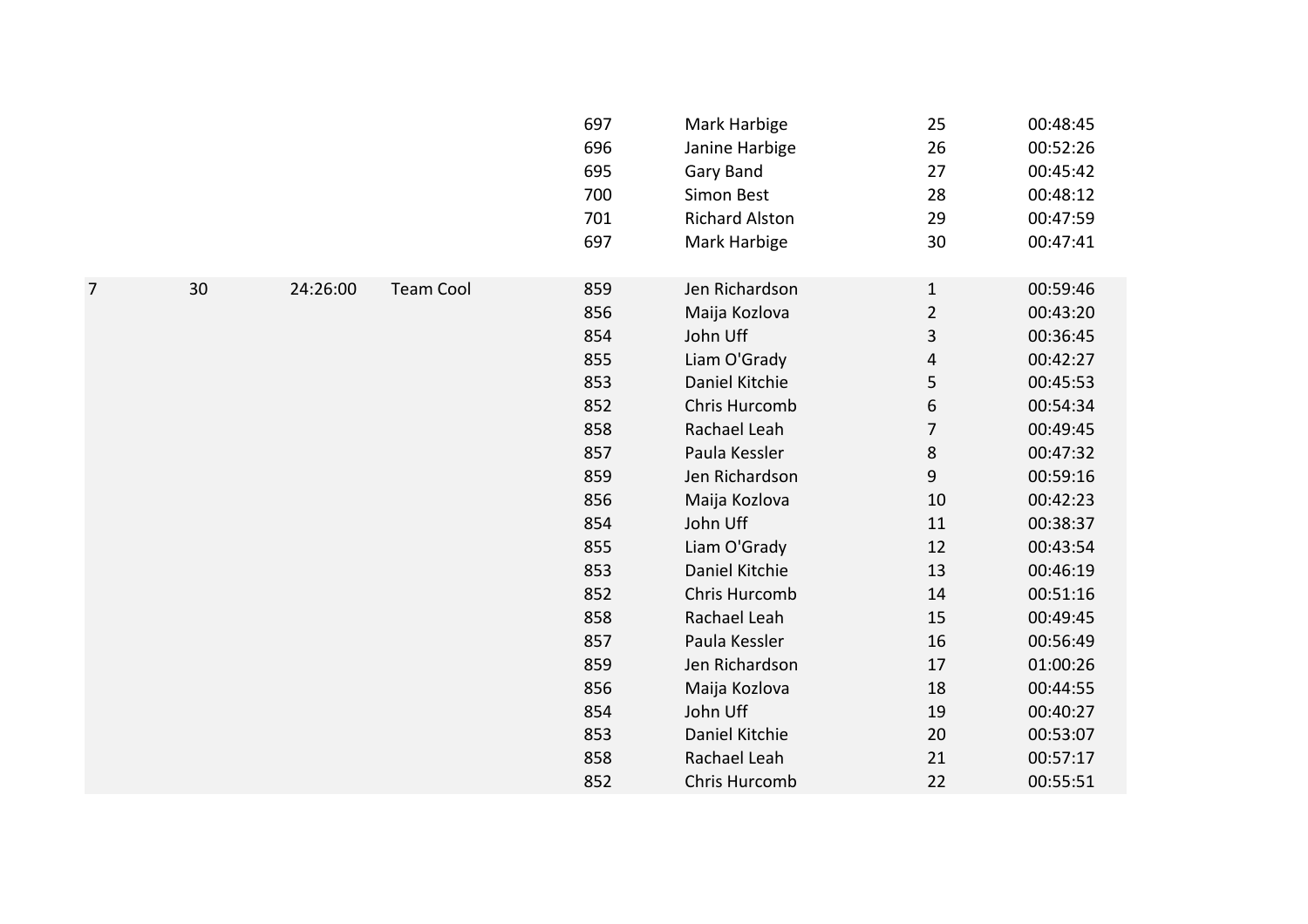|   |    |          |                                         | 857<br>859<br>856<br>854<br>855<br>853<br>857<br>854                      | Paula Kessler<br>Jen Richardson<br>Maija Kozlova<br>John Uff<br>Liam O'Grady<br>Daniel Kitchie<br>Paula Kessler<br>John Uff                                                                              | 23<br>24<br>25<br>26<br>27<br>28<br>29<br>30                                  | 00:49:01<br>01:13:45<br>00:44:01<br>00:39:13<br>00:41:33<br>00:42:50<br>00:46:34<br>00:48:39                                     |
|---|----|----------|-----------------------------------------|---------------------------------------------------------------------------|----------------------------------------------------------------------------------------------------------------------------------------------------------------------------------------------------------|-------------------------------------------------------------------------------|----------------------------------------------------------------------------------------------------------------------------------|
| 8 | 30 | 24:31:53 | <b>East End Road</b><br>Runners - White | 630<br>637<br>634<br>633<br>631<br>632<br>635<br>630<br>637<br>634<br>636 | Paul Jackson<br>Rolston Lecointe<br>Celine Homsey<br><b>Simon Downs</b><br><b>Tess Healey</b><br><b>Didier Raffray</b><br><b>Ulrike Gerstenberg</b><br>Paul Jackson<br>Rolston Lecointe<br>Celine Homsey | $\mathbf{1}$<br>$\overline{2}$<br>3<br>4<br>5<br>6<br>7<br>8<br>9<br>10<br>11 | 00:48:10<br>00:46:51<br>00:49:23<br>00:48:35<br>00:47:21<br>00:36:39<br>00:49:45<br>00:50:40<br>00:50:17<br>00:51:07<br>00:44:26 |
|   |    |          |                                         | 636<br>633<br>631<br>632<br>635<br>637<br>634<br>634<br>636               | Olga Stignii<br>Olga Stignii<br><b>Simon Downs</b><br><b>Tess Healey</b><br><b>Didier Raffray</b><br><b>Ulrike Gerstenberg</b><br>Rolston Lecointe<br>Celine Homsey<br>Celine Homsey<br>Olga Stignii     | 12<br>13<br>14<br>15<br>16<br>17<br>18<br>19<br>20                            | 00:47:55<br>00:49:07<br>00:47:56<br>00:52:52<br>00:49:55<br>00:58:18<br>00:55:02<br>00:58:04<br>00:45:21                         |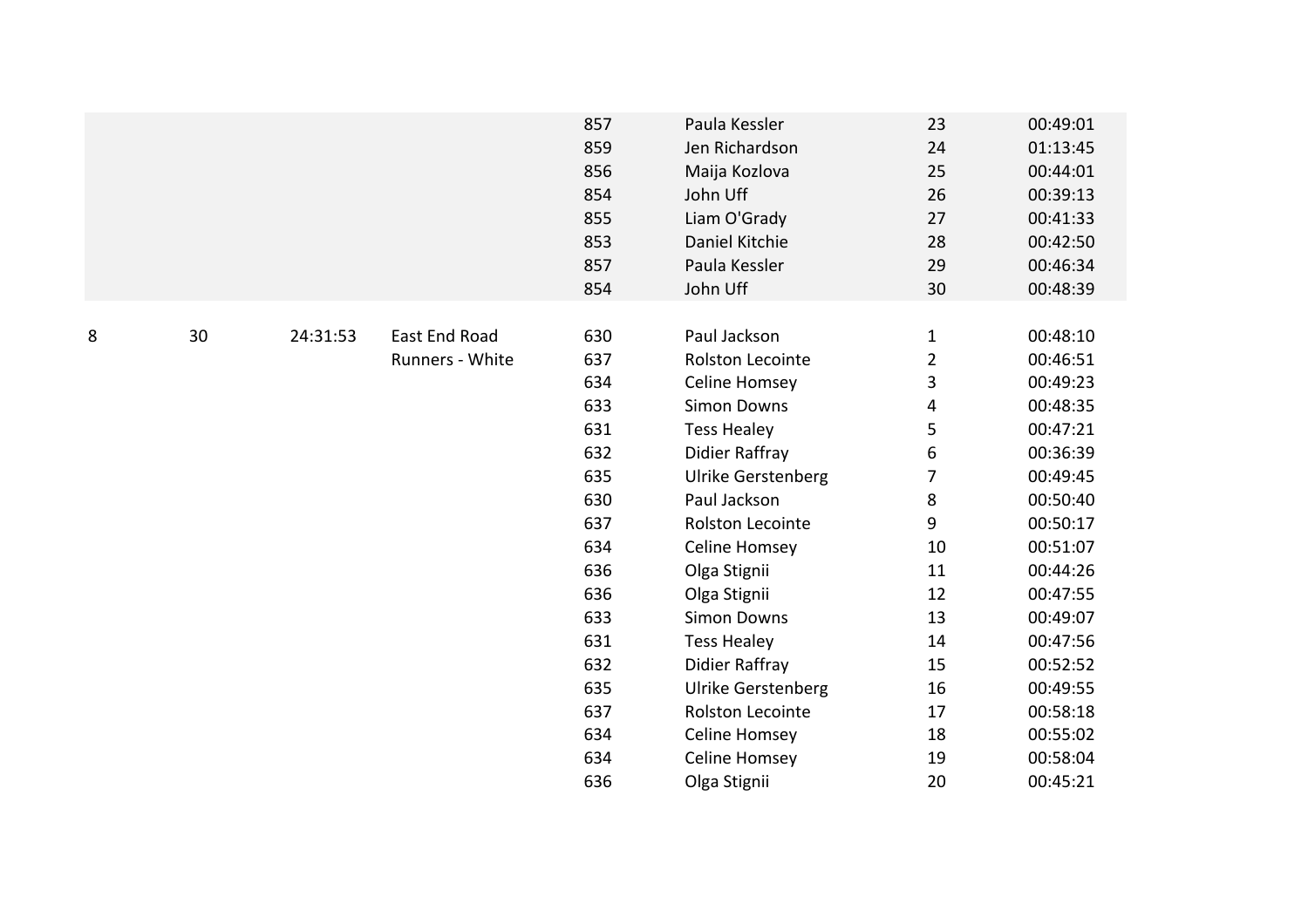|   |    |          |                    | 633 | <b>Simon Downs</b>          | 21             | 00:50:38 |
|---|----|----------|--------------------|-----|-----------------------------|----------------|----------|
|   |    |          |                    | 630 | Paul Jackson                | 22             | 00:49:32 |
|   |    |          |                    | 631 | <b>Tess Healey</b>          | 23             | 00:46:58 |
|   |    |          |                    | 632 | <b>Didier Raffray</b>       | 24             | 00:56:26 |
|   |    |          |                    | 635 | <b>Ulrike Gerstenberg</b>   | 25             | 00:51:03 |
|   |    |          |                    | 637 | Rolston Lecointe            | 26             | 00:51:14 |
|   |    |          |                    | 636 | Olga Stignii                | 27             | 00:44:57 |
|   |    |          |                    | 633 | <b>Simon Downs</b>          | 28             | 00:53:37 |
|   |    |          |                    | 631 | <b>Tess Healey</b>          | 29             | 00:47:23 |
|   |    |          |                    | 630 | Paul Jackson                | 30             | 00:32:21 |
|   |    |          |                    |     |                             |                |          |
| 9 | 29 | 24:06:23 | <b>Blood Sweat</b> | 825 | Joscelyn Attenborough-Jones | $\mathbf{1}$   | 00:47:53 |
|   |    |          | & Beers            | 822 | <b>Gareth Allen</b>         | $\overline{2}$ | 00:41:06 |
|   |    |          |                    | 827 | Gemma Thompson              | 3              | 00:50:51 |
|   |    |          |                    | 826 | Mark Thompson               | 4              | 00:47:17 |
|   |    |          |                    | 824 | Joe Gross                   | 5              | 00:44:09 |
|   |    |          |                    | 821 | Emma Flint                  | 6              | 00:54:00 |
|   |    |          |                    | 820 | Daniel Bateman              | 7              | 00:49:25 |
|   |    |          |                    | 823 | Jan Thompson                | $\,8\,$        | 00:59:59 |
|   |    |          |                    | 825 | Joscelyn Attenborough-Jones | 9              | 00:47:36 |
|   |    |          |                    | 822 | <b>Gareth Allen</b>         | 10             | 00:41:46 |
|   |    |          |                    | 827 | Gemma Thompson              | 11             | 00:51:25 |
|   |    |          |                    | 826 | Mark Thompson               | 12             | 00:48:24 |
|   |    |          |                    | 824 | Joe Gross                   | 13             | 00:46:25 |
|   |    |          |                    | 825 | Joscelyn Attenborough-Jones | 14             | 00:49:41 |
|   |    |          |                    | 822 | <b>Gareth Allen</b>         | 15             | 00:43:02 |
|   |    |          |                    | 827 | Gemma Thompson              | 16             | 00:53:51 |
|   |    |          |                    | 821 | Emma Flint                  | 17             | 00:55:47 |
|   |    |          |                    | 820 | Daniel Bateman              | 18             | 00:54:03 |
|   |    |          |                    |     |                             |                |          |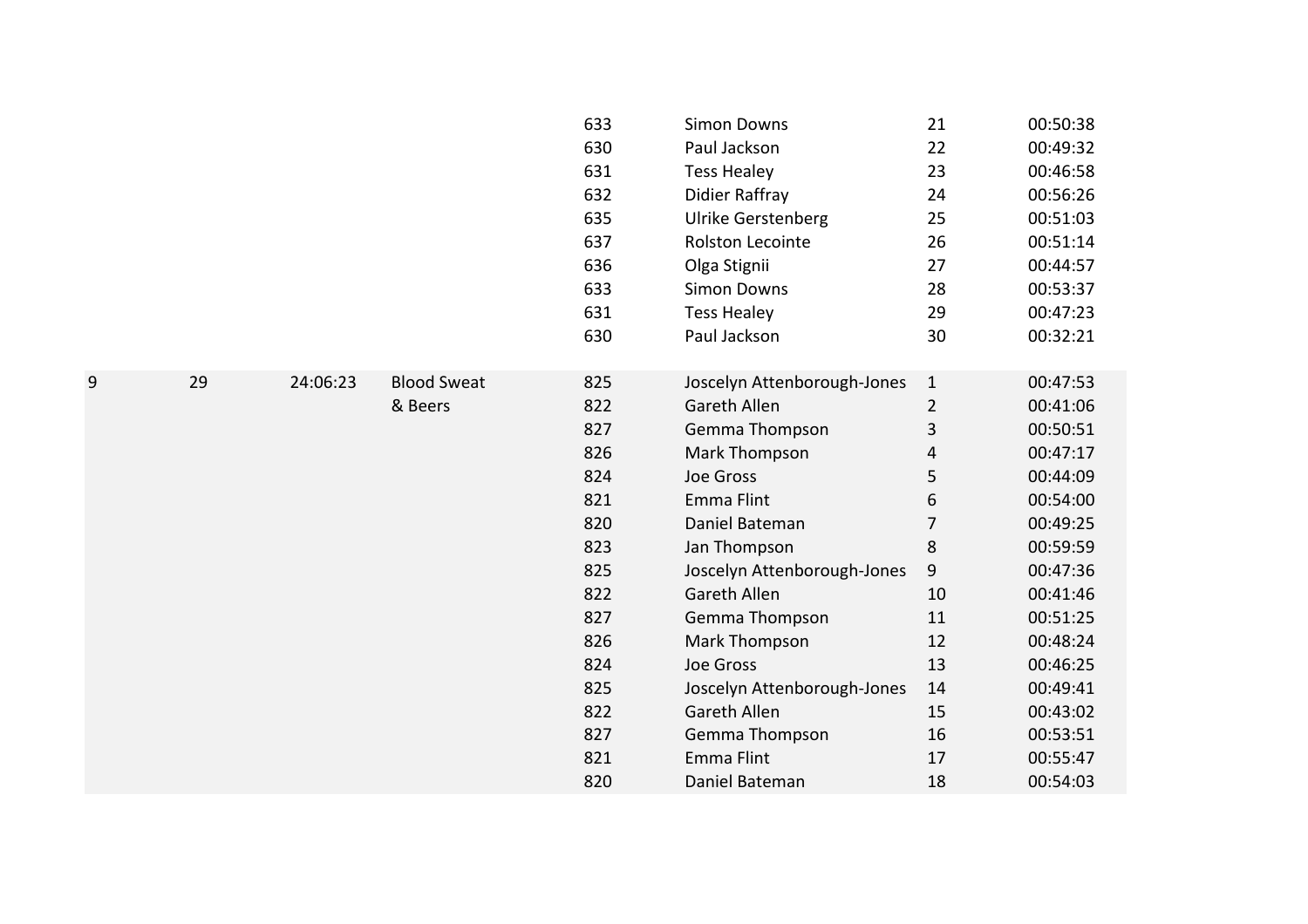|    |    |          |                     | 826 | Mark Thompson               | 19             | 00:49:07 |
|----|----|----------|---------------------|-----|-----------------------------|----------------|----------|
|    |    |          |                     | 824 | Joe Gross                   | 20             | 00:45:43 |
|    |    |          |                     | 823 | Jan Thompson                | 21             | 01:16:26 |
|    |    |          |                     | 825 | Joscelyn Attenborough-Jones | 22             | 00:49:36 |
|    |    |          |                     | 822 | Gareth Allen                | 23             | 00:41:33 |
|    |    |          |                     | 827 | Gemma Thompson              | 24             | 00:53:32 |
|    |    |          |                     | 826 | Mark Thompson               | 25             | 00:49:29 |
|    |    |          |                     | 824 | Joe Gross                   | 26             | 00:48:02 |
|    |    |          |                     | 821 | <b>Emma Flint</b>           | 27             | 00:56:24 |
|    |    |          |                     | 825 | Joscelyn Attenborough-Jones | 28             | 00:47:38 |
|    |    |          |                     | 822 | Gareth Allen                | 29             | 00:42:13 |
|    |    |          |                     |     |                             |                |          |
| 10 | 29 | 24:30:06 | <b>Havering Tri</b> | 404 | Les Nottage                 | $\mathbf{1}$   | 00:43:05 |
|    |    |          |                     | 407 | Graham Goddard              | $\overline{2}$ | 00:47:17 |
|    |    |          |                     | 403 | <b>Glen Stannard</b>        | 3              | 00:46:06 |
|    |    |          |                     | 406 | <b>PAUL SMAILES</b>         | 4              | 00:47:37 |
|    |    |          |                     | 405 | Neill Butcher               | 5              | 00:51:40 |
|    |    |          |                     | 401 | David Sampayo               | 6              | 00:49:22 |
|    |    |          |                     | 402 | <b>Geoff White</b>          | $\overline{7}$ | 00:51:05 |
|    |    |          |                     | 400 | Chantel C                   | 8              | 00:46:56 |
|    |    |          |                     | 404 | Les Nottage                 | 9              | 00:44:22 |
|    |    |          |                     | 407 | Graham Goddard              | 10             | 00:51:28 |
|    |    |          |                     | 403 | <b>Glen Stannard</b>        | 11             | 00:49:49 |
|    |    |          |                     | 406 | <b>PAUL SMAILES</b>         | 12             | 00:48:59 |
|    |    |          |                     | 405 | Neill Butcher               | 13             | 00:51:46 |
|    |    |          |                     | 401 | David Sampayo               | 14             | 00:49:18 |
|    |    |          |                     | 402 | <b>Geoff White</b>          | 15             | 00:59:29 |
|    |    |          |                     | 400 | Chantel C                   | 16             | 00:54:07 |
|    |    |          |                     | 404 | Les Nottage                 | 17             | 00:48:37 |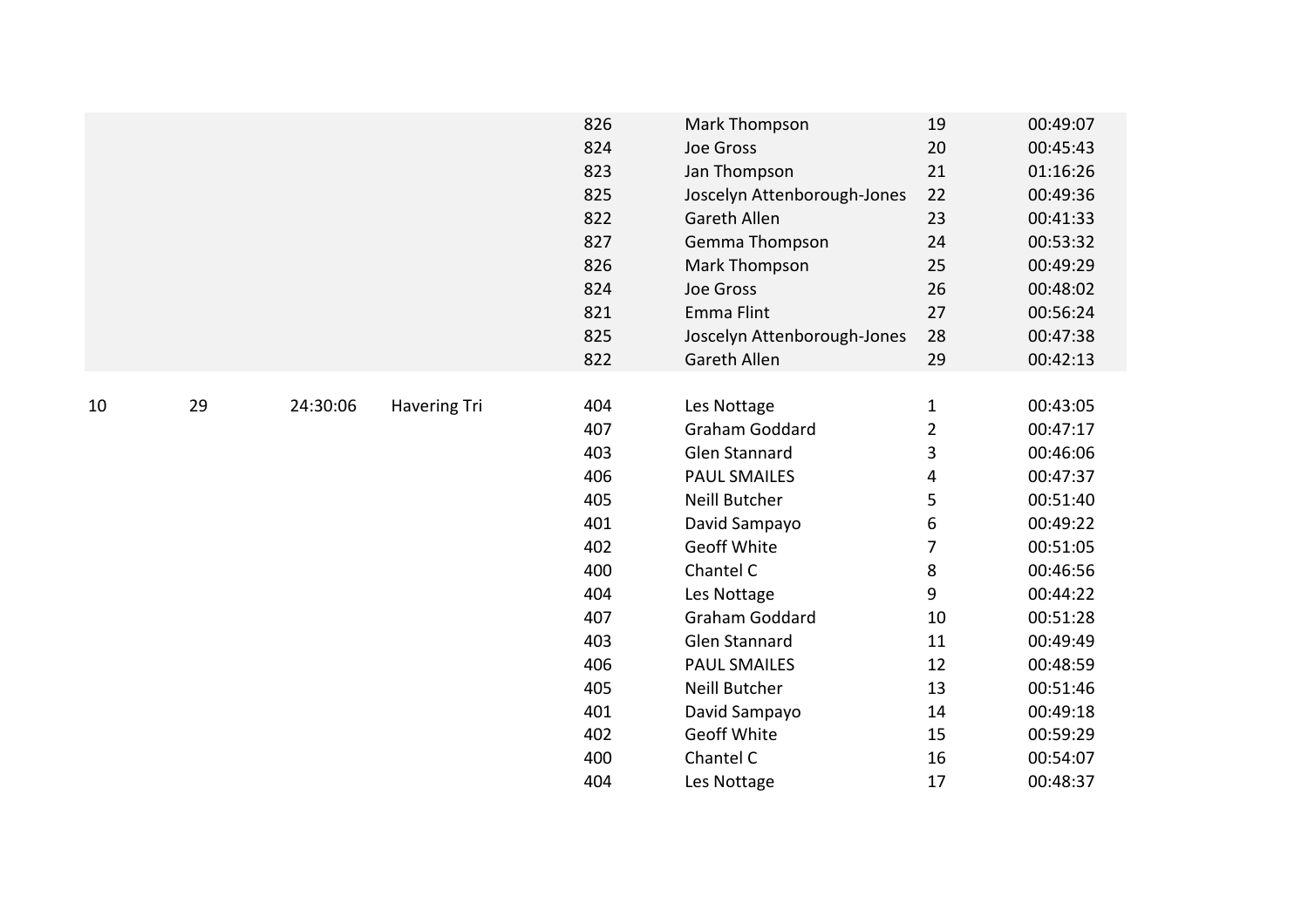|    |    |          |                    | 407 | Graham Goddard       | 18             | 00:53:35 |
|----|----|----------|--------------------|-----|----------------------|----------------|----------|
|    |    |          |                    | 403 | <b>Glen Stannard</b> | 19             | 00:58:45 |
|    |    |          |                    | 406 | <b>PAUL SMAILES</b>  | 20             | 00:48:30 |
|    |    |          |                    | 405 | Neill Butcher        | 21             | 00:55:24 |
|    |    |          |                    | 401 | David Sampayo        | 22             | 00:51:06 |
|    |    |          |                    | 402 | <b>Geoff White</b>   | 23             | 00:55:43 |
|    |    |          |                    | 400 | Chantel C            | 24             | 00:50:54 |
|    |    |          |                    | 404 | Les Nottage          | 25             | 00:44:42 |
|    |    |          |                    | 407 | Graham Goddard       | 26             | 00:53:55 |
|    |    |          |                    | 403 | <b>Glen Stannard</b> | 27             | 00:50:32 |
|    |    |          |                    | 406 | <b>PAUL SMAILES</b>  | 28             | 00:48:33 |
|    |    |          |                    | 405 | Neill Butcher        | 29             | 00:57:24 |
|    |    |          |                    |     |                      |                |          |
| 11 | 29 | 24:33:50 | <b>BSRC Sneaky</b> | 642 | Mark Lawrence        | $\mathbf{1}$   | 00:44:26 |
|    |    |          | <b>Speedies</b>    | 645 | <b>Bekah Cranch</b>  | $\overline{2}$ | 00:51:11 |
|    |    |          |                    | 644 | Simon Ellice         | 3              | 00:41:52 |
|    |    |          |                    | 641 | <b>Ellen Brooks</b>  | 4              | 00:55:02 |
|    |    |          |                    | 639 | Chris Holt           | 5              | 00:56:13 |
|    |    |          |                    | 643 | Lorraine Evans       | 6              | 00:56:00 |
|    |    |          |                    | 638 | Jason Hasty          | 7              | 00:42:44 |
|    |    |          |                    | 640 | Denise Allsopp       | 8              | 00:54:44 |
|    |    |          |                    | 642 | Mark Lawrence        | 9              | 00:45:17 |
|    |    |          |                    | 645 | <b>Bekah Cranch</b>  | 10             | 00:50:13 |
|    |    |          |                    | 644 | Simon Ellice         | 11             | 00:42:27 |
|    |    |          |                    | 641 | <b>Ellen Brooks</b>  | 12             | 00:53:37 |
|    |    |          |                    | 639 | Chris Holt           | 13             | 00:58:53 |
|    |    |          |                    | 643 | Lorraine Evans       | 14             | 00:56:59 |
|    |    |          |                    | 638 | Jason Hasty          | 15             | 00:44:46 |
|    |    |          |                    | 640 | Denise Allsopp       | 16             | 00:55:53 |
|    |    |          |                    |     |                      |                |          |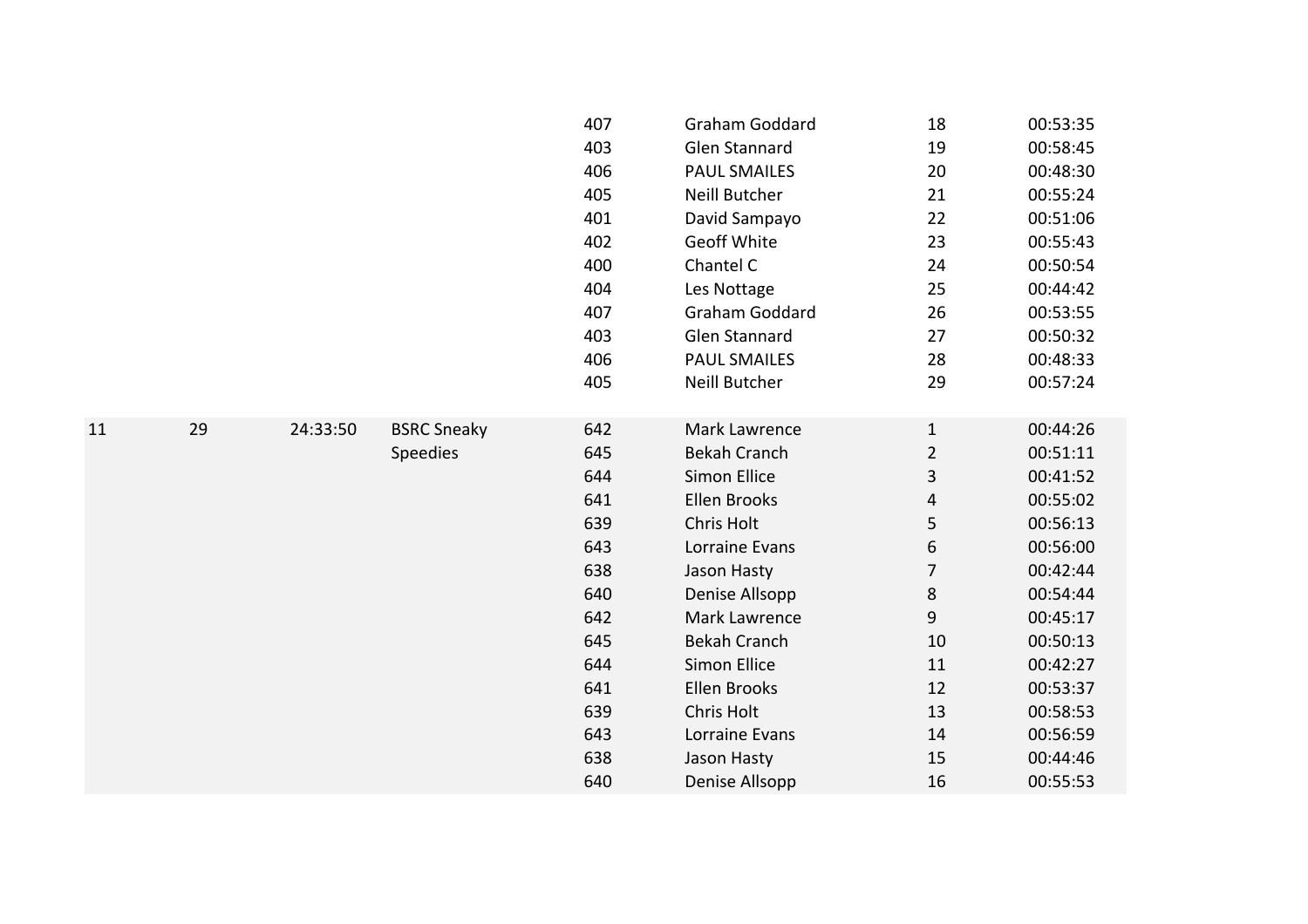|    |    |          |                  | 642 | Mark Lawrence        | 17             | 00:43:46 |
|----|----|----------|------------------|-----|----------------------|----------------|----------|
|    |    |          |                  | 645 | <b>Bekah Cranch</b>  | 18             | 00:54:03 |
|    |    |          |                  | 644 | <b>Simon Ellice</b>  | 19             | 00:42:44 |
|    |    |          |                  | 641 | Ellen Brooks         | 20             | 00:54:53 |
|    |    |          |                  | 639 | Chris Holt           | 21             | 01:00:44 |
|    |    |          |                  | 643 | Lorraine Evans       | 22             | 00:54:48 |
|    |    |          |                  | 638 | Jason Hasty          | 23             | 00:43:27 |
|    |    |          |                  | 640 | Denise Allsopp       | 24             | 00:56:35 |
|    |    |          |                  | 642 | Mark Lawrence        | 25             | 00:44:58 |
|    |    |          |                  | 645 | <b>Bekah Cranch</b>  | 26             | 00:50:41 |
|    |    |          |                  | 644 | Simon Ellice         | 27             | 00:42:14 |
|    |    |          |                  | 641 | <b>Ellen Brooks</b>  | 28             | 00:54:55 |
|    |    |          |                  | 640 | Denise Allsopp       | 29             | 00:59:45 |
|    |    |          |                  |     |                      |                |          |
| 12 | 28 | 23:45:05 | V.E.T.E.R.A.N.S. | 779 | Tom Daldorph         | $\mathbf{1}$   | 00:44:14 |
|    |    |          |                  | 776 | <b>Richard Seal</b>  | $\overline{2}$ | 00:49:57 |
|    |    |          |                  | 774 | Emma Seal            | 3              | 00:53:34 |
|    |    |          |                  | 778 | Vicky Turner         | 4              | 00:59:58 |
|    |    |          |                  | 773 | Emma Daldorph        | 5              | 01:05:11 |
|    |    |          |                  | 772 | Adam Turner          | 6              | 00:40:08 |
|    |    |          |                  | 775 | <b>Nick Phillips</b> | $\overline{7}$ | 00:43:06 |
|    |    |          |                  | 777 | Simon Daldorph       | 8              | 00:47:20 |
|    |    |          |                  | 774 | Emma Seal            | 9              | 00:54:49 |
|    |    |          |                  | 779 | Tom Daldorph         | $10\,$         | 00:46:09 |
|    |    |          |                  | 772 | Adam Turner          | 11             | 00:46:01 |
|    |    |          |                  | 775 | <b>Nick Phillips</b> | 12             | 00:44:58 |
|    |    |          |                  | 777 | Simon Daldorph       | 13             | 00:54:21 |
|    |    |          |                  | 776 | <b>Richard Seal</b>  | 14             | 00:51:27 |
|    |    |          |                  | 779 | Tom Daldorph         | 15             | 00:52:21 |
|    |    |          |                  |     |                      |                |          |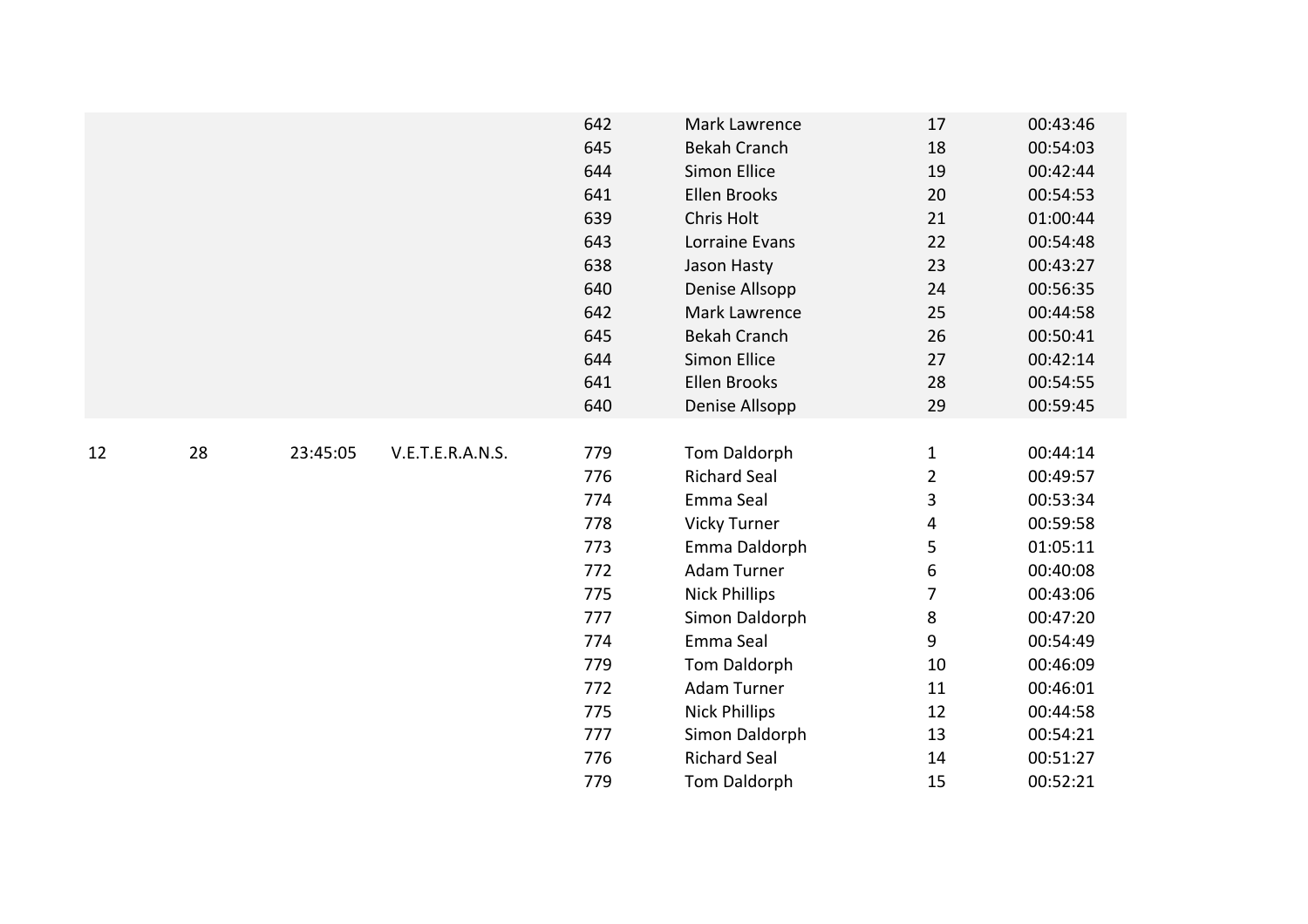|    |    |          |                     | 772 | Adam Turner           | 16             | 00:43:02 |
|----|----|----------|---------------------|-----|-----------------------|----------------|----------|
|    |    |          |                     | 775 | <b>Nick Phillips</b>  | 17             | 00:49:11 |
|    |    |          |                     | 777 | Simon Daldorph        | 18             | 00:52:50 |
|    |    |          |                     | 776 | <b>Richard Seal</b>   | 19             | 00:53:51 |
|    |    |          |                     | 779 | Tom Daldorph          | 20             | 00:53:38 |
|    |    |          |                     | 772 | Adam Turner           | 21             | 00:45:00 |
|    |    |          |                     | 775 | <b>Nick Phillips</b>  | 22             | 00:50:40 |
|    |    |          |                     | 773 | Emma Daldorph         | 23             | 01:01:29 |
|    |    |          |                     | 774 | Emma Seal             | 24             | 00:54:32 |
|    |    |          |                     | 778 | <b>Vicky Turner</b>   | 25             | 00:59:38 |
|    |    |          |                     | 777 | Simon Daldorph        | 26             | 00:52:27 |
|    |    |          |                     | 779 | Tom Daldorph          | 27             | 00:49:38 |
|    |    |          |                     | 772 | Adam Turner           | 28             | 00:45:35 |
|    |    |          |                     |     |                       |                |          |
| 13 | 28 | 24:31:27 | <b>Halstead HRR</b> | 513 | John Greenley         | $\mathbf{1}$   | 00:43:47 |
|    |    |          | <b>FAST</b>         | 518 | <b>Steve May</b>      | $\overline{2}$ | 00:45:39 |
|    |    |          |                     | 517 | <b>Richard Tiller</b> | 3              | 00:51:35 |
|    |    |          |                     | 516 | Lizzie Griffiths      | 4              | 01:05:04 |
|    |    |          |                     | 512 | Jenn Langley          | 5              | 01:06:00 |
|    |    |          |                     | 514 | <b>Hazel Buist</b>    | 6              | 00:58:07 |
|    |    |          |                     | 519 | <b>Wesley Atkins</b>  | $\overline{7}$ | 00:41:40 |
|    |    |          |                     | 515 | Karl Hillman          | $\bf 8$        | 00:46:06 |
|    |    |          |                     | 513 | John Greenley         | 9              | 00:46:19 |
|    |    |          |                     | 518 | <b>Steve May</b>      | 10             | 00:44:53 |
|    |    |          |                     | 517 | <b>Richard Tiller</b> | 11             | 00:50:55 |
|    |    |          |                     | 516 | Lizzie Griffiths      | 12             | 01:08:22 |
|    |    |          |                     | 512 | Jenn Langley          | 13             | 01:01:08 |
|    |    |          |                     | 514 | <b>Hazel Buist</b>    | 14             | 00:54:52 |
|    |    |          |                     | 519 | <b>Wesley Atkins</b>  | 15             | 00:44:47 |
|    |    |          |                     |     |                       |                |          |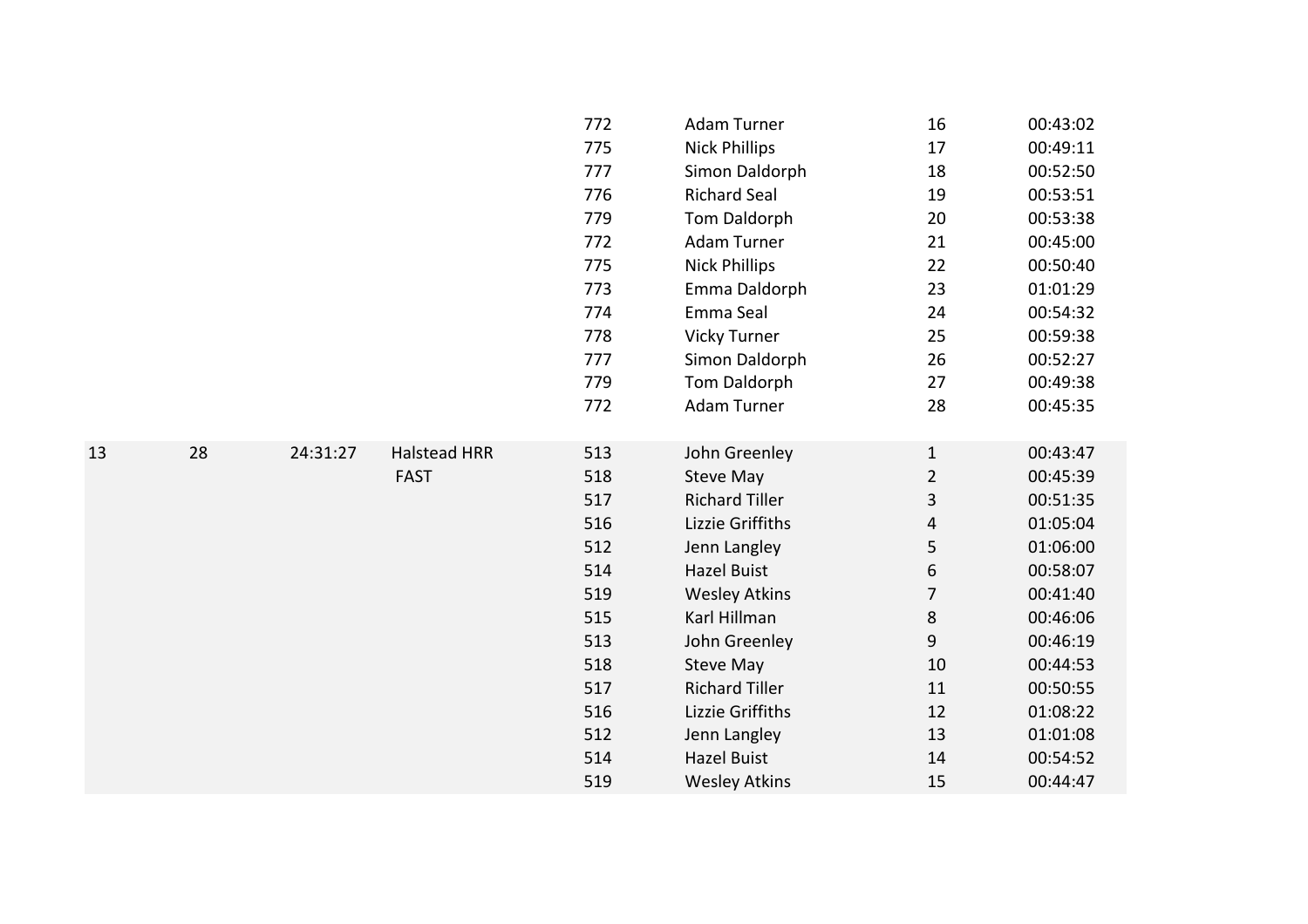|    |    |          |                       | 515 | Karl Hillman          | 16             | 00:49:50 |
|----|----|----------|-----------------------|-----|-----------------------|----------------|----------|
|    |    |          |                       | 513 | John Greenley         | 17             | 00:47:08 |
|    |    |          |                       | 518 | <b>Steve May</b>      | 18             | 00:52:50 |
|    |    |          |                       | 517 | <b>Richard Tiller</b> | 19             | 00:56:47 |
|    |    |          |                       | 516 | Lizzie Griffiths      | 20             | 01:09:52 |
|    |    |          |                       | 512 | Jenn Langley          | 21             | 01:06:05 |
|    |    |          |                       | 519 | <b>Wesley Atkins</b>  | 22             | 00:42:01 |
|    |    |          |                       | 515 | Karl Hillman          | 23             | 00:51:03 |
|    |    |          |                       | 513 | John Greenley         | 24             | 00:48:44 |
|    |    |          |                       | 518 | <b>Steve May</b>      | 25             | 00:48:56 |
|    |    |          |                       | 517 | <b>Richard Tiller</b> | 26             | 00:55:08 |
|    |    |          |                       | 519 | <b>Wesley Atkins</b>  | 27             | 00:43:24 |
|    |    |          |                       | 515 | Karl Hillman          | 28             | 00:50:25 |
|    |    |          |                       |     |                       |                |          |
| 14 | 27 | 24:24:02 | <b>Kettering Town</b> | 787 | <b>Eddie Murphy</b>   | $\mathbf{1}$   | 00:49:09 |
|    |    |          | Harriers              | 786 | Trudi Pike            | $\overline{2}$ | 00:47:14 |
|    |    |          |                       | 783 | Paula Sinnott         | 3              | 00:58:39 |
|    |    |          |                       | 781 | Anthony Poncia        | 4              | 00:49:11 |
|    |    |          |                       | 782 | lan Hearne            | 5              | 00:47:55 |
|    |    |          |                       | 780 | <b>Anthony Evans</b>  | 6              | 00:50:25 |
|    |    |          |                       | 784 | <b>Steve Morris</b>   | 7              | 00:59:03 |
|    |    |          |                       | 785 | <b>Steven Sinnott</b> | 8              | 00:48:00 |
|    |    |          |                       | 787 | <b>Eddie Murphy</b>   | 9              | 00:50:17 |
|    |    |          |                       | 786 | Trudi Pike            | 10             | 00:48:59 |
|    |    |          |                       | 783 | Paula Sinnott         | 11             | 01:03:38 |
|    |    |          |                       | 781 | Anthony Poncia        | 12             | 00:52:41 |
|    |    |          |                       | 782 | Ian Hearne            | 13             | 00:50:08 |
|    |    |          |                       | 780 | <b>Anthony Evans</b>  | 14             | 00:52:41 |
|    |    |          |                       | 784 | <b>Steve Morris</b>   | 15             | 01:05:26 |
|    |    |          |                       |     |                       |                |          |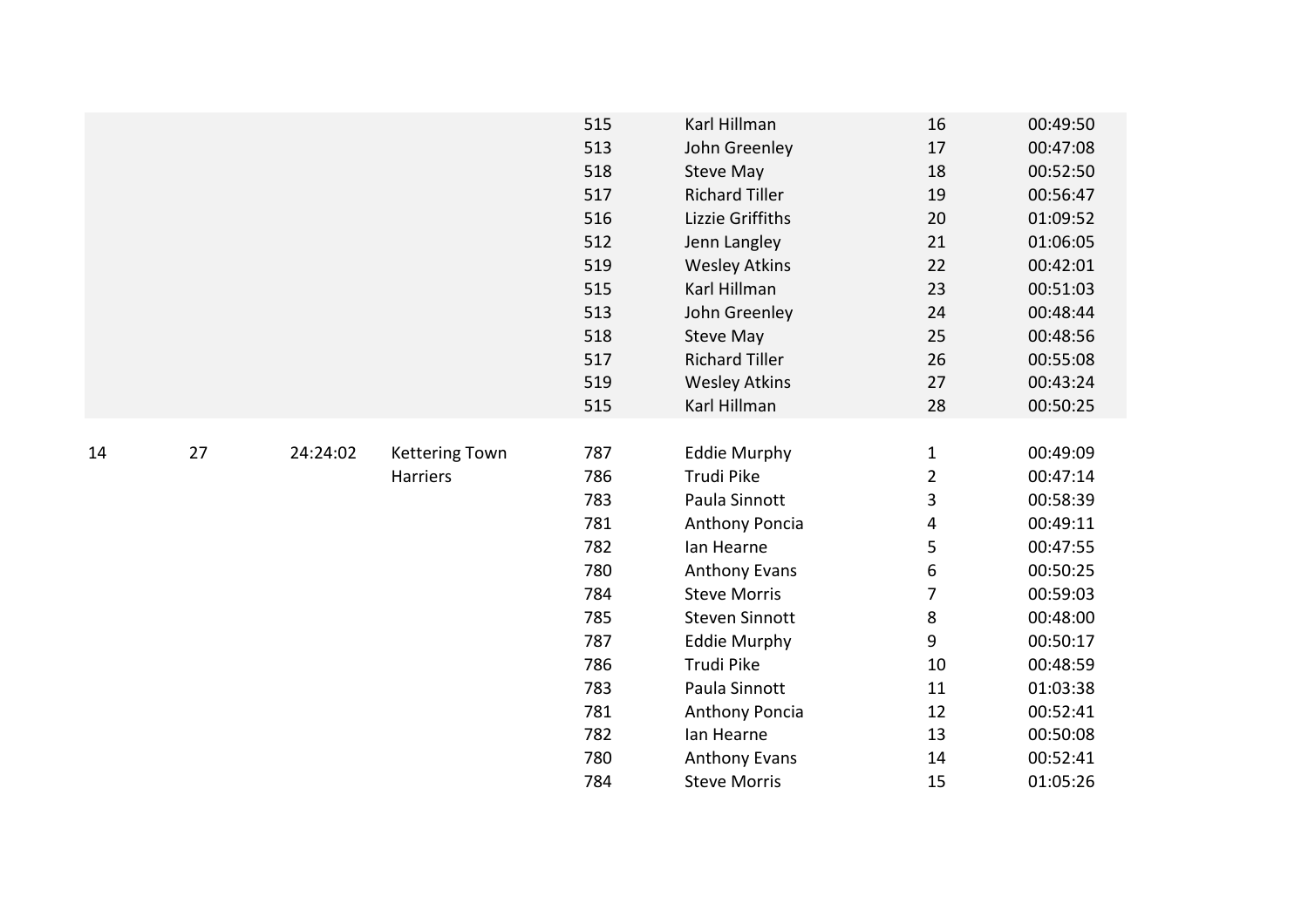|    |    |          |                | 785 | <b>Steven Sinnott</b> | 16             | 00:49:54 |
|----|----|----------|----------------|-----|-----------------------|----------------|----------|
|    |    |          |                | 787 | <b>Eddie Murphy</b>   | 17             | 00:54:12 |
|    |    |          |                | 786 | Trudi Pike            | 18             | 01:04:11 |
|    |    |          |                | 785 | <b>Steven Sinnott</b> | 19             | 00:56:09 |
|    |    |          |                | 781 | Anthony Poncia        | 20             | 00:59:24 |
|    |    |          |                | 782 | Ian Hearne            | 21             | 00:48:15 |
|    |    |          |                | 780 | <b>Anthony Evans</b>  | 22             | 00:56:02 |
|    |    |          |                | 784 | <b>Steve Morris</b>   | 23             | 01:03:13 |
|    |    |          |                | 783 | Paula Sinnott         | 24             | 01:07:46 |
|    |    |          |                | 787 | <b>Eddie Murphy</b>   | 25             | 00:51:43 |
|    |    |          |                | 786 | Trudi Pike            | 26             | 00:49:18 |
|    |    |          |                | 785 | <b>Steven Sinnott</b> | 27             | 00:50:29 |
|    |    |          |                |     |                       |                |          |
| 15 | 27 | 24:53:29 | Run Dem Crew 1 | 576 | Jason Lawrence        | $\mathbf{1}$   | 01:00:01 |
|    |    |          |                | 575 | Vicky Bird            | $\overline{2}$ | 00:48:51 |
|    |    |          |                | 580 | Christina Dimitrov    | 3              | 00:47:14 |
|    |    |          |                | 581 | Junior Robbants       | 4              | 00:52:58 |
|    |    |          |                | 579 | Sam McNamara          | 5              | 00:40:19 |
|    |    |          |                | 577 | <b>Martin Thomas</b>  | 6              | 01:04:58 |
|    |    |          |                | 580 | Christina Dimitrov    | $\overline{7}$ | 00:50:02 |
|    |    |          |                | 581 | Junior Robbants       | 8              | 00:52:05 |
|    |    |          |                | 576 | Jason Lawrence        | 9              | 00:53:04 |
|    |    |          |                | 575 | Vicky Bird            | 10             | 00:49:43 |
|    |    |          |                | 575 | <b>Vicky Bird</b>     | 11             | 00:50:04 |
|    |    |          |                | 579 | Sam McNamara          | 12             | 00:48:34 |
|    |    |          |                | 579 | Sam McNamara          | 13             | 00:46:50 |
|    |    |          |                | 577 | <b>Martin Thomas</b>  | 14             | 01:01:20 |
|    |    |          |                | 576 | Jason Lawrence        | 15             | 01:02:15 |
|    |    |          |                | 576 | Jason Lawrence        | 16             | 00:44:18 |
|    |    |          |                |     |                       |                |          |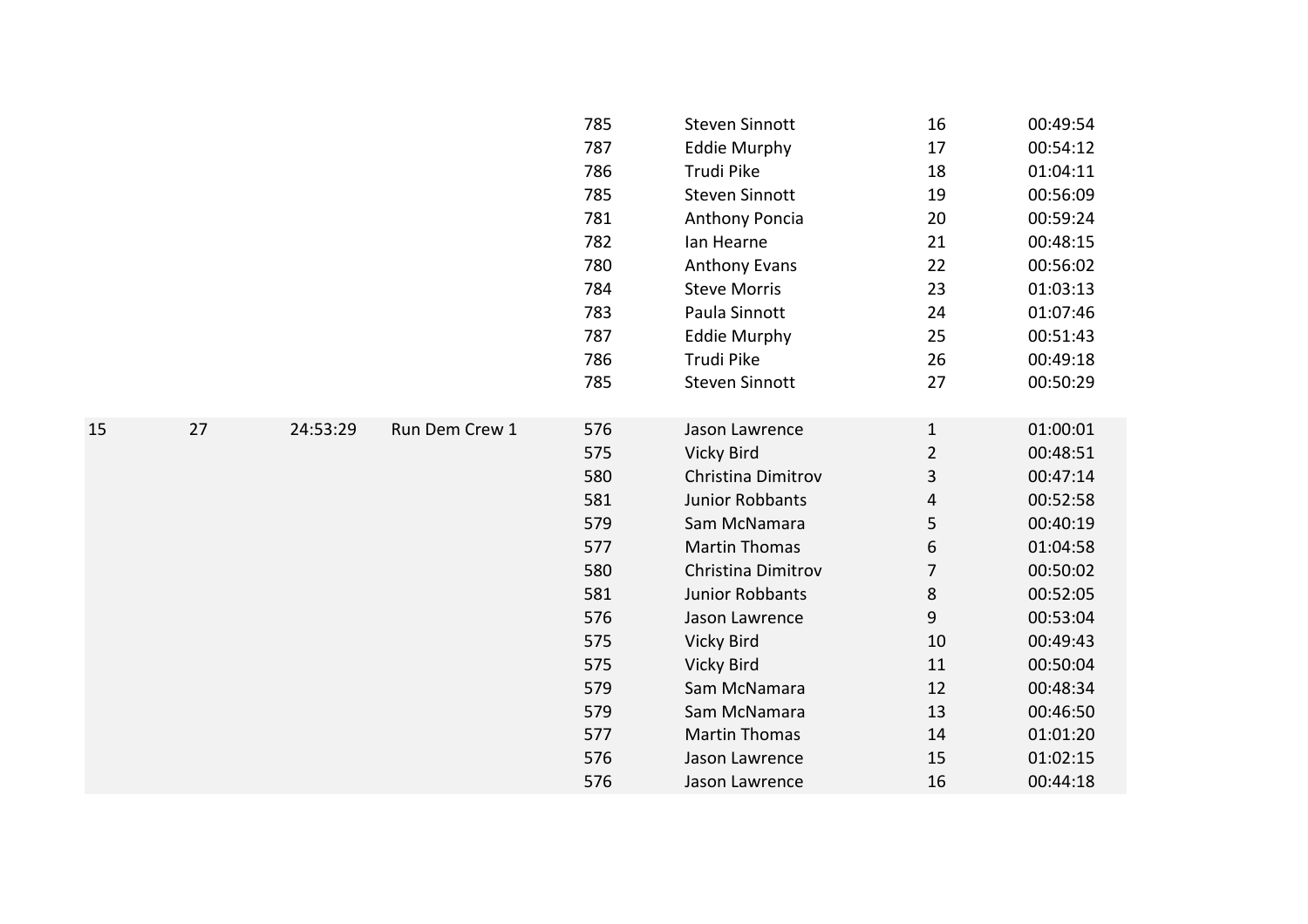|    |    |          |          | 580<br>581<br>575<br>579<br>577<br>576<br>576<br>580<br>575<br>579<br>575               | Christina Dimitrov<br><b>Junior Robbants</b><br><b>Vicky Bird</b><br>Sam McNamara<br><b>Martin Thomas</b><br>Jason Lawrence<br>Jason Lawrence<br>Christina Dimitrov<br>Vicky Bird<br>Sam McNamara<br>Vicky Bird             | 17<br>18<br>19<br>20<br>21<br>22<br>23<br>24<br>25<br>26<br>27                                         | 00:57:25<br>00:45:36<br>00:58:54<br>00:57:10<br>01:21:59<br>00:47:08<br>00:43:12<br>00:57:48<br>00:52:41<br>00:44:57<br>01:54:03                         |
|----|----|----------|----------|-----------------------------------------------------------------------------------------|-----------------------------------------------------------------------------------------------------------------------------------------------------------------------------------------------------------------------------|--------------------------------------------------------------------------------------------------------|----------------------------------------------------------------------------------------------------------------------------------------------------------|
| 16 | 26 | 23:58:17 | Spitfire | 587<br>588<br>582<br>584<br>586<br>583<br>585<br>589<br>587<br>588<br>582<br>584<br>586 | Mark Dalby<br>Michael Kelly<br>Denise Pinckney<br>eileen Chowles<br>Karen Rushworth<br>Doug Rushworth<br>Joanne Kelly<br>Peter Kelly<br>Mark Dalby<br>Michael Kelly<br>Denise Pinckney<br>eileen Chowles<br>Karen Rushworth | $\mathbf{1}$<br>$\overline{2}$<br>3<br>4<br>5<br>6<br>$\overline{7}$<br>8<br>9<br>10<br>11<br>12<br>13 | 00:43:43<br>00:50:55<br>01:03:34<br>00:48:13<br>00:57:25<br>01:04:43<br>00:56:42<br>00:42:56<br>00:45:38<br>00:54:22<br>01:04:35<br>00:50:25<br>00:56:08 |
|    |    |          |          | 587<br>583                                                                              | Mark Dalby<br>Doug Rushworth                                                                                                                                                                                                | 14<br>15                                                                                               | 00:48:46<br>01:07:11                                                                                                                                     |
|    |    |          |          | 584                                                                                     | eileen Chowles                                                                                                                                                                                                              | 16                                                                                                     | 00:52:06                                                                                                                                                 |
|    |    |          |          | 586                                                                                     | Karen Rushworth                                                                                                                                                                                                             | 17                                                                                                     | 01:02:58                                                                                                                                                 |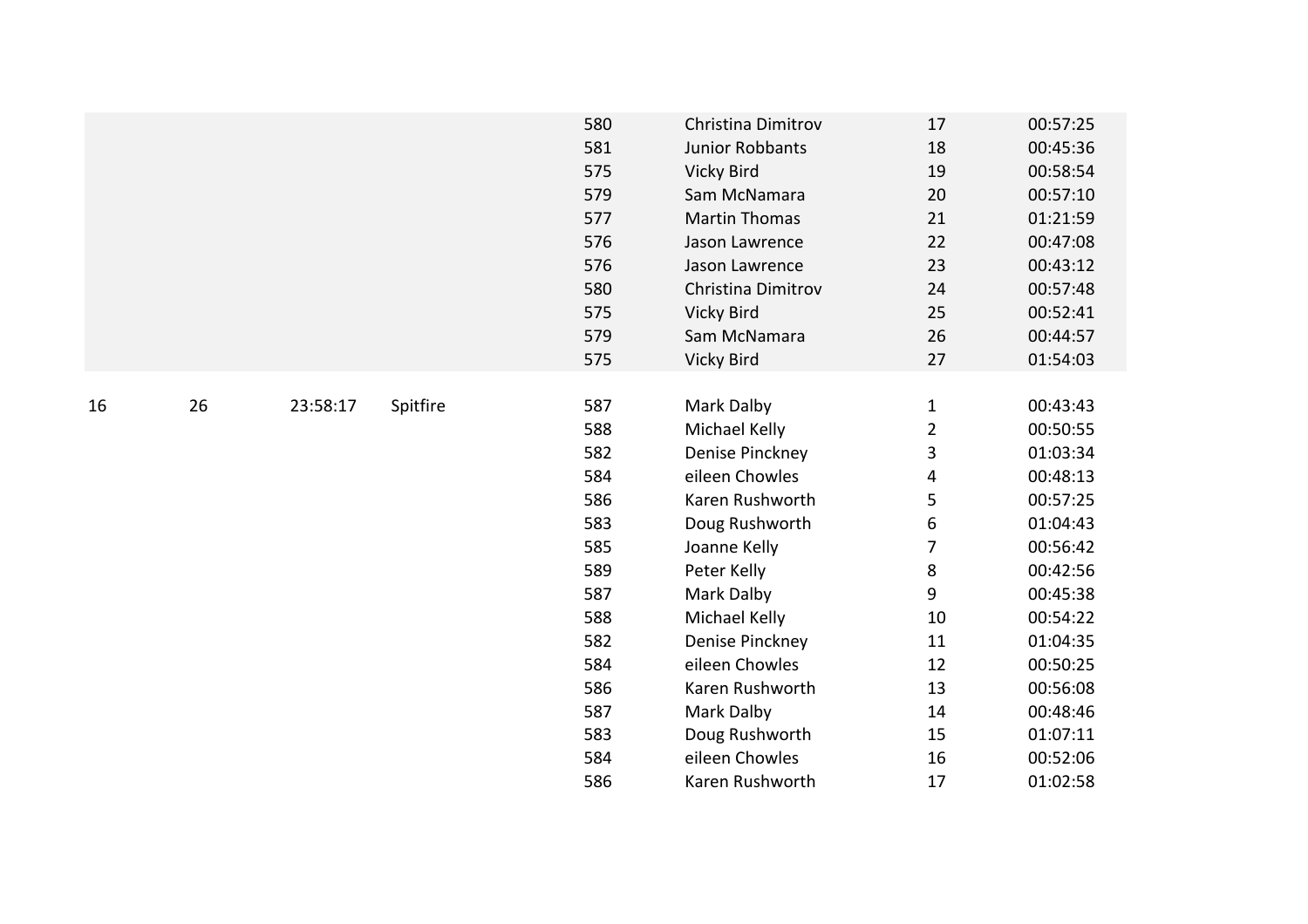|    |    |          |                         | 587 | Mark Dalby          | 18             | 00:59:21 |
|----|----|----------|-------------------------|-----|---------------------|----------------|----------|
|    |    |          |                         | 583 | Doug Rushworth      | 19             | 01:14:07 |
|    |    |          |                         | 584 | eileen Chowles      | 20             | 00:51:29 |
|    |    |          |                         | 582 | Denise Pinckney     | 21             | 01:04:38 |
|    |    |          |                         | 588 | Michael Kelly       | 22             | 00:56:15 |
|    |    |          |                         | 584 | eileen Chowles      | 23             | 00:53:49 |
|    |    |          |                         | 587 | Mark Dalby          | 24             | 00:54:11 |
|    |    |          |                         | 589 | Peter Kelly         | 25             | 00:47:20 |
|    |    |          |                         | 589 | Peter Kelly         | 26             | 00:46:47 |
|    |    |          |                         |     |                     |                |          |
| 17 | 26 | 24:02:48 | <b>Ostomy Lifestyle</b> | 684 | Hannah Gagen        | $\mathbf{1}$   | 01:09:42 |
|    |    |          | Athletes                | 680 | Maria Adaway        | $\overline{2}$ | 00:51:50 |
|    |    |          |                         | 681 | <b>Scott Smith</b>  | 3              | 01:03:00 |
|    |    |          |                         | 678 | Owen Jones          | 4              | 00:50:10 |
|    |    |          |                         | 683 | <b>Tom Farrell</b>  | 5              | 00:48:34 |
|    |    |          |                         | 682 | Tim Bedingfield     | 6              | 00:43:23 |
|    |    |          |                         | 679 | <b>Katy Barnes</b>  | 7              | 00:56:45 |
|    |    |          |                         | 685 | <b>Helen Bracey</b> | $\,8\,$        | 01:01:35 |
|    |    |          |                         | 685 | <b>Helen Bracey</b> | 9              | 01:06:43 |
|    |    |          |                         | 684 | Hannah Gagen        | 10             | 01:10:50 |
|    |    |          |                         | 680 | Maria Adaway        | 11             | 00:53:34 |
|    |    |          |                         | 681 | <b>Scott Smith</b>  | 12             | 01:02:50 |
|    |    |          |                         | 678 | Owen Jones          | 13             | 00:50:00 |
|    |    |          |                         | 683 | <b>Tom Farrell</b>  | 14             | 00:48:56 |
|    |    |          |                         | 682 | Tim Bedingfield     | 15             | 00:43:12 |
|    |    |          |                         | 682 | Tim Bedingfield     | 16             | 00:43:39 |
|    |    |          |                         | 679 | <b>Katy Barnes</b>  | 17             | 00:56:58 |
|    |    |          |                         | 680 | Maria Adaway        | 18             | 00:56:20 |
|    |    |          |                         | 678 | Owen Jones          | 19             | 00:53:44 |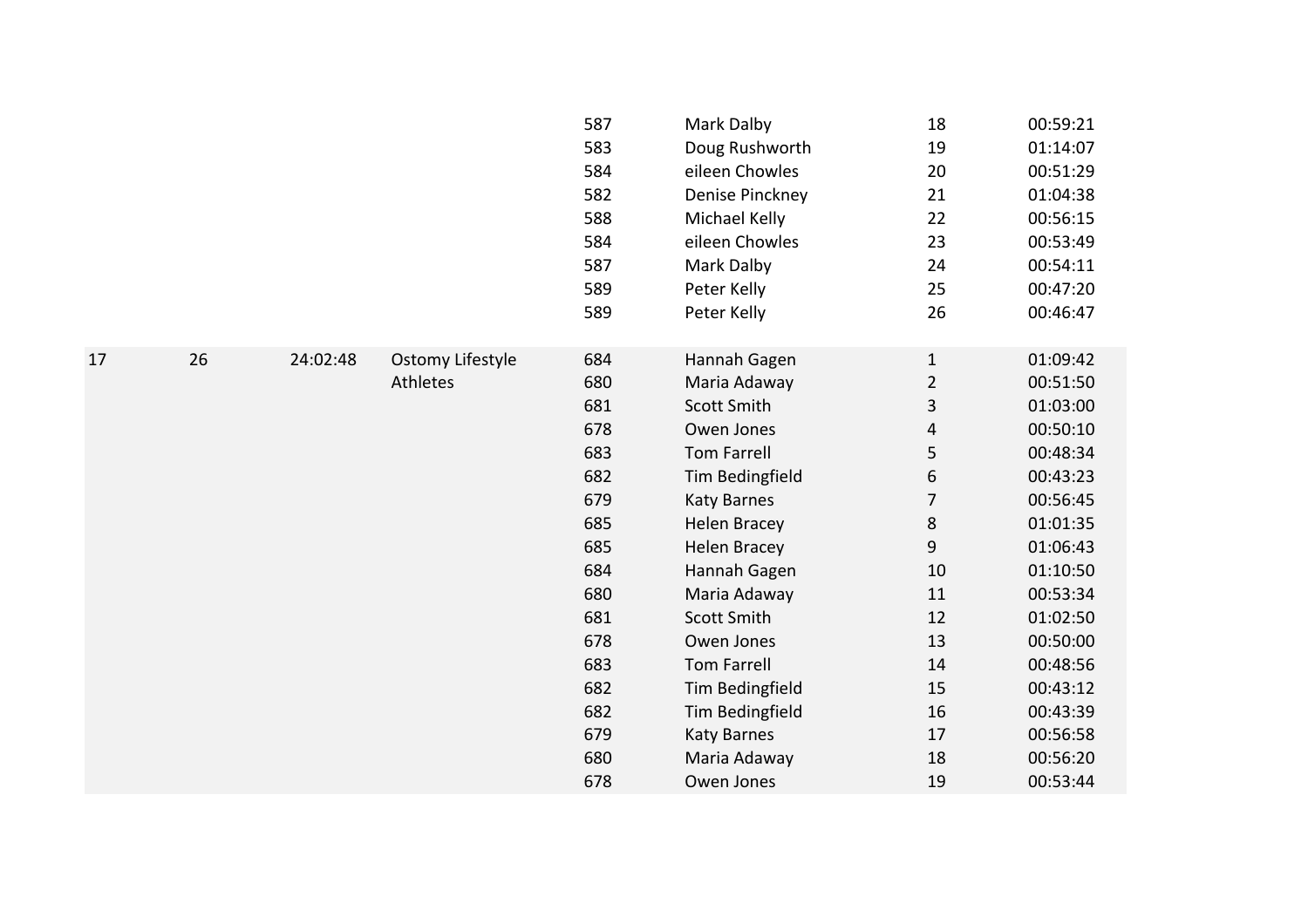|    |    |          |                                | 683<br>682<br>685<br>685<br>679<br>680<br>683                                                         | Tom Farrell<br>Tim Bedingfield<br><b>Helen Bracey</b><br><b>Helen Bracey</b><br>Katy Barnes<br>Maria Adaway<br><b>Tom Farrell</b>                                                                                                                                                         | 20<br>21<br>22<br>23<br>24<br>25<br>26                                                                                 | 00:51:09<br>00:41:40<br>01:08:28<br>01:08:29<br>00:56:02<br>00:55:24<br>00:49:51                                                                                                 |
|----|----|----------|--------------------------------|-------------------------------------------------------------------------------------------------------|-------------------------------------------------------------------------------------------------------------------------------------------------------------------------------------------------------------------------------------------------------------------------------------------|------------------------------------------------------------------------------------------------------------------------|----------------------------------------------------------------------------------------------------------------------------------------------------------------------------------|
| 18 | 26 | 24:03:46 | <b>West Malling</b><br>Runners | 883<br>877<br>878<br>879<br>882<br>881<br>876<br>883<br>877<br>878<br>879<br>882<br>881<br>876<br>883 | James Gibbons<br><b>Alex Trott</b><br><b>Christopher Mccabe</b><br><b>Claire Gibbons</b><br>Julie Moran<br>Emma Ford<br>Runner 876<br>James Gibbons<br><b>Alex Trott</b><br><b>Christopher Mccabe</b><br><b>Claire Gibbons</b><br>Julie Moran<br>Emma Ford<br>Runner 876<br>James Gibbons | $\mathbf{1}$<br>$\overline{2}$<br>$\mathbf{3}$<br>4<br>5<br>6<br>7<br>$\,8\,$<br>9<br>10<br>11<br>12<br>13<br>14<br>15 | 00:54:52<br>00:47:46<br>00:46:06<br>01:03:31<br>00:49:23<br>00:56:12<br>00:59:55<br>00:57:54<br>00:49:15<br>00:45:27<br>01:05:43<br>00:50:19<br>00:56:03<br>00:59:42<br>01:00:06 |
|    |    |          |                                | 877<br>878<br>879                                                                                     | <b>Alex Trott</b><br>Christopher Mccabe<br><b>Claire Gibbons</b>                                                                                                                                                                                                                          | 16<br>17<br>18                                                                                                         | 00:52:59<br>00:49:24<br>01:12:15                                                                                                                                                 |
|    |    |          |                                | 882                                                                                                   | Julie Moran                                                                                                                                                                                                                                                                               | 19                                                                                                                     | 00:50:58                                                                                                                                                                         |
|    |    |          |                                | 881                                                                                                   | Emma Ford                                                                                                                                                                                                                                                                                 | 20                                                                                                                     | 00:57:56                                                                                                                                                                         |
|    |    |          |                                | 876                                                                                                   | Runner 876                                                                                                                                                                                                                                                                                | 21                                                                                                                     | 01:01:23                                                                                                                                                                         |
|    |    |          |                                |                                                                                                       |                                                                                                                                                                                                                                                                                           |                                                                                                                        |                                                                                                                                                                                  |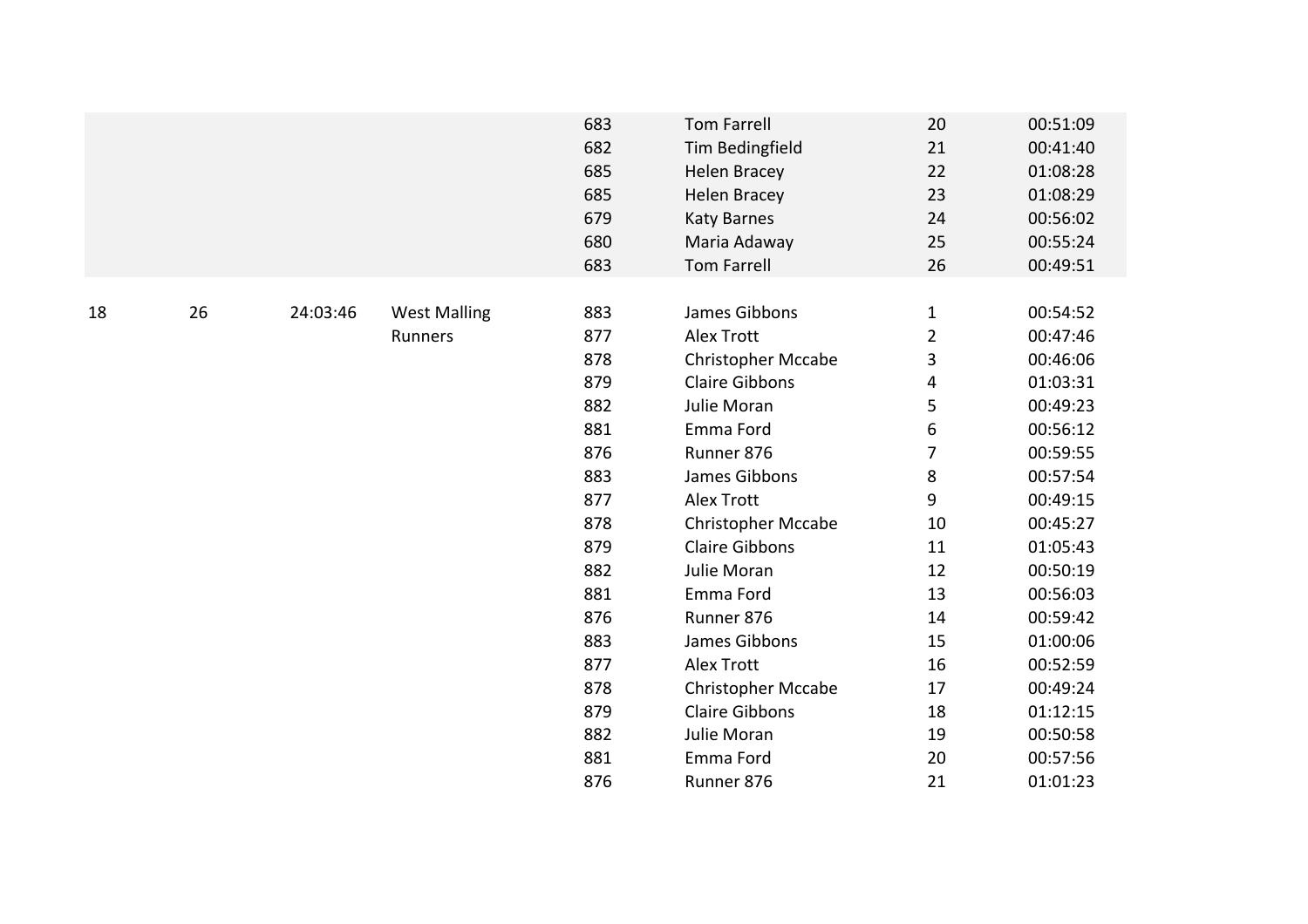|    |          | 883<br>877<br>878<br>882<br>881         | James Gibbons<br><b>Alex Trott</b><br><b>Christopher Mccabe</b><br>Julie Moran<br>Emma Ford | 22<br>23<br>24<br>25<br>26                                                                                                           | 01:03:01<br>00:50:45<br>00:50:46<br>00:51:28<br>01:00:37 |
|----|----------|-----------------------------------------|---------------------------------------------------------------------------------------------|--------------------------------------------------------------------------------------------------------------------------------------|----------------------------------------------------------|
| 26 | 24:04:38 | 649                                     | Pete Grant                                                                                  | $\mathbf{1}$                                                                                                                         | 00:54:05                                                 |
|    |          |                                         |                                                                                             |                                                                                                                                      | 00:52:08                                                 |
|    |          |                                         |                                                                                             |                                                                                                                                      | 00:42:04                                                 |
|    |          |                                         |                                                                                             |                                                                                                                                      | 01:01:29                                                 |
|    |          |                                         |                                                                                             |                                                                                                                                      | 00:50:39                                                 |
|    |          |                                         |                                                                                             |                                                                                                                                      | 01:10:51                                                 |
|    |          |                                         |                                                                                             |                                                                                                                                      | 00:39:07                                                 |
|    |          |                                         |                                                                                             |                                                                                                                                      | 01:03:52                                                 |
|    |          | 649                                     | Pete Grant                                                                                  | 9                                                                                                                                    | 00:56:15                                                 |
|    |          | 650                                     | Sal Ryder                                                                                   | 10                                                                                                                                   | 00:54:12                                                 |
|    |          | 652                                     | <b>Stephen Moseley</b>                                                                      | 11                                                                                                                                   | 00:44:16                                                 |
|    |          | 647                                     | <b>Catherine Young</b>                                                                      | 12                                                                                                                                   | 01:03:26                                                 |
|    |          | 651                                     | Sam James                                                                                   | 13                                                                                                                                   | 00:48:59                                                 |
|    |          | 653                                     | Amy Thompson                                                                                | 14                                                                                                                                   | 01:08:56                                                 |
|    |          | 648                                     | <b>Garry Thompsn</b>                                                                        | 15                                                                                                                                   | 00:41:00                                                 |
|    |          | 646                                     | <b>Caroline James</b>                                                                       | 16                                                                                                                                   | 01:03:20                                                 |
|    |          | 649                                     | Pete Grant                                                                                  | 17                                                                                                                                   | 01:08:35                                                 |
|    |          | 650                                     | Sal Ryder                                                                                   | 18                                                                                                                                   | 00:56:37                                                 |
|    |          | 652                                     | <b>Stephen Moseley</b>                                                                      | 19                                                                                                                                   | 00:44:59                                                 |
|    |          | 647                                     | Catherine Young                                                                             | 20                                                                                                                                   | 01:12:26                                                 |
|    |          | 651                                     | Sam James                                                                                   | 21                                                                                                                                   | 00:54:12                                                 |
|    |          | 648                                     | <b>Garry Thompsn</b>                                                                        | 22                                                                                                                                   | 00:45:39                                                 |
|    |          | 646                                     | <b>Caroline James</b>                                                                       | 23                                                                                                                                   | 01:11:41                                                 |
|    |          | North Norfolk<br><b>Beach Runners 2</b> | 650<br>652<br>647<br>651<br>653<br>648<br>646                                               | Sal Ryder<br><b>Stephen Moseley</b><br>Catherine Young<br>Sam James<br>Amy Thompson<br><b>Garry Thompsn</b><br><b>Caroline James</b> | $\overline{2}$<br>3<br>4<br>5<br>6<br>7<br>$\,8\,$       |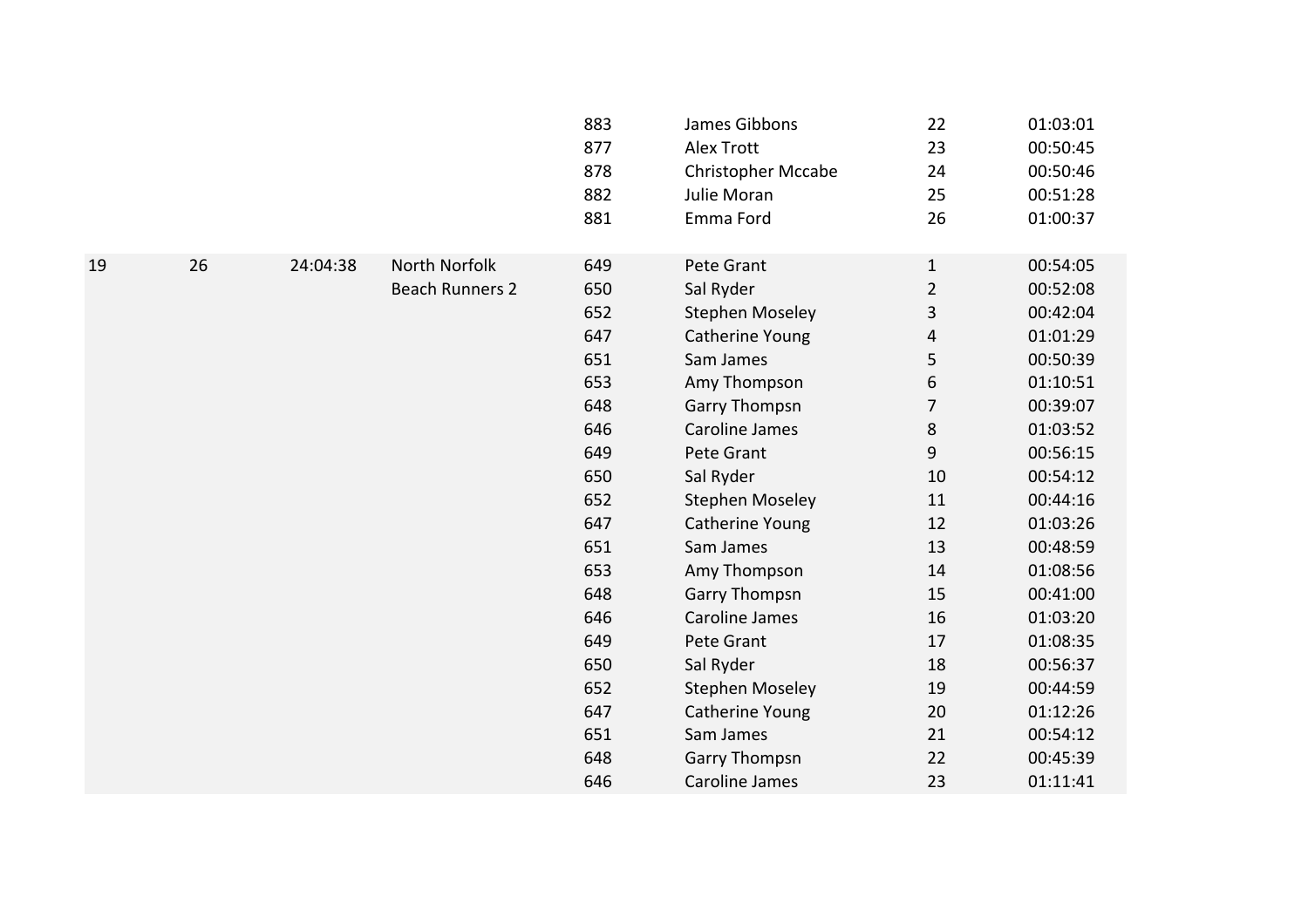|    |    |          |            | 652<br>650<br>648 | <b>Stephen Moseley</b><br>Sal Ryder<br><b>Garry Thompsn</b> | 24<br>25<br>26 | 00:45:02<br>00:56:38<br>00:54:10 |
|----|----|----------|------------|-------------------|-------------------------------------------------------------|----------------|----------------------------------|
| 20 | 26 | 24:05:19 |            | 875               |                                                             |                | 00:57:16                         |
|    |    |          | Up Joggers |                   | Karen Payne                                                 | $\mathbf{1}$   |                                  |
|    |    |          |            | 869               | Claire Kilmartin                                            | $\overline{2}$ | 00:50:07                         |
|    |    |          |            | 870               | <b>Claire Nissen</b>                                        | 3              | 00:58:29                         |
|    |    |          |            | 871               | Georgia Climpson                                            | 4              | 00:48:32                         |
|    |    |          |            | 872               | Lesley Gazzard                                              | 5              | 01:00:01                         |
|    |    |          |            | 873               | Martin Longhurst                                            | 6              | 00:53:57                         |
|    |    |          |            | 874               | Rebecca Davenport                                           | $\overline{7}$ | 00:49:17                         |
|    |    |          |            | 868               | Alan Gazzard                                                | 8              | 00:47:55                         |
|    |    |          |            | 868               | Alan Gazzard                                                | 9              | 00:51:35                         |
|    |    |          |            | 875               | Karen Payne                                                 | 10             | 00:58:55                         |
|    |    |          |            | 869               | Claire Kilmartin                                            | 11             | 00:53:59                         |
|    |    |          |            | 870               | <b>Claire Nissen</b>                                        | 12             | 01:04:57                         |
|    |    |          |            | 871               | Georgia Climpson                                            | 13             | 00:53:45                         |
|    |    |          |            | 872               | Lesley Gazzard                                              | 14             | 01:05:40                         |
|    |    |          |            | 873               | Martin Longhurst                                            | 15             | 00:56:21                         |
|    |    |          |            | 874               | Rebecca Davenport                                           | 16             | 00:55:09                         |
|    |    |          |            | 868               | Alan Gazzard                                                | 17             | 00:52:35                         |
|    |    |          |            | 875               | Karen Payne                                                 | 18             | 01:03:09                         |
|    |    |          |            | 869               | Claire Kilmartin                                            | 19             | 00:57:23                         |
|    |    |          |            | 870               | <b>Claire Nissen</b>                                        | 20             | 01:03:30                         |
|    |    |          |            | 871               | Georgia Climpson                                            | 21             | 00:50:30                         |
|    |    |          |            | 872               | Lesley Gazzard                                              | 22             | 00:59:54                         |
|    |    |          |            | 873               | Martin Longhurst                                            | 23             | 00:55:23                         |
|    |    |          |            | 874               |                                                             | 24             | 00:52:12                         |
|    |    |          |            |                   | Rebecca Davenport                                           |                |                                  |
|    |    |          |            | 868               | Alan Gazzard                                                | 25             | 00:50:02                         |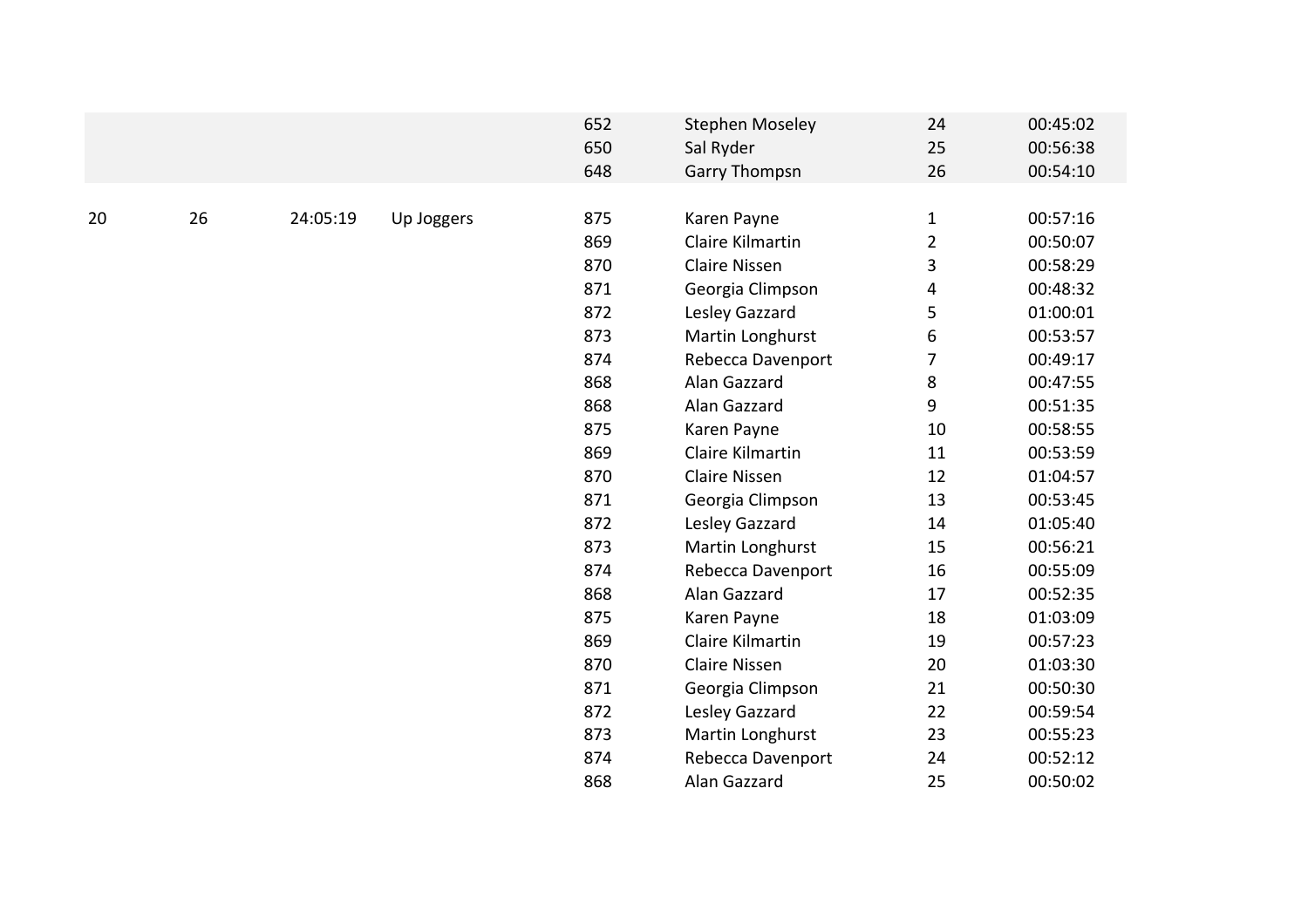|    |    |          |                   | 871 | Georgia Climpson      | 26             | 00:54:46 |
|----|----|----------|-------------------|-----|-----------------------|----------------|----------|
| 21 | 26 | 24:06:12 | <b>Worst Pace</b> | 850 | lan Payne             | $\mathbf{1}$   | 00:51:51 |
|    |    |          | Scenario          | 848 | Nasif Nijabat         | $\overline{2}$ | 00:53:18 |
|    |    |          |                   | 845 | Dawn Etherington      | 3              | 01:04:27 |
|    |    |          |                   | 847 | Jennifer Chilton      | 4              | 00:59:53 |
|    |    |          |                   | 846 | <b>Diana Snelling</b> | 5              | 00:56:22 |
|    |    |          |                   | 844 | Craig MacGregor       | 6              | 00:51:56 |
|    |    |          |                   | 849 | Paul Rougier-Lagane   | 7              | 00:52:53 |
|    |    |          |                   | 850 | lan Payne             | 8              | 00:42:44 |
|    |    |          |                   | 848 | Nasif Nijabat         | 9              | 00:47:19 |
|    |    |          |                   | 845 | Dawn Etherington      | 10             | 01:02:51 |
|    |    |          |                   | 847 | Jennifer Chilton      | 11             | 01:00:20 |
|    |    |          |                   | 846 | Diana Snelling        | 12             | 00:56:39 |
|    |    |          |                   | 844 | Craig MacGregor       | 13             | 00:53:21 |
|    |    |          |                   | 849 | Paul Rougier-Lagane   | 14             | 00:52:03 |
|    |    |          |                   | 850 | lan Payne             | 15             | 00:49:00 |
|    |    |          |                   | 848 | Nasif Nijabat         | 16             | 00:48:28 |
|    |    |          |                   | 845 | Dawn Etherington      | 17             | 01:18:12 |
|    |    |          |                   | 847 | Jennifer Chilton      | 18             | 01:00:35 |
|    |    |          |                   | 846 | Diana Snelling        | 19             | 00:58:15 |
|    |    |          |                   | 849 | Paul Rougier-Lagane   | 20             | 00:56:52 |
|    |    |          |                   | 850 | lan Payne             | 21             | 00:47:24 |
|    |    |          |                   | 848 | Nasif Nijabat         | 22             | 00:45:40 |
|    |    |          |                   | 845 | Dawn Etherington      | 23             | 01:03:19 |
|    |    |          |                   | 847 | Jennifer Chilton      | 24             | 01:01:56 |
|    |    |          |                   | 846 | <b>Diana Snelling</b> | 25             | 00:56:40 |
|    |    |          |                   | 849 | Paul Rougier-Lagane   | 26             | 00:53:54 |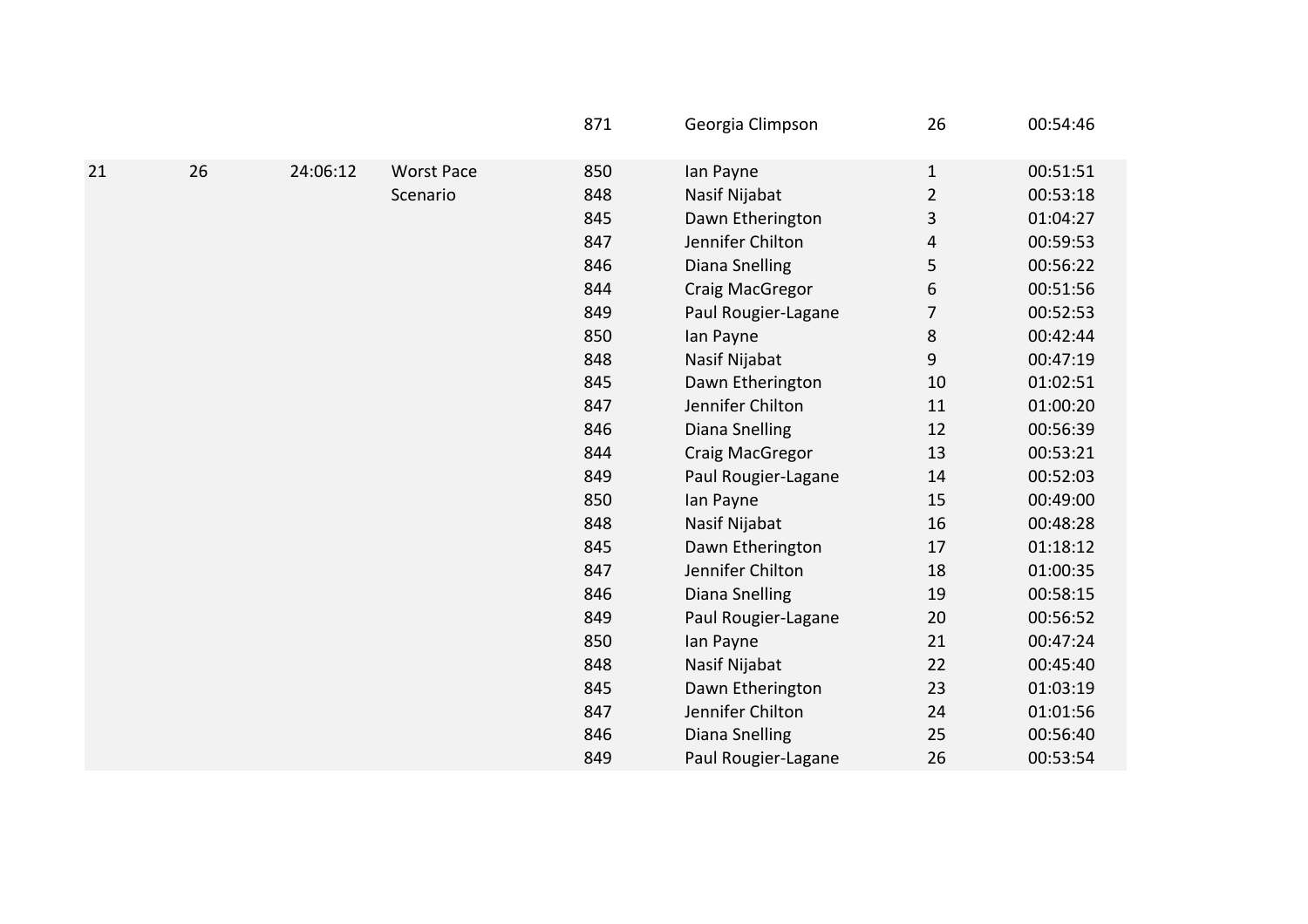| 22 | 26 | 24:23:42 | Worst pace       | 835 | John Crawley            | $\mathbf{1}$   | 00:48:33 |
|----|----|----------|------------------|-----|-------------------------|----------------|----------|
|    |    |          | scenario 1       | 830 | Calvin Lindsay          | $\overline{2}$ | 00:49:17 |
|    |    |          |                  | 829 | Anna Crawley            | 3              | 00:56:22 |
|    |    |          |                  | 833 | Eric Fenn               | 4              | 00:50:21 |
|    |    |          |                  | 834 | James Tidman            | 5              | 00:48:12 |
|    |    |          |                  | 835 | John Crawley            | 6              | 00:48:08 |
|    |    |          |                  | 832 | David Matthews          | 7              | 00:54:29 |
|    |    |          |                  | 830 | Calvin Lindsay          | 8              | 00:55:09 |
|    |    |          |                  | 829 | Anna Crawley            | 9              | 00:57:41 |
|    |    |          |                  | 831 | <b>Catherine Barker</b> | 10             | 01:04:01 |
|    |    |          |                  | 835 | John Crawley            | 11             | 00:46:17 |
|    |    |          |                  | 833 | Eric Fenn               | 12             | 00:54:12 |
|    |    |          |                  | 830 | Calvin Lindsay          | 13             | 00:55:30 |
|    |    |          |                  | 834 | James Tidman            | 14             | 00:50:54 |
|    |    |          |                  | 829 | Anna Crawley            | 15             | 01:00:46 |
|    |    |          |                  | 832 | David Matthews          | 16             | 00:56:38 |
|    |    |          |                  | 835 | John Crawley            | 17             | 00:53:07 |
|    |    |          |                  | 833 | Eric Fenn               | 18             | 01:03:32 |
|    |    |          |                  | 830 | Calvin Lindsay          | 19             | 01:24:23 |
|    |    |          |                  | 831 | Catherine Barker        | 20             | 01:12:58 |
|    |    |          |                  | 834 | James Tidman            | 21             | 00:49:28 |
|    |    |          |                  | 829 | Anna Crawley            | 22             | 01:01:58 |
|    |    |          |                  | 835 | John Crawley            | 23             | 00:50:58 |
|    |    |          |                  | 832 | David Matthews          | 24             | 01:00:00 |
|    |    |          |                  | 834 | James Tidman            | 25             | 00:54:57 |
|    |    |          |                  | 835 | John Crawley            | 26             | 00:55:51 |
| 23 | 25 | 23:54:35 | Viewtube Mixed 2 | 559 | Jenny Winter            | $\mathbf{1}$   | 00:56:41 |
|    |    |          |                  | 564 | Xheryl St Jean Louis    | $\overline{2}$ | 01:01:41 |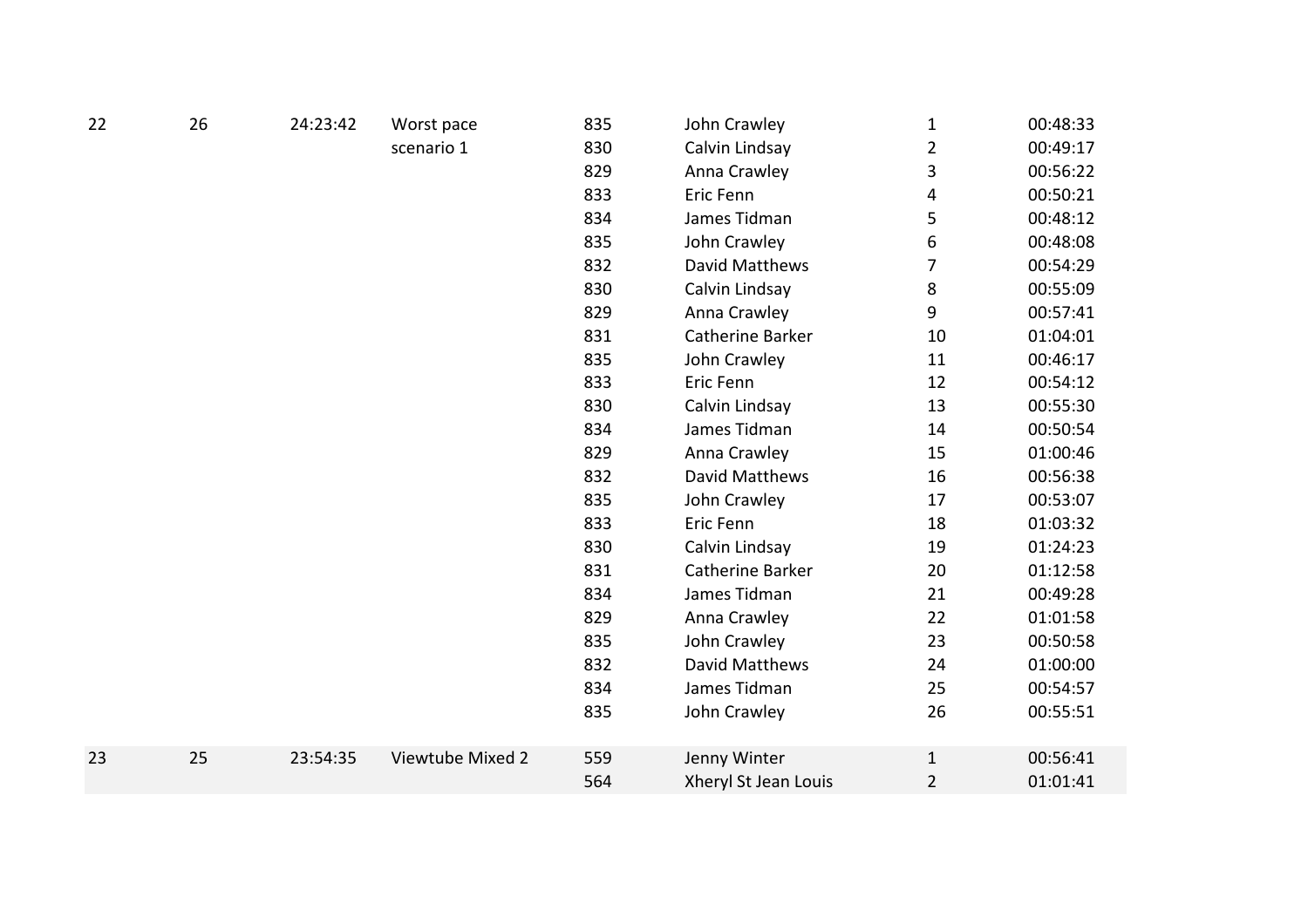|    |    |          |                      | 558 | <b>Danute Grosz</b>  | 3              | 00:58:14 |
|----|----|----------|----------------------|-----|----------------------|----------------|----------|
|    |    |          |                      | 563 | Harry Papanastasiou  | 4              | 00:54:03 |
|    |    |          |                      | 562 | <b>Neil Kitching</b> | 5              | 00:46:44 |
|    |    |          |                      | 561 | Tony Lobo            | 6              | 01:01:03 |
|    |    |          |                      | 560 | Marcia Fernandez     | $\overline{7}$ | 00:57:30 |
|    |    |          |                      | 565 | <b>Chris Cameron</b> | 8              | 00:38:52 |
|    |    |          |                      | 559 | Jenny Winter         | 9              | 00:59:47 |
|    |    |          |                      | 564 | Xheryl St Jean Louis | 10             | 01:04:24 |
|    |    |          |                      | 558 | <b>Danute Grosz</b>  | 11             | 00:57:24 |
|    |    |          |                      | 563 | Harry Papanastasiou  | 12             | 00:57:56 |
|    |    |          |                      | 562 | <b>Neil Kitching</b> | 13             | 00:47:14 |
|    |    |          |                      | 561 | Tony Lobo            | 14             | 01:03:44 |
|    |    |          |                      | 560 | Marcia Fernandez     | 15             | 01:03:58 |
|    |    |          |                      | 565 | <b>Chris Cameron</b> | 16             | 00:39:49 |
|    |    |          |                      | 559 | Jenny Winter         | 17             | 01:04:19 |
|    |    |          |                      | 564 | Xheryl St Jean Louis | 18             | 01:16:36 |
|    |    |          |                      | 558 | <b>Danute Grosz</b>  | 19             | 00:59:28 |
|    |    |          |                      | 563 | Harry Papanastasiou  | 20             | 00:58:55 |
|    |    |          |                      | 562 | <b>Neil Kitching</b> | 21             | 00:46:08 |
|    |    |          |                      | 561 | Tony Lobo            | 22             | 01:13:24 |
|    |    |          |                      | 560 | Marcia Fernandez     | 23             | 00:58:07 |
|    |    |          |                      | 565 | <b>Chris Cameron</b> | 24             | 00:39:48 |
|    |    |          |                      | 559 | Jenny Winter         | 25             | 01:08:46 |
|    |    |          |                      |     |                      |                |          |
| 24 | 25 | 24:21:25 | North Norfolk        | 614 | Garry Hobart         | $\mathbf{1}$   | 00:54:06 |
|    |    |          | <b>Beach Runners</b> | 618 | Neil Walpole         | $\overline{2}$ | 00:44:01 |
|    |    |          |                      | 621 | Mandy Beresford      | 3              | 01:00:22 |
|    |    |          |                      | 615 | Janice Hall          | 4              | 00:59:43 |
|    |    |          |                      | 617 | Lesley Winston       | 5              | 00:57:13 |
|    |    |          |                      |     |                      |                |          |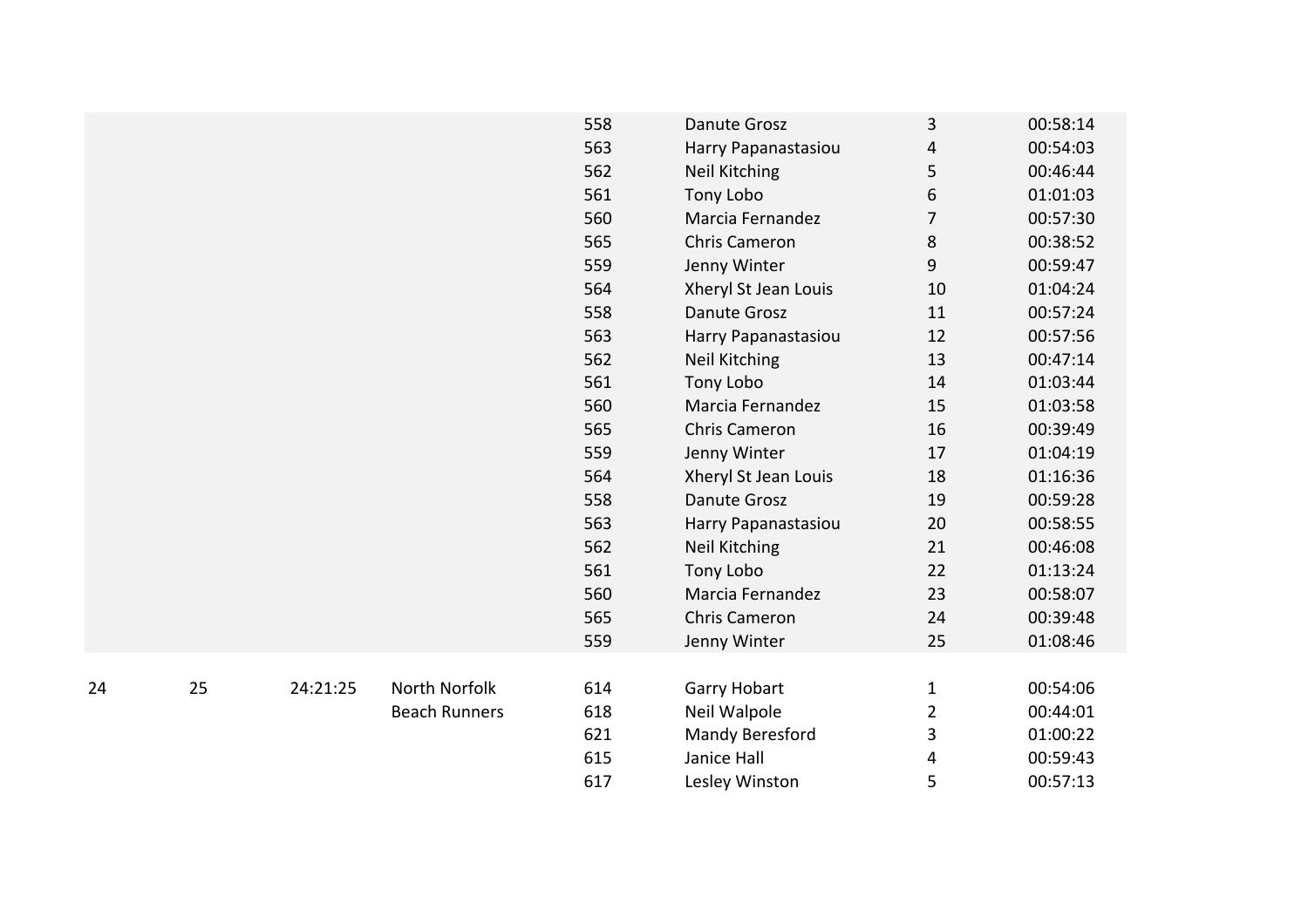|    |    |          |                | 619 | Tom Tollady            | 6              | 00:51:13 |
|----|----|----------|----------------|-----|------------------------|----------------|----------|
|    |    |          |                | 620 | <b>Tina Moseley</b>    | 7              | 01:02:42 |
|    |    |          |                | 616 | Kirsty Hobart          | 8              | 00:59:39 |
|    |    |          |                | 614 | <b>Garry Hobart</b>    | 9              | 00:54:43 |
|    |    |          |                | 618 | Neil Walpole           | 10             | 00:43:52 |
|    |    |          |                | 621 | Mandy Beresford        | 11             | 01:05:43 |
|    |    |          |                | 615 | Janice Hall            | 12             | 01:02:33 |
|    |    |          |                | 617 | Lesley Winston         | 13             | 00:57:14 |
|    |    |          |                | 619 | Tom Tollady            | 14             | 01:02:23 |
|    |    |          |                | 620 | <b>Tina Moseley</b>    | 15             | 01:05:32 |
|    |    |          |                | 616 | <b>Kirsty Hobart</b>   | 16             | 01:04:33 |
|    |    |          |                | 614 | Garry Hobart           | 17             | 00:59:25 |
|    |    |          |                | 618 | Neil Walpole           | 18             | 00:45:42 |
|    |    |          |                | 621 | <b>Mandy Beresford</b> | 19             | 01:03:31 |
|    |    |          |                | 615 | Janice Hall            | 20             | 01:03:32 |
|    |    |          |                | 617 | Lesley Winston         | 21             | 00:57:55 |
|    |    |          |                | 619 | Tom Tollady            | 22             | 00:57:40 |
|    |    |          |                | 620 | <b>Tina Moseley</b>    | 23             | 01:06:14 |
|    |    |          |                | 616 | Kirsty Hobart          | 24             | 01:02:54 |
|    |    |          |                | 614 | Garry Hobart           | 25             | 00:59:00 |
|    |    |          |                |     |                        |                |          |
| 25 | 25 | 24:33:17 | The Dancing    | 409 | <b>Brian Slade</b>     | $\mathbf{1}$   | 00:54:43 |
|    |    |          | <b>Badgers</b> | 410 | Catherine O'Connor     | $\overline{2}$ | 01:03:52 |
|    |    |          |                | 413 | Lucy Burdett           | 3              | 00:52:49 |
|    |    |          |                | 415 | Peter Burdett          | 4              | 00:53:53 |
|    |    |          |                | 414 | Wayne O'Connor         | 5              | 00:47:50 |
|    |    |          |                | 412 | Debbie Ennis           | 6              | 01:08:45 |
|    |    |          |                | 408 | <b>Andy Ennis</b>      | 7              | 00:52:01 |
|    |    |          |                | 411 | <b>Chris Muir</b>      | 8              | 00:53:59 |
|    |    |          |                |     |                        |                |          |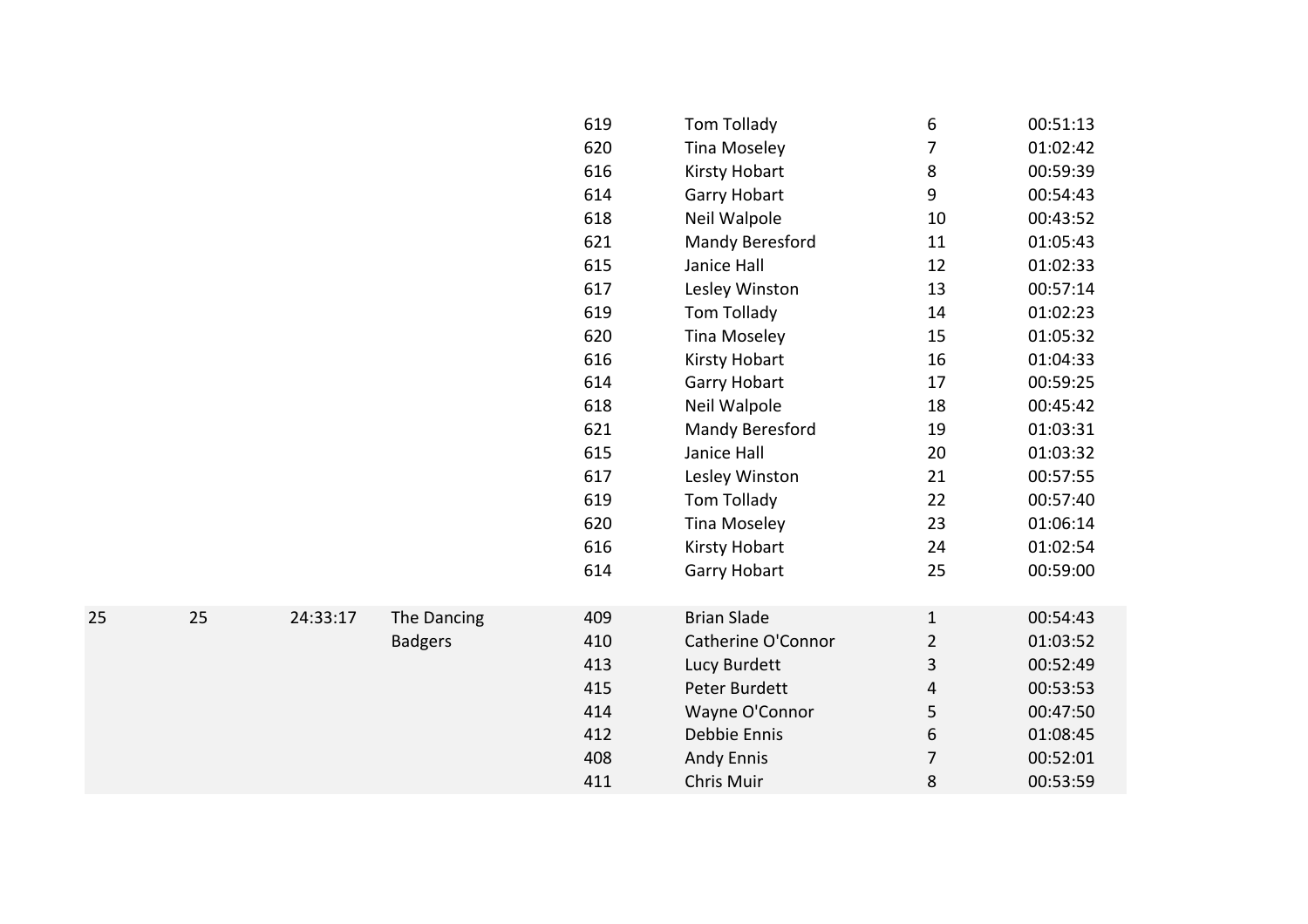|    |    |          |                  | 415 | Peter Burdett      | $9\,$          | 00:53:18 |
|----|----|----------|------------------|-----|--------------------|----------------|----------|
|    |    |          |                  | 415 | Peter Burdett      | 10             | 01:04:41 |
|    |    |          |                  | 409 | <b>Brian Slade</b> | 11             | 00:58:38 |
|    |    |          |                  | 414 | Wayne O'Connor     | 12             | 00:52:49 |
|    |    |          |                  | 414 | Wayne O'Connor     | 13             | 00:54:26 |
|    |    |          |                  | 411 | Chris Muir         | 14             | 01:13:59 |
|    |    |          |                  | 413 | Lucy Burdett       | 15             | 01:00:53 |
|    |    |          |                  | 413 | Lucy Burdett       | 16             | 01:04:02 |
|    |    |          |                  | 408 | <b>Andy Ennis</b>  | 17             | 00:52:59 |
|    |    |          |                  | 409 | <b>Brian Slade</b> | 18             | 01:03:26 |
|    |    |          |                  | 410 | Catherine O'Connor | 19             | 01:02:52 |
|    |    |          |                  | 415 | Peter Burdett      | 20             | 00:54:46 |
|    |    |          |                  | 411 | Chris Muir         | 21             | 01:05:24 |
|    |    |          |                  | 414 | Wayne O'Connor     | 22             | 00:52:36 |
|    |    |          |                  | 413 | Lucy Burdett       | 23             | 01:00:51 |
|    |    |          |                  | 408 | <b>Andy Ennis</b>  | 24             | 00:58:08 |
|    |    |          |                  | 412 | Debbie Ennis       | 25             | 01:11:37 |
|    |    |          |                  |     |                    |                |          |
| 26 | 25 | 24:45:07 | Elm Park Bombers | 439 | David French       | $\mathbf{1}$   | 01:02:14 |
|    |    |          |                  | 438 | <b>Mark Brooks</b> | $\overline{2}$ | 01:05:22 |
|    |    |          |                  | 433 | John Delander      | 3              | 00:49:08 |
|    |    |          |                  | 434 | Paul Lynch         | 4              | 00:53:45 |
|    |    |          |                  | 435 | Lucy Brooks        | 5              | 01:11:49 |
|    |    |          |                  | 432 | Daniel Scott       | 6              | 00:53:06 |
|    |    |          |                  | 437 | Joe Dear           | $\overline{7}$ | 00:51:43 |
|    |    |          |                  | 436 | Colette Coyle      | $\,8\,$        | 01:00:34 |
|    |    |          |                  | 439 | David French       | 9              | 00:53:59 |
|    |    |          |                  | 438 | <b>Mark Brooks</b> | 10             | 01:03:34 |
|    |    |          |                  | 433 | John Delander      | 11             | 00:49:47 |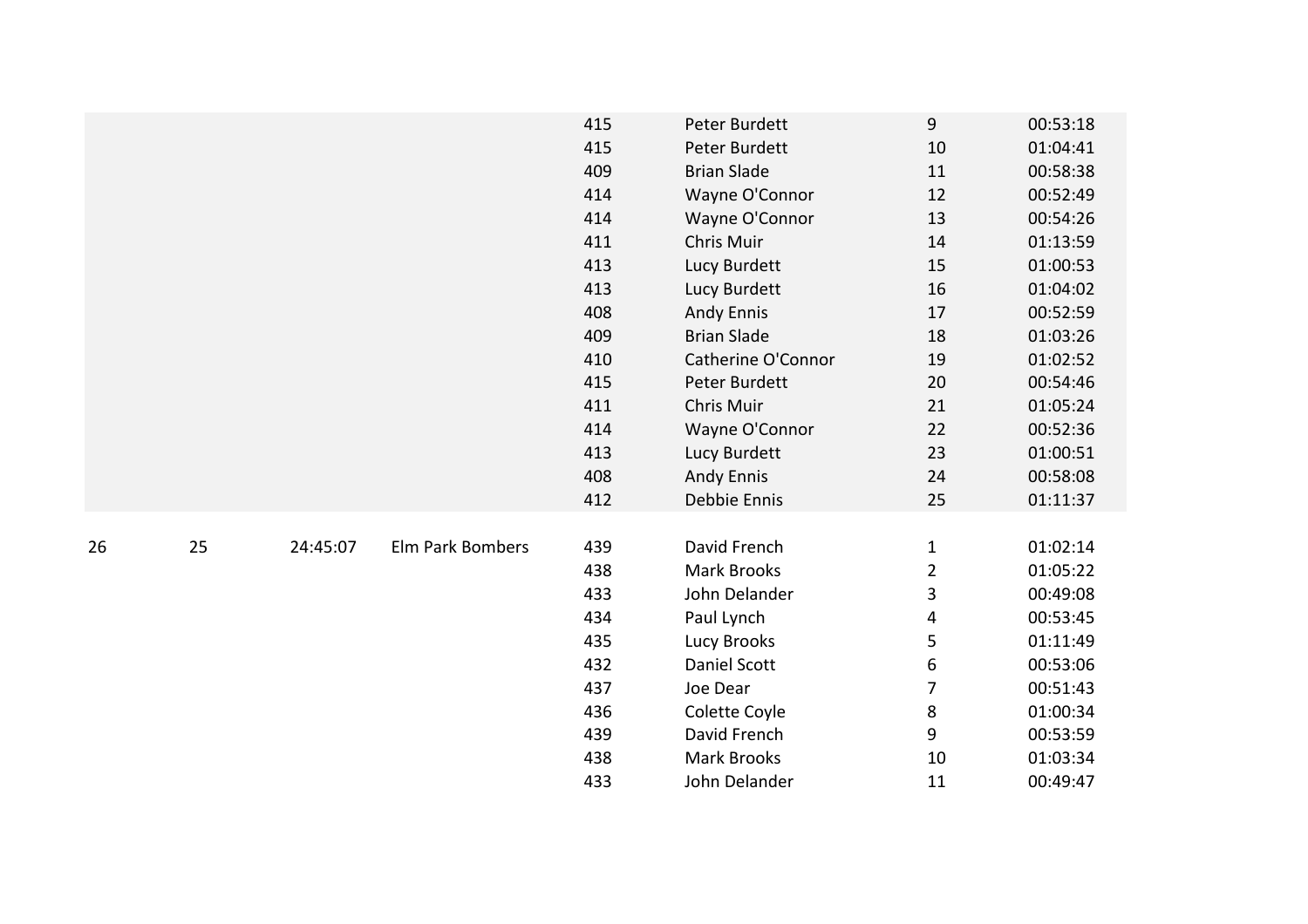|    |    |          |                        | 434 | Paul Lynch          | 12             | 01:02:20 |
|----|----|----------|------------------------|-----|---------------------|----------------|----------|
|    |    |          |                        | 435 | <b>Lucy Brooks</b>  | 13             | 01:10:54 |
|    |    |          |                        | 432 | <b>Daniel Scott</b> | 14             | 00:56:11 |
|    |    |          |                        | 437 | Joe Dear            | 15             | 00:49:53 |
|    |    |          |                        | 436 | Colette Coyle       | 16             | 01:01:29 |
|    |    |          |                        | 439 | David French        | 17             | 00:58:15 |
|    |    |          |                        | 438 | Mark Brooks         | 18             | 01:11:07 |
|    |    |          |                        | 433 | John Delander       | 19             | 00:47:34 |
|    |    |          |                        | 434 | Paul Lynch          | 20             | 00:58:35 |
|    |    |          |                        | 435 | Lucy Brooks         | 21             | 01:15:25 |
|    |    |          |                        | 432 | Daniel Scott        | 22             | 00:57:20 |
|    |    |          |                        | 437 | Joe Dear            | 23             | 00:55:03 |
|    |    |          |                        | 436 | Colette Coyle       | 24             | 01:03:26 |
|    |    |          |                        | 433 | John Delander       | 25             | 01:02:34 |
|    |    |          |                        |     |                     |                |          |
| 27 | 25 | 24:47:43 | <b>Havering Turbos</b> | 430 | Sean Robins         | $\mathbf{1}$   | 00:51:02 |
|    |    |          |                        | 431 | Laura Homer         | $\overline{2}$ | 00:58:31 |
|    |    |          |                        | 426 | Kevin Juggins       | 3              | 00:50:51 |
|    |    |          |                        | 429 | Paul Collins        | 4              | 00:50:27 |
|    |    |          |                        | 424 | Amy Jones           | 5              | 01:02:18 |
|    |    |          |                        | 428 | Mike Hewitt         | 6              | 01:14:46 |
|    |    |          |                        | 427 | Lucy Edwards        | 7              | 01:05:59 |
|    |    |          |                        | 425 | David Barker        | $\bf 8$        | 00:56:06 |
|    |    |          |                        | 430 | Sean Robins         | 9              | 00:49:46 |
|    |    |          |                        | 431 | Laura Homer         | 10             | 01:00:17 |
|    |    |          |                        | 426 | Kevin Juggins       | 11             | 00:49:25 |
|    |    |          |                        | 429 | Paul Collins        | 12             | 00:50:52 |
|    |    |          |                        | 424 | Amy Jones           | 13             | 00:57:59 |
|    |    |          |                        | 428 | Mike Hewitt         | 14             | 01:21:00 |
|    |    |          |                        |     |                     |                |          |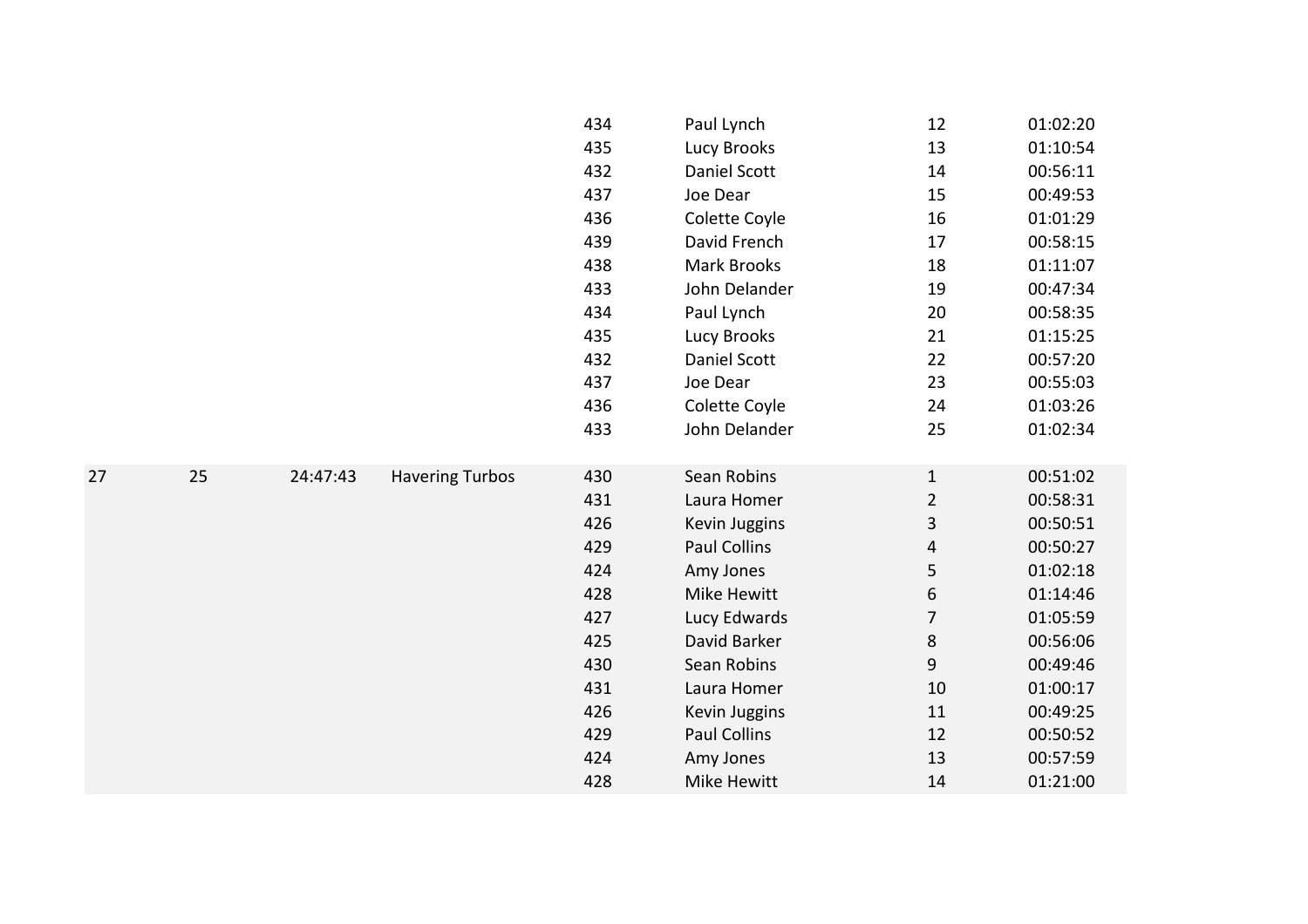|    |    |          |             | 427 | Lucy Edwards            | 15             | 01:12:00 |
|----|----|----------|-------------|-----|-------------------------|----------------|----------|
|    |    |          |             | 425 | David Barker            | 16             | 00:59:00 |
|    |    |          |             | 430 | Sean Robins             | 17             | 00:51:16 |
|    |    |          |             | 431 | Laura Homer             | 18             | 00:58:36 |
|    |    |          |             | 426 | Kevin Juggins           | 19             | 00:53:22 |
|    |    |          |             | 429 | <b>Paul Collins</b>     | 20             | 00:52:29 |
|    |    |          |             | 424 | Amy Jones               | 21             | 00:58:58 |
|    |    |          |             | 428 | Mike Hewitt             | 22             | 01:22:40 |
|    |    |          |             | 427 | Lucy Edwards            | 23             | 01:15:40 |
|    |    |          |             | 425 | David Barker            | 24             | 00:55:37 |
|    |    |          |             | 430 | Sean Robins             | 25             | 00:48:46 |
|    |    |          |             |     |                         |                |          |
| 28 | 24 | 24:01:18 | Dagenham 88 | 601 | Gary Cardnell           | $\mathbf{1}$   | 00:48:33 |
|    |    |          | Runners     | 599 | <b>Caroline Tuck</b>    | $\overline{2}$ | 00:44:26 |
|    |    |          |             | 600 | Danny Allen             | 3              | 00:49:13 |
|    |    |          |             | 604 | Lee Duggan              | 4              | 00:56:33 |
|    |    |          |             | 605 | Ian Cummins             | 5              | 00:51:25 |
|    |    |          |             | 598 | <b>Caroline Cummins</b> | 6              | 01:04:52 |
|    |    |          |             | 602 | Jacqui Elliot           | $\overline{7}$ | 01:17:20 |
|    |    |          |             | 603 | Julie Cardnell          | 8              | 01:13:59 |
|    |    |          |             | 601 | <b>Gary Cardnell</b>    | 9              | 00:48:15 |
|    |    |          |             | 599 | <b>Caroline Tuck</b>    | 10             | 00:46:07 |
|    |    |          |             | 600 | Danny Allen             | 11             | 00:49:15 |
|    |    |          |             | 604 | Lee Duggan              | 12             | 00:52:59 |
|    |    |          |             | 605 | Ian Cummins             | 13             | 00:54:49 |
|    |    |          |             | 598 | <b>Caroline Cummins</b> | 14             | 01:08:14 |
|    |    |          |             | 602 | Jacqui Elliot           | 15             | 01:13:04 |
|    |    |          |             | 603 | Julie Cardnell          | 16             | 01:20:19 |
|    |    |          |             | 601 | <b>Gary Cardnell</b>    | 17             | 00:52:55 |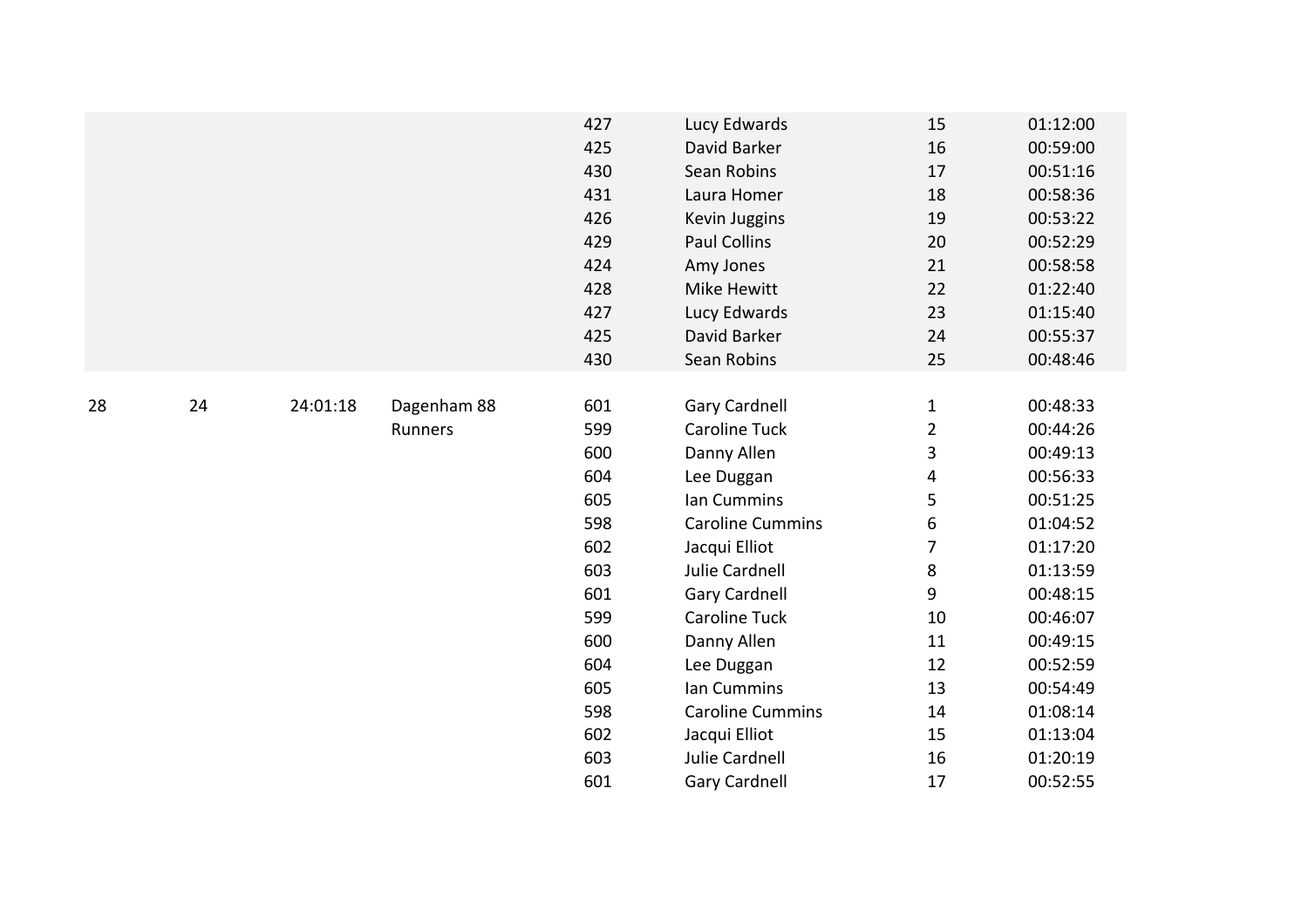|    |    |          |                    | 599<br>600<br>604<br>605<br>598<br>602<br>603 | Caroline Tuck<br>Danny Allen<br>Lee Duggan<br>Ian Cummins<br><b>Caroline Cummins</b><br>Jacqui Elliot<br>Julie Cardnell | 18<br>19<br>20<br>21<br>22<br>23<br>24 | 00:46:44<br>00:55:19<br>01:03:03<br>00:52:54<br>01:04:22<br>01:21:06<br>01:25:32 |
|----|----|----------|--------------------|-----------------------------------------------|-------------------------------------------------------------------------------------------------------------------------|----------------------------------------|----------------------------------------------------------------------------------|
| 29 | 24 | 24:02:14 | <b>Team Monkey</b> | 765<br>764                                    | <b>Eve Collins</b><br>Stephen Graham                                                                                    | $\mathbf{1}$<br>$\overline{2}$         | 00:59:31<br>00:51:44                                                             |
|    |    |          |                    | 760                                           | Lucy Ashiotis                                                                                                           | 3                                      | 00:59:19                                                                         |
|    |    |          |                    | 761                                           | <b>Michael Ashiotis</b>                                                                                                 | 4                                      | 00:53:19                                                                         |
|    |    |          |                    | 759                                           | Jennifer Laing                                                                                                          | 5                                      | 00:57:05                                                                         |
|    |    |          |                    | 763                                           | Paul Rhodes                                                                                                             | 6                                      | 00:52:16                                                                         |
|    |    |          |                    | 758                                           | James Biles                                                                                                             | $\overline{7}$                         | 00:54:46                                                                         |
|    |    |          |                    | 765                                           | <b>Eve Collins</b>                                                                                                      | 8                                      | 01:01:13                                                                         |
|    |    |          |                    | 764                                           | Stephen Graham                                                                                                          | 9                                      | 00:52:50                                                                         |
|    |    |          |                    | 760                                           | Lucy Ashiotis                                                                                                           | 10                                     | 00:59:25                                                                         |
|    |    |          |                    | 762                                           | Michael Diver Burningham                                                                                                | 11                                     | 01:31:03                                                                         |
|    |    |          |                    | 761                                           | <b>Michael Ashiotis</b>                                                                                                 | 12                                     | 00:54:22                                                                         |
|    |    |          |                    | 759                                           | Jennifer Laing                                                                                                          | 13                                     | 00:57:54                                                                         |
|    |    |          |                    | 763                                           | <b>Paul Rhodes</b>                                                                                                      | 14                                     | 00:51:28                                                                         |
|    |    |          |                    | 758                                           | James Biles                                                                                                             | 15                                     | 00:57:13                                                                         |
|    |    |          |                    | 765                                           | <b>Eve Collins</b>                                                                                                      | 16                                     | 01:03:27                                                                         |
|    |    |          |                    | 764                                           | Stephen Graham                                                                                                          | 17                                     | 00:54:12                                                                         |
|    |    |          |                    | 761                                           | <b>Michael Ashiotis</b>                                                                                                 | 18                                     | 00:57:01                                                                         |
|    |    |          |                    | 760                                           | Lucy Ashiotis                                                                                                           | 19                                     | 01:00:48                                                                         |
|    |    |          |                    | 759                                           | Jennifer Laing                                                                                                          | 20                                     | 00:56:28                                                                         |
|    |    |          |                    | 763                                           | <b>Paul Rhodes</b>                                                                                                      | 21                                     | 01:34:34                                                                         |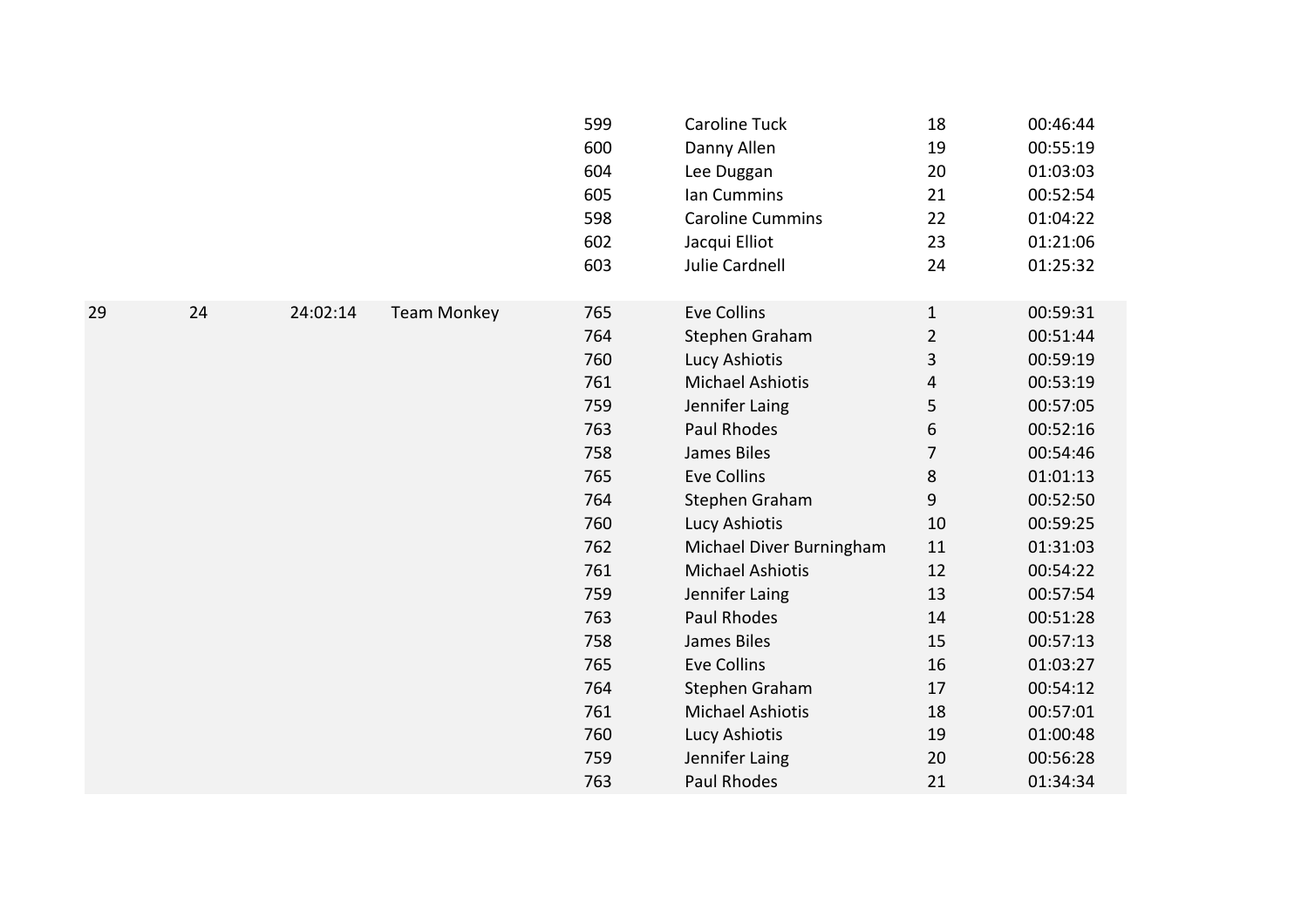|    |    |          |                   | 758<br>764<br>761 | James Biles<br>Stephen Graham<br><b>Michael Ashiotis</b> | 22<br>23<br>24 | 01:10:40<br>00:54:49<br>00:56:47 |
|----|----|----------|-------------------|-------------------|----------------------------------------------------------|----------------|----------------------------------|
|    |    |          |                   |                   |                                                          |                |                                  |
| 30 | 24 | 24:12:54 | Think of the cake | 591               | <b>Chris Parsons-Green</b>                               | $\mathbf{1}$   | 00:46:34                         |
|    |    |          |                   | 594               | Katie Jeffries                                           | $\overline{2}$ | 00:56:51                         |
|    |    |          |                   | 595               | Louise Crothall                                          | 3              | 00:47:52                         |
|    |    |          |                   | 597               | Jess Parsons-Green                                       | 4              | 00:57:16                         |
|    |    |          |                   | 593               | Jessie Jackson                                           | 5              | 01:11:34                         |
|    |    |          |                   | 590               | Beth Jackson                                             | 6              | 01:13:05                         |
|    |    |          |                   | 592               | Olga Delicka                                             | 7              | 01:12:42                         |
|    |    |          |                   | 591               | Chris Parsons-Green                                      | 8              | 00:51:15                         |
|    |    |          |                   | 594               | Katie Jeffries                                           | 9              | 00:56:37                         |
|    |    |          |                   | 595               | Louise Crothall                                          | 10             | 00:49:27                         |
|    |    |          |                   | 597               | Jess Parsons-Green                                       | 11             | 01:01:35                         |
|    |    |          |                   | 590               | Beth Jackson                                             | 12             | 01:17:37                         |
|    |    |          |                   | 592               | Olga Delicka                                             | 13             | 01:12:32                         |
|    |    |          |                   | 591               | <b>Chris Parsons-Green</b>                               | 14             | 00:51:18                         |
|    |    |          |                   | 594               | Katie Jeffries                                           | 15             | 01:03:22                         |
|    |    |          |                   | 595               | Louise Crothall                                          | 16             | 00:52:26                         |
|    |    |          |                   | 597               | Jess Parsons-Green                                       | 17             | 01:02:14                         |
|    |    |          |                   | 592               | Olga Delicka                                             | 18             | 01:38:29                         |
|    |    |          |                   | 591               | <b>Chris Parsons-Green</b>                               | 19             | 00:58:39                         |
|    |    |          |                   | 595               | Louise Crothall                                          | 20             | 00:53:44                         |
|    |    |          |                   | 594               | Katie Jeffries                                           | 21             | 01:02:22                         |
|    |    |          |                   | 597               | Jess Parsons-Green                                       | 22             | 00:58:27                         |
|    |    |          |                   | 591               | <b>Chris Parsons-Green</b>                               | 23             | 00:47:37                         |
|    |    |          |                   | 595               | Louise Crothall                                          | 24             | 00:49:19                         |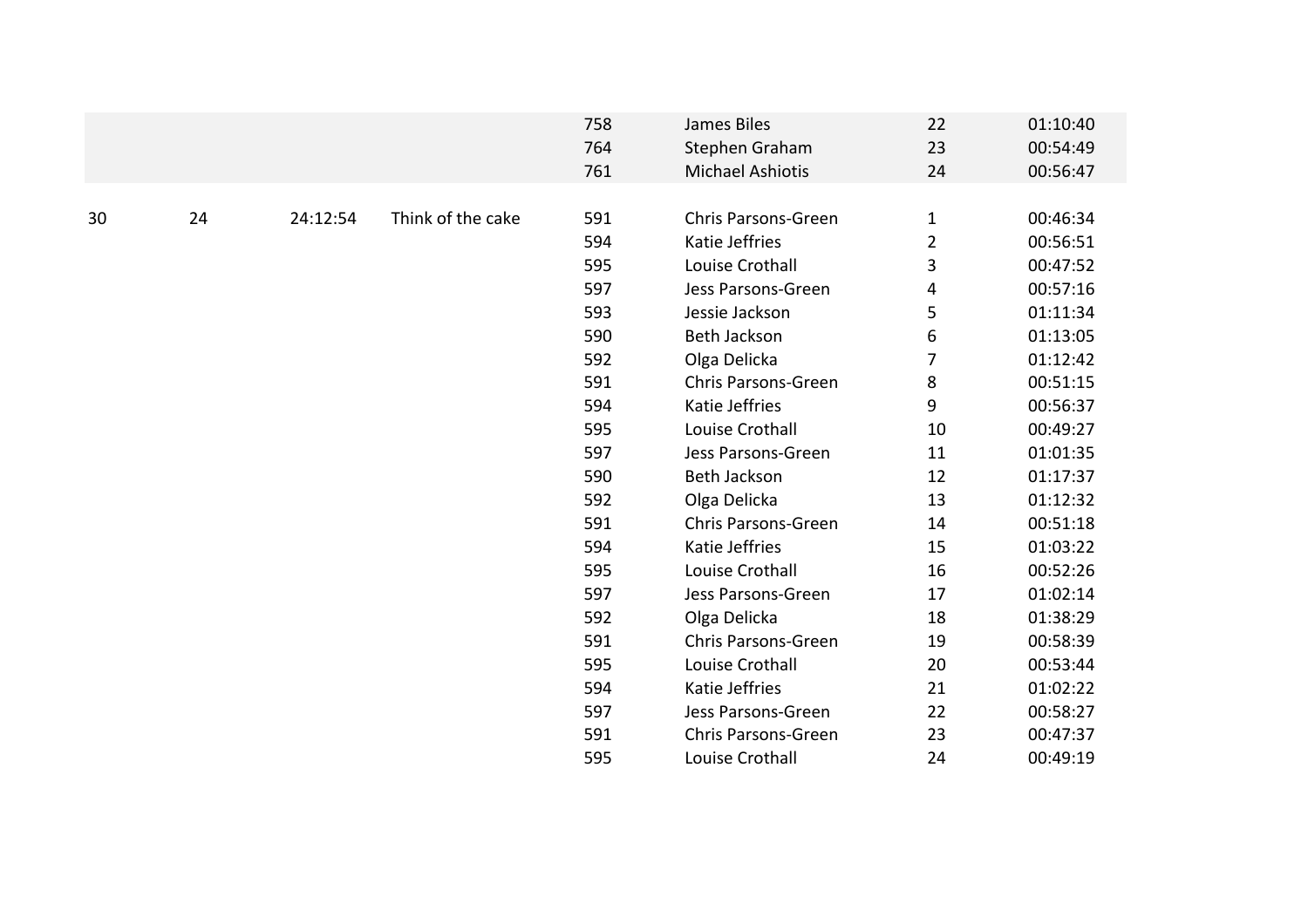| 31 | 24 | 24:32:30 | Itchen Spitfires | 668 | Runner 668       | $\mathbf{1}$   | 00:56:38 |
|----|----|----------|------------------|-----|------------------|----------------|----------|
|    |    |          | Team White       | 663 | Maria Bowers     | $\overline{2}$ | 01:01:46 |
|    |    |          |                  | 664 | Leah Tavner      | 3              | 00:57:02 |
|    |    |          |                  | 665 | Julie Deards     | 4              | 00:54:52 |
|    |    |          |                  | 666 | Ed Tavner        | 5              | 00:48:55 |
|    |    |          |                  | 667 | Diane Abraham    | 6              | 01:02:44 |
|    |    |          |                  | 668 | Runner 668       | 7              | 01:01:51 |
|    |    |          |                  | 663 | Maria Bowers     | $\bf 8$        | 01:03:07 |
|    |    |          |                  | 664 | Leah Tavner      | 9              | 00:57:57 |
|    |    |          |                  | 665 | Julie Deards     | 10             | 00:57:52 |
|    |    |          |                  | 666 | <b>Ed Tavner</b> | 11             | 00:57:36 |
|    |    |          |                  | 667 | Diane Abraham    | 12             | 01:03:47 |
|    |    |          |                  | 668 | Runner 668       | 13             | 01:04:50 |
|    |    |          |                  | 663 | Maria Bowers     | 14             | 01:05:43 |
|    |    |          |                  | 664 | Leah Tavner      | 15             | 01:01:09 |
|    |    |          |                  | 665 | Julie Deards     | 16             | 01:00:45 |
|    |    |          |                  | 666 | <b>Ed Tavner</b> | 17             | 00:55:19 |
|    |    |          |                  | 667 | Diane Abraham    | 18             | 01:05:51 |
|    |    |          |                  | 668 | Runner 668       | 19             | 01:13:43 |
|    |    |          |                  | 663 | Maria Bowers     | 20             | 01:08:30 |
|    |    |          |                  | 664 | Leah Tavner      | 21             | 01:04:49 |
|    |    |          |                  | 665 | Julie Deards     | 22             | 00:57:00 |
|    |    |          |                  | 666 | <b>Ed Tavner</b> | 23             | 00:51:40 |
|    |    |          |                  | 667 | Diane Abraham    | 24             | 01:19:04 |
|    |    |          |                  |     |                  |                |          |
| 32 | 24 | 24:33:05 | 600 Squadron     | 675 | Michael Robinson | $\mathbf{1}$   | 00:51:08 |
|    |    |          |                  | 670 | Alison Clifford  | $\overline{2}$ | 00:50:34 |
|    |    |          |                  | 674 | John Rozzee      | 3              | 00:46:59 |
|    |    |          |                  | 677 | Alan Wicks       | 4              | 00:59:51 |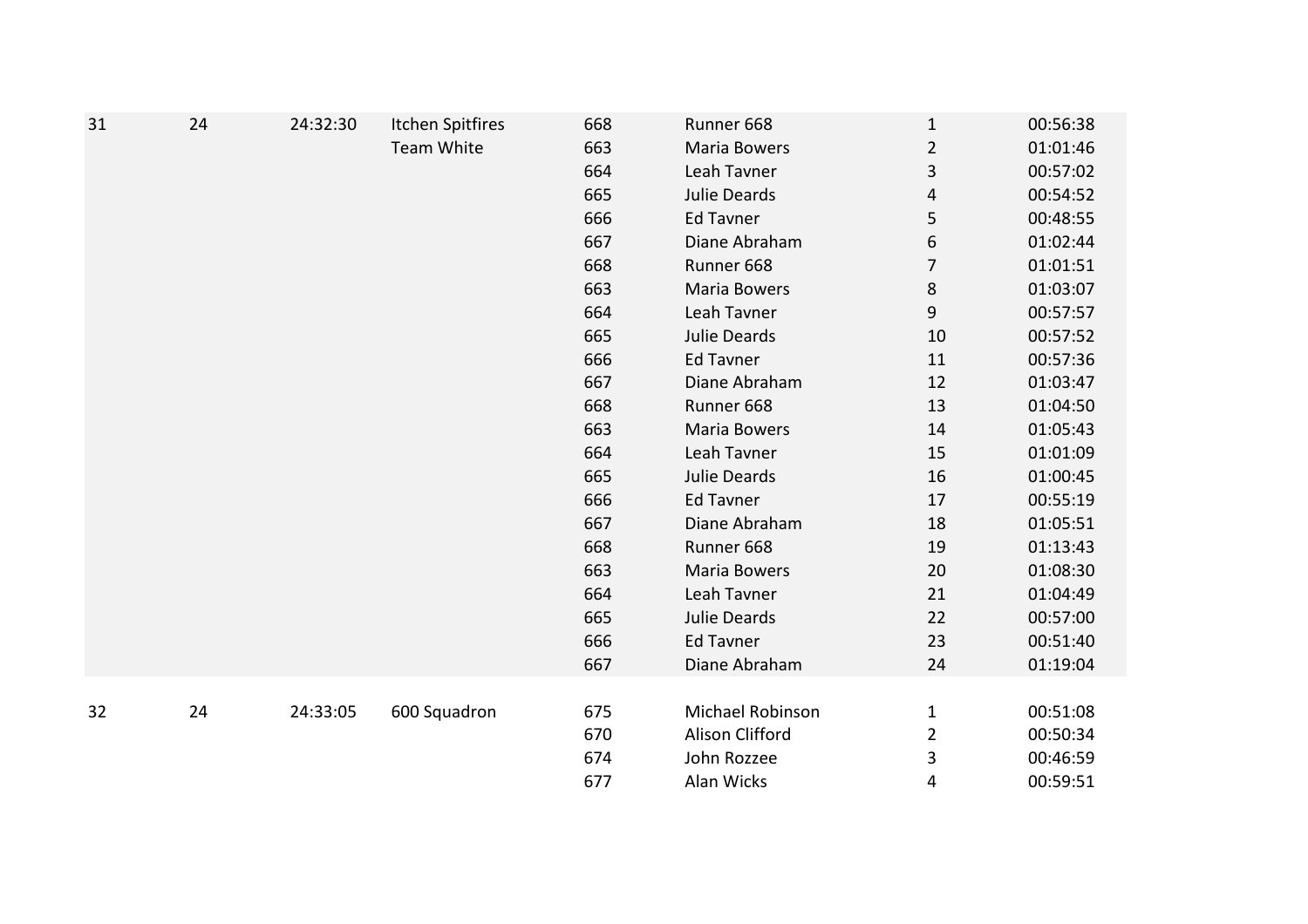|    |    |          |                  | 676 | Pam Howard              | 5              | 01:00:49 |
|----|----|----------|------------------|-----|-------------------------|----------------|----------|
|    |    |          |                  | 672 | Deanne Jupp             | 6              | 01:13:27 |
|    |    |          |                  | 671 | Carol Nelson            | 7              | 01:04:02 |
|    |    |          |                  | 673 | Jackie Butler           | 8              | 01:10:31 |
|    |    |          |                  | 675 | Michael Robinson        | 9              | 00:52:54 |
|    |    |          |                  | 670 | Alison Clifford         | 10             | 00:51:52 |
|    |    |          |                  | 674 | John Rozzee             | 11             | 00:52:07 |
|    |    |          |                  | 677 | Alan Wicks              | 12             | 01:00:43 |
|    |    |          |                  | 676 | Pam Howard              | 13             | 01:05:37 |
|    |    |          |                  | 672 | Deanne Jupp             | 14             | 01:13:49 |
|    |    |          |                  | 671 | Carol Nelson            | 15             | 01:06:14 |
|    |    |          |                  | 675 | Michael Robinson        | 16             | 00:56:40 |
|    |    |          |                  | 670 | Alison Clifford         | 17             | 01:02:43 |
|    |    |          |                  | 674 | John Rozzee             | 18             | 00:52:36 |
|    |    |          |                  | 677 | Alan Wicks              | 19             | 01:04:06 |
|    |    |          |                  | 676 | Pam Howard              | 20             | 01:01:44 |
|    |    |          |                  | 672 | Deanne Jupp             | 21             | 01:18:30 |
|    |    |          |                  | 671 | Carol Nelson            | 22             | 01:10:20 |
|    |    |          |                  | 675 | Michael Robinson        | 23             | 00:57:54 |
|    |    |          |                  | 677 | Alan Wicks              | 24             | 01:07:55 |
|    |    |          |                  |     |                         |                |          |
| 33 | 23 | 22:15:39 | Lost Footballers | 810 | <b>Boothie Booth</b>    | $\mathbf{1}$   | 00:45:21 |
|    |    |          |                  | 811 | Catherine Beaver        | $\overline{2}$ | 00:52:28 |
|    |    |          |                  | 809 | Samantha Wiley          | 3              | 00:44:02 |
|    |    |          |                  | 804 | Abi Newey               | 4              | 00:54:47 |
|    |    |          |                  | 805 | Ashleigh Mackenzie      | 5              | 00:57:20 |
|    |    |          |                  | 807 | Miche Harvey-Perkins    | 6              | 00:52:29 |
|    |    |          |                  | 810 | Boothie Booth           | 7              | 00:55:22 |
|    |    |          |                  | 811 | <b>Catherine Beaver</b> | 8              | 00:52:08 |
|    |    |          |                  |     |                         |                |          |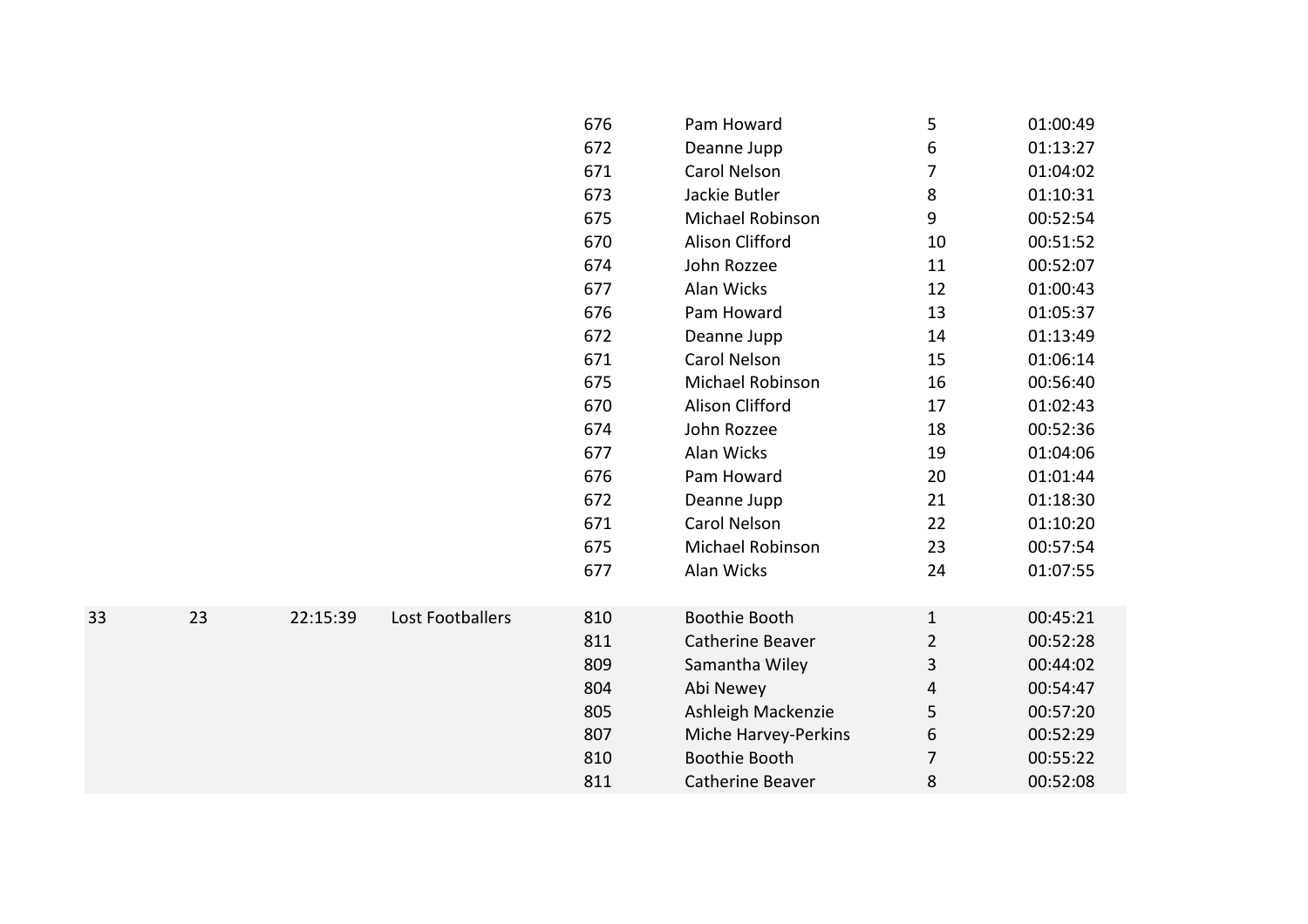|    |    |          |                      | 809 | Samantha Wiley        | 9                       | 00:45:16 |
|----|----|----------|----------------------|-----|-----------------------|-------------------------|----------|
|    |    |          |                      | 804 | Abi Newey             | 10                      | 00:55:27 |
|    |    |          |                      | 805 | Ashleigh Mackenzie    | 11                      | 00:58:02 |
|    |    |          |                      | 807 | Miche Harvey-Perkins  | 12                      | 00:55:01 |
|    |    |          |                      | 810 | <b>Boothie Booth</b>  | 13                      | 01:05:14 |
|    |    |          |                      | 811 | Catherine Beaver      | 14                      | 00:55:24 |
|    |    |          |                      | 809 | Samantha Wiley        | 15                      | 00:49:27 |
|    |    |          |                      | 804 | Abi Newey             | 16                      | 01:03:46 |
|    |    |          |                      | 805 | Ashleigh Mackenzie    | 17                      | 01:07:34 |
|    |    |          |                      | 807 | Miche Harvey-Perkins  | 18                      | 00:56:35 |
|    |    |          |                      | 810 | <b>Boothie Booth</b>  | 19                      | 01:15:59 |
|    |    |          |                      | 811 | Catherine Beaver      | 20                      | 01:01:54 |
|    |    |          |                      | 805 | Ashleigh Mackenzie    | 21                      | 01:38:19 |
|    |    |          |                      | 804 | Abi Newey             | 22                      | 01:02:50 |
|    |    |          |                      | 807 | Miche Harvey-Perkins  | 23                      | 00:50:54 |
|    |    |          |                      |     |                       |                         |          |
| 34 | 23 | 24:21:06 | <b>East End Road</b> | 488 | <b>Phillip Minns</b>  | $\mathbf{1}$            | 00:41:38 |
|    |    |          | Runners - Claret     | 490 | Alice Clilverd        | $\overline{2}$          | 00:52:00 |
|    |    |          |                      | 492 | Katherine Bellinger   | 3                       | 00:54:05 |
|    |    |          |                      | 493 | Emma Baldwin          | $\overline{\mathbf{4}}$ | 01:27:48 |
|    |    |          |                      | 489 | <b>Catherine Apps</b> | 5                       | 00:52:58 |
|    |    |          |                      | 491 | <b>Terry Minns</b>    | 6                       | 01:20:00 |
|    |    |          |                      | 495 | Deneise Bramble       | 7                       | 01:27:45 |
|    |    |          |                      | 495 | Deneise Bramble       | 8                       | 01:41:04 |
|    |    |          |                      | 494 | <b>Emily Bishop</b>   | 9                       | 01:16:42 |
|    |    |          |                      | 488 | <b>Phillip Minns</b>  | 10                      | 00:47:40 |
|    |    |          |                      | 490 | Alice Clilverd        | 11                      | 00:56:41 |
|    |    |          |                      | 490 | Alice Clilverd        | 12                      | 00:56:42 |
|    |    |          |                      | 489 | Catherine Apps        | 13                      | 01:03:20 |
|    |    |          |                      |     |                       |                         |          |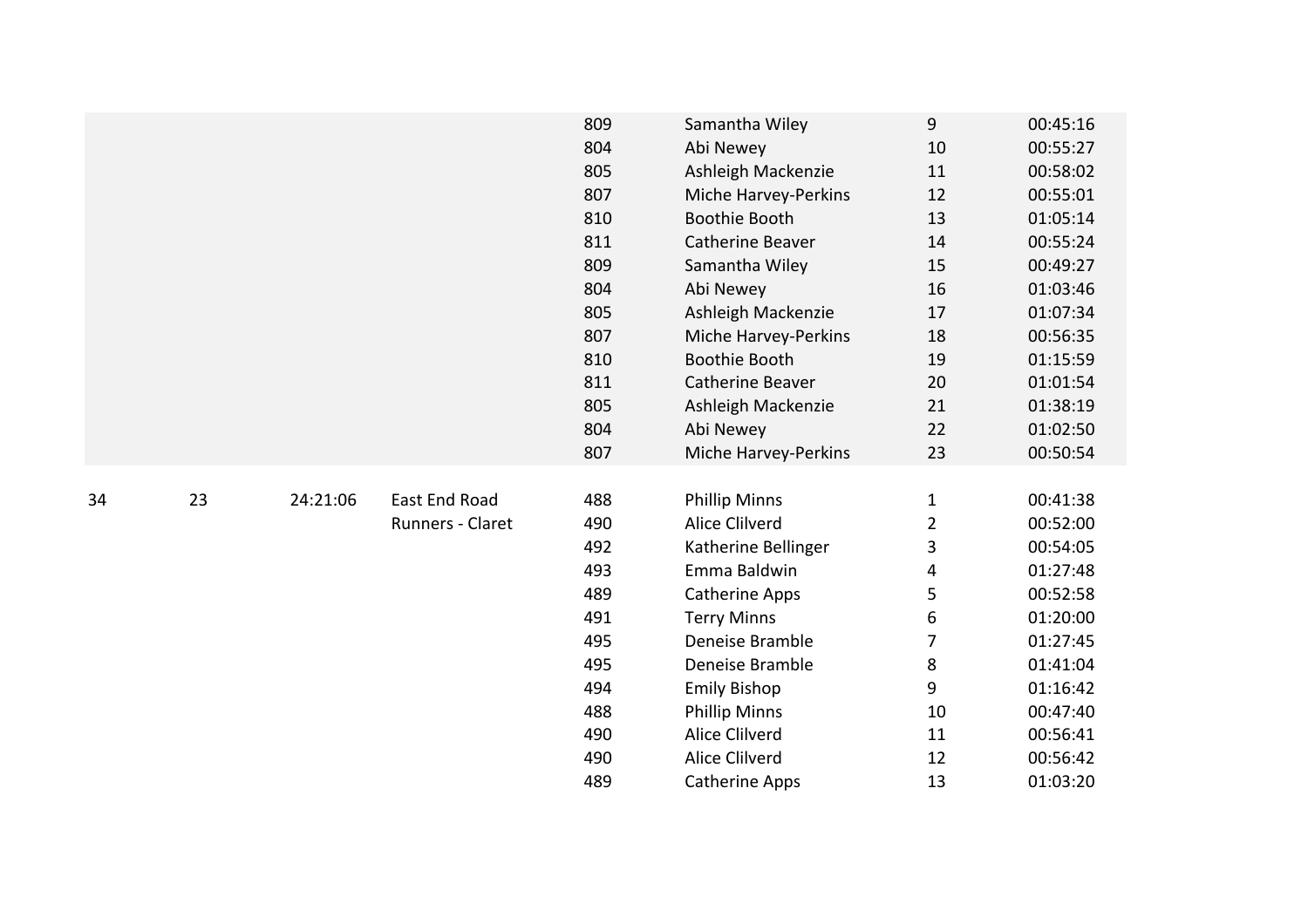|    |    |          |                       | 488 | <b>Phillip Minns</b>   | 14             | 00:36:31 |
|----|----|----------|-----------------------|-----|------------------------|----------------|----------|
|    |    |          |                       | 492 | Katherine Bellinger    | 15             | 01:01:59 |
|    |    |          |                       | 492 | Katherine Bellinger    | 16             | 01:05:55 |
|    |    |          |                       | 494 | <b>Emily Bishop</b>    | 17             | 01:26:59 |
|    |    |          |                       | 494 | <b>Emily Bishop</b>    | 18             | 01:27:26 |
|    |    |          |                       | 488 | <b>Phillip Minns</b>   | 19             | 00:43:38 |
|    |    |          |                       | 490 | Alice Clilverd         | 20             | 00:53:42 |
|    |    |          |                       | 489 | <b>Catherine Apps</b>  | 21             | 00:52:32 |
|    |    |          |                       | 492 | Katherine Bellinger    | 22             | 00:58:33 |
|    |    |          |                       | 490 | Alice Clilverd         | 23             | 00:55:28 |
|    |    |          |                       |     |                        |                |          |
| 35 | 23 | 24:37:01 | <b>SCRAMBLED LEGS</b> | 709 | <b>Steve Whitfield</b> | $\mathbf{1}$   | 00:53:08 |
|    |    |          | (Mixed)               | 706 | Kirstie Ann Woodgate   | $\overline{2}$ | 01:00:15 |
|    |    |          |                       | 703 | Danny White            | 3              | 00:52:24 |
|    |    |          |                       | 704 | Emma Dudman            | 4              | 00:54:53 |
|    |    |          |                       | 705 | Jamie Austin           | 5              | 00:57:27 |
|    |    |          |                       | 702 | Catherine Campen       | 6              | 01:10:15 |
|    |    |          |                       | 708 | <b>Luke Summers</b>    | 7              | 00:57:28 |
|    |    |          |                       | 707 | Lorraine Scott         | 8              | 01:14:02 |
|    |    |          |                       | 709 | <b>Steve Whitfield</b> | 9              | 00:56:50 |
|    |    |          |                       | 706 | Kirstie Ann Woodgate   | 10             | 00:59:02 |
|    |    |          |                       | 703 | Danny White            | 11             | 00:56:09 |
|    |    |          |                       | 704 | Emma Dudman            | 12             | 00:57:50 |
|    |    |          |                       | 705 | Jamie Austin           | 13             | 01:10:49 |
|    |    |          |                       | 702 | Catherine Campen       | 14             | 01:10:50 |
|    |    |          |                       | 708 | <b>Luke Summers</b>    | 15             | 00:58:31 |
|    |    |          |                       | 707 | Lorraine Scott         | 16             | 01:17:19 |
|    |    |          |                       | 709 | <b>Steve Whitfield</b> | 17             | 01:06:14 |
|    |    |          |                       | 706 | Kirstie Ann Woodgate   | 18             | 01:17:36 |
|    |    |          |                       |     |                        |                |          |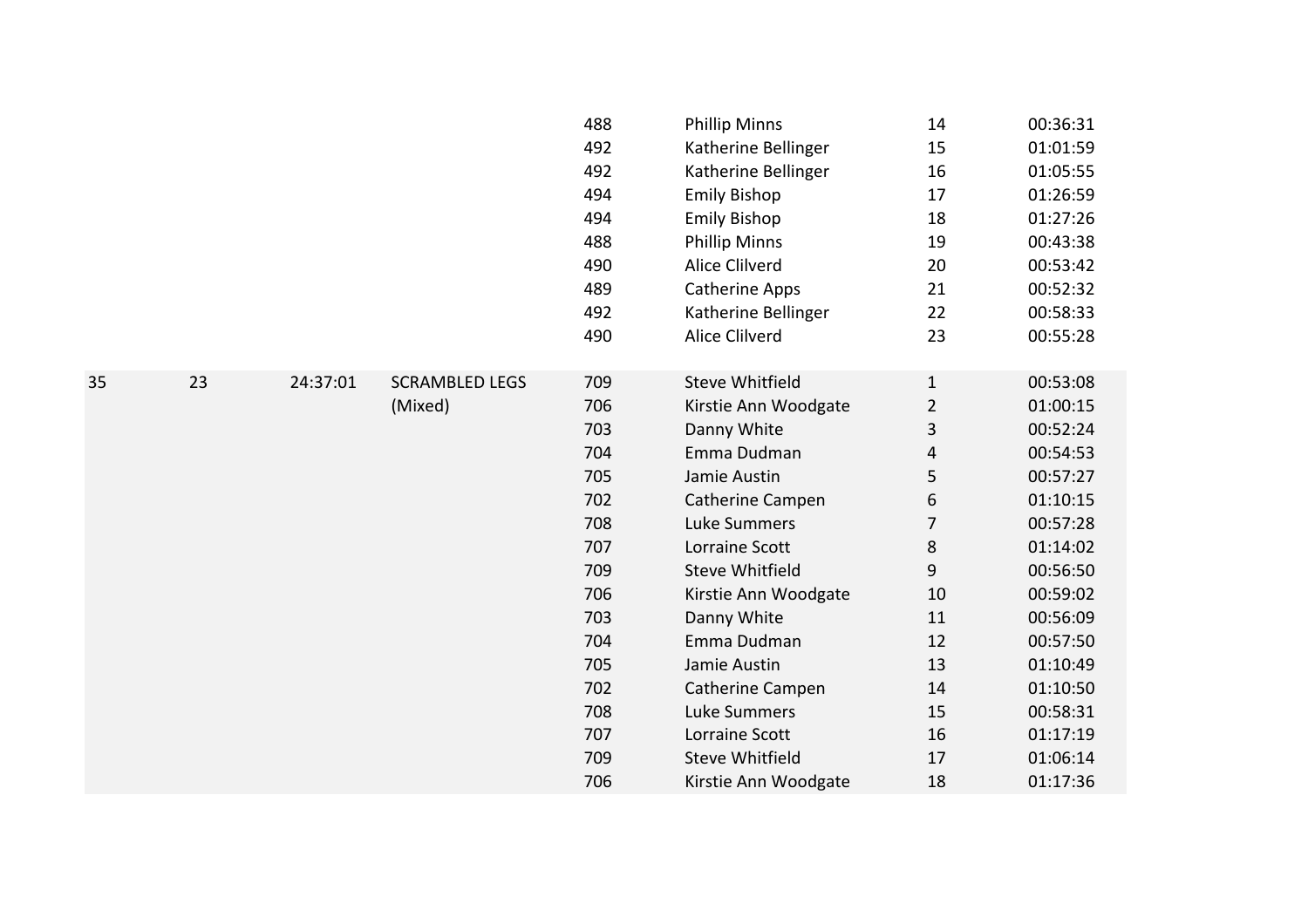|    |    |          |               | 703 | Danny White           | 19             | 00:57:32 |
|----|----|----------|---------------|-----|-----------------------|----------------|----------|
|    |    |          |               | 704 | Emma Dudman           | 20             | 00:58:12 |
|    |    |          |               | 705 | Jamie Austin          | 21             | 01:01:33 |
|    |    |          |               | 702 | Catherine Campen      | 22             | 01:17:35 |
|    |    |          |               | 708 | Luke Summers          | 23             | 01:31:07 |
|    |    |          |               |     |                       |                |          |
| 36 | 22 | 22:47:46 | Run twogether | 863 | Mark Berry            | $\mathbf{1}$   | 00:56:39 |
|    |    |          |               | 865 | Rosie Belsten         | $\overline{2}$ | 00:56:09 |
|    |    |          |               | 864 | <b>Neil Basil</b>     | 3              | 00:46:46 |
|    |    |          |               | 863 | Mark Berry            | 4              | 01:09:02 |
|    |    |          |               | 861 | Jon Busby             | 5              | 00:50:35 |
|    |    |          |               | 867 | <b>Kirsty Topping</b> | 6              | 01:11:02 |
|    |    |          |               | 862 | Lisa Ruddy            | 7              | 01:03:07 |
|    |    |          |               | 863 | Mark Berry            | 8              | 01:02:10 |
|    |    |          |               | 865 | Rosie Belsten         | 9              | 00:53:04 |
|    |    |          |               | 864 | Neil Basil            | 10             | 00:48:51 |
|    |    |          |               | 861 | Jon Busby             | 11             | 00:53:46 |
|    |    |          |               | 867 | <b>Kirsty Topping</b> | 12             | 01:05:14 |
|    |    |          |               | 862 | Lisa Ruddy            | 13             | 01:04:32 |
|    |    |          |               | 865 | Rosie Belsten         | 14             | 01:03:01 |
|    |    |          |               | 861 | Jon Busby             | 15             | 01:50:45 |
|    |    |          |               | 861 | Jon Busby             | 16             | 01:09:36 |
|    |    |          |               | 867 | <b>Kirsty Topping</b> | 17             | 01:12:56 |
|    |    |          |               | 862 | Lisa Ruddy            | 18             | 01:03:42 |
|    |    |          |               | 865 | Rosie Belsten         | 19             | 01:09:20 |
|    |    |          |               | 866 | Kelly Elsam           | 20             | 00:51:26 |
|    |    |          |               | 864 | <b>Neil Basil</b>     | 21             | 00:52:54 |
|    |    |          |               | 866 | Kelly Elsam           | 22             | 00:53:09 |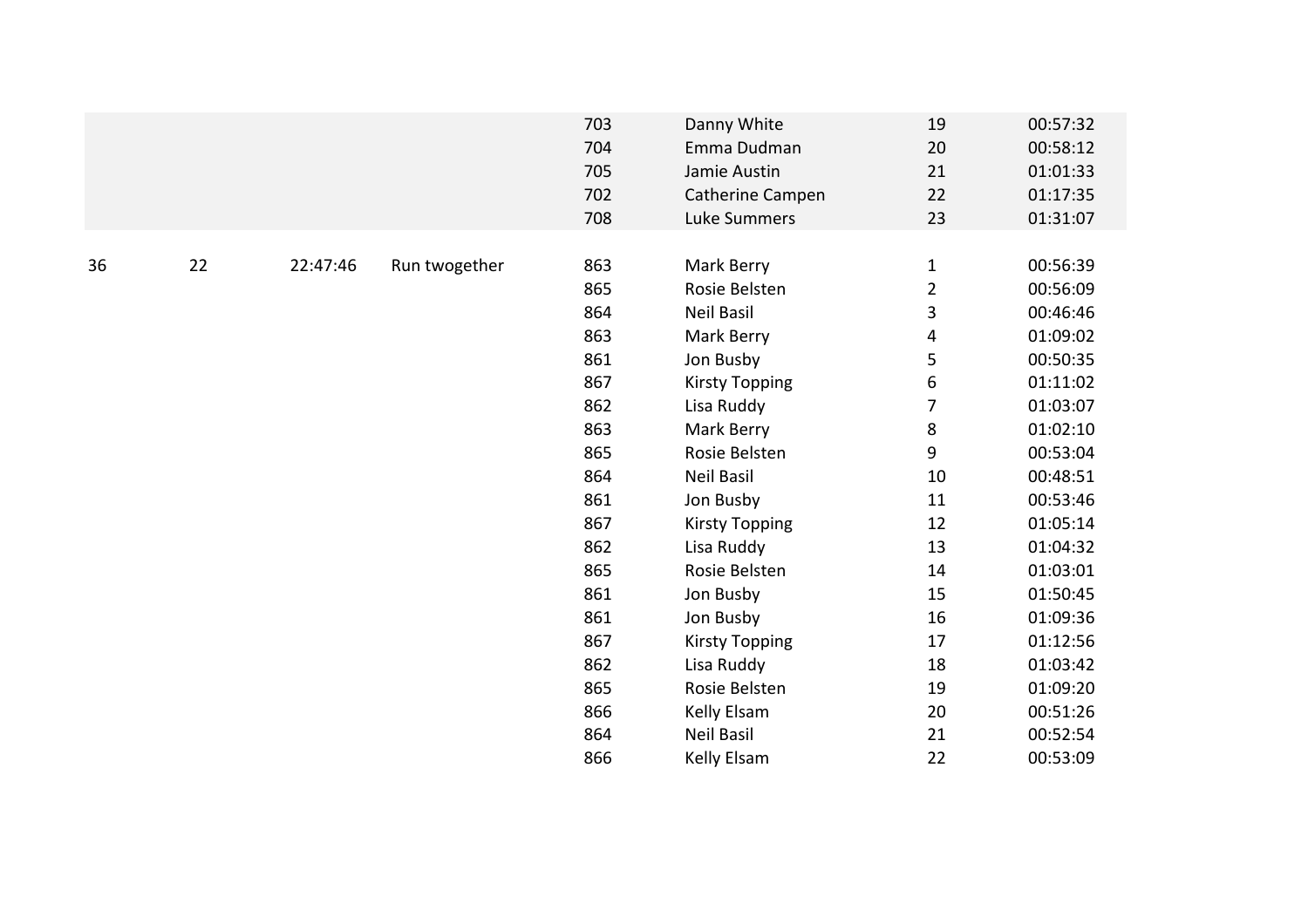| 37 | 22 | 24:32:32 | Itchen Spitfires RC | 496 | <b>Gillam McClure</b>   | $\mathbf{1}$   | 00:56:39 |
|----|----|----------|---------------------|-----|-------------------------|----------------|----------|
|    |    |          | <b>Blue Team</b>    | 497 | Paul Shave              | $\overline{2}$ | 00:58:08 |
|    |    |          |                     | 498 | Abigail Hamilton        | 3              | 00:55:23 |
|    |    |          |                     | 500 | Dani Bain               | 4              | 01:05:08 |
|    |    |          |                     | 499 | Marie Brett             | 5              | 01:02:38 |
|    |    |          |                     | 501 | <b>Kylie Torr</b>       | 6              | 01:23:02 |
|    |    |          |                     | 496 | <b>Gillam McClure</b>   | 7              | 00:52:18 |
|    |    |          |                     | 497 | Paul Shave              | $\,8\,$        | 00:57:52 |
|    |    |          |                     | 498 | Abigail Hamilton        | 9              | 00:56:59 |
|    |    |          |                     | 500 | Dani Bain               | 10             | 01:13:49 |
|    |    |          |                     | 499 | Marie Brett             | 11             | 01:08:24 |
|    |    |          |                     | 501 | Kylie Torr              | 12             | 01:36:53 |
|    |    |          |                     | 496 | <b>Gillam McClure</b>   | 13             | 00:53:21 |
|    |    |          |                     | 497 | Paul Shave              | 14             | 01:03:14 |
|    |    |          |                     | 498 | Abigail Hamilton        | 15             | 01:02:30 |
|    |    |          |                     | 500 | Dani Bain               | 16             | 01:27:59 |
|    |    |          |                     | 499 | Marie Brett             | 17             | 01:19:59 |
|    |    |          |                     | 501 | Kylie Torr              | 18             | 01:25:50 |
|    |    |          |                     | 496 | <b>Gillam McClure</b>   | 19             | 00:50:32 |
|    |    |          |                     | 497 | Paul Shave              | 20             | 01:01:49 |
|    |    |          |                     | 498 | Abigail Hamilton        | 21             | 00:54:35 |
|    |    |          |                     | 500 | Dani Bain               | 22             | 01:25:30 |
|    |    |          |                     |     |                         |                |          |
| 38 | 22 | 24:32:32 | Itchen Spitfires RC | 504 | <b>Charlie Gambrill</b> | $\mathbf{1}$   | 00:56:38 |
|    |    |          | <b>Red Team</b>     | 505 | David Brett             | $\overline{2}$ | 00:58:11 |
|    |    |          |                     | 506 | <b>Beth Farrow</b>      | 3              | 00:55:21 |
|    |    |          |                     | 509 | Sarah Shave             | 4              | 01:05:07 |
|    |    |          |                     | 508 | Mike Day                | 5              | 01:02:39 |
|    |    |          |                     | 507 | <b>Lindy Seymour</b>    | 6              | 01:22:59 |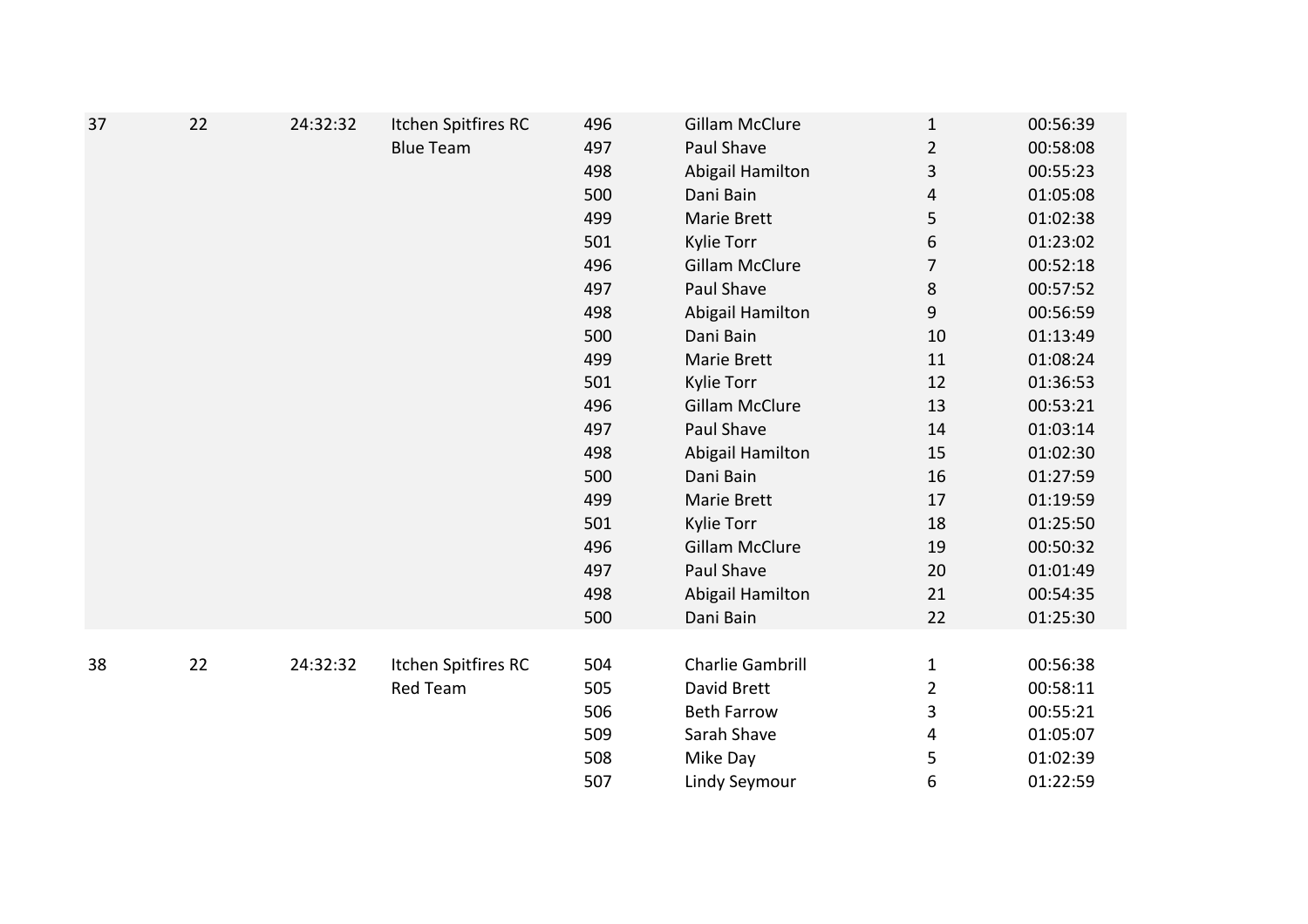|    |    |          |             | 504 | Charlie Gambrill        | 7              | 00:52:21 |
|----|----|----------|-------------|-----|-------------------------|----------------|----------|
|    |    |          |             | 505 | David Brett             | 8              | 00:57:54 |
|    |    |          |             | 506 | <b>Beth Farrow</b>      | 9              | 00:56:57 |
|    |    |          |             | 509 | Sarah Shave             | 10             | 01:13:49 |
|    |    |          |             | 508 | Mike Day                | 11             | 01:08:24 |
|    |    |          |             | 507 | Lindy Seymour           | 12             | 01:36:52 |
|    |    |          |             | 504 | Charlie Gambrill        | 13             | 00:53:22 |
|    |    |          |             | 505 | David Brett             | 14             | 01:03:16 |
|    |    |          |             | 506 | <b>Beth Farrow</b>      | 15             | 01:02:28 |
|    |    |          |             | 509 | Sarah Shave             | 16             | 01:27:59 |
|    |    |          |             | 508 | Mike Day                | 17             | 01:19:59 |
|    |    |          |             | 507 | Lindy Seymour           | 18             | 01:25:28 |
|    |    |          |             | 504 | <b>Charlie Gambrill</b> | 19             | 00:51:06 |
|    |    |          |             | 505 | David Brett             | 20             | 01:01:37 |
|    |    |          |             | 506 | <b>Beth Farrow</b>      | 21             | 00:54:35 |
|    |    |          |             | 509 | Sarah Shave             | 22             | 01:25:30 |
|    |    |          |             |     |                         |                |          |
| 39 | 21 | 24:05:55 | Tae Kwon Do | 613 | <b>Alison Edwards</b>   | $\mathbf{1}$   | 00:59:05 |
|    |    |          | runners     | 608 | Joanna Smith            | $\overline{2}$ | 01:17:17 |
|    |    |          |             | 609 | Julie Pearson           | 3              | 00:53:14 |
|    |    |          |             | 610 | Liz Read                | 4              | 00:58:56 |
|    |    |          |             | 612 | Ryan Green              | 5              | 00:55:20 |
|    |    |          |             | 609 | Julie Pearson           | 6              | 01:00:26 |
|    |    |          |             | 607 | Jim McCartney           | 7              | 01:09:28 |
|    |    |          |             | 606 |                         | 8              | 00:54:22 |
|    |    |          |             | 611 | Miles Lutwyche          | 9              | 00:50:33 |
|    |    |          |             | 613 | <b>Alison Edwards</b>   | 10             | 01:01:32 |
|    |    |          |             | 608 | Joanna Smith            | 11             | 01:27:16 |
|    |    |          |             | 610 | Liz Read                | 12             | 01:01:44 |
|    |    |          |             |     |                         |                |          |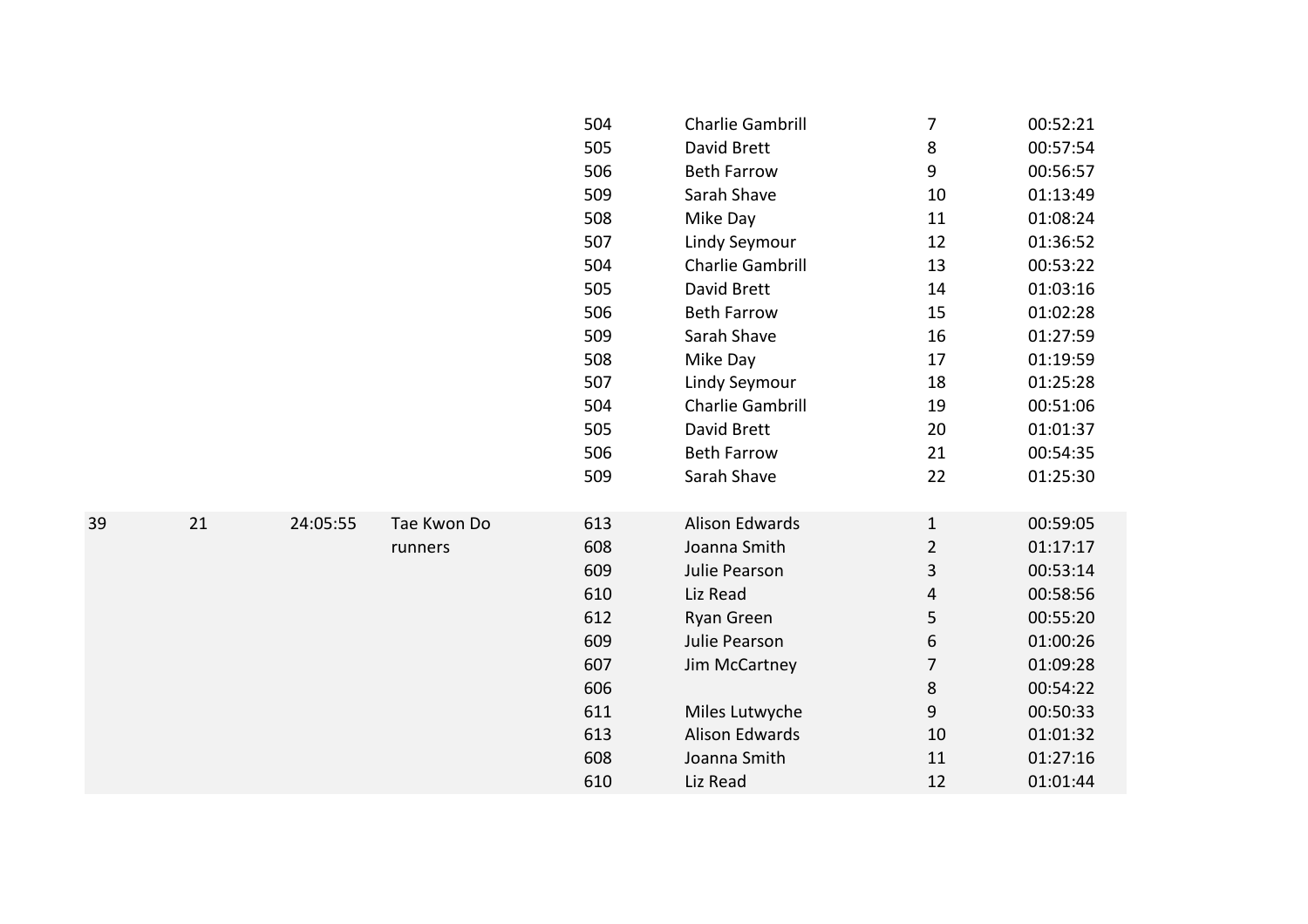|    |    |          |                 | 612<br>607<br>606<br>611<br>613<br>608<br>610<br>612<br>607                                                  | Ryan Green<br>Jim McCartney<br>Miles Lutwyche<br><b>Alison Edwards</b><br>Joanna Smith<br>Liz Read<br>Ryan Green<br>Jim McCartney                                                                                                                                                                     | 13<br>14<br>15<br>16<br>17<br>18<br>19<br>20<br>21                                                          | 01:06:43<br>01:19:27<br>01:52:39<br>00:59:07<br>01:01:41<br>01:49:19<br>01:03:08<br>01:00:34<br>01:24:04                                                                                     |
|----|----|----------|-----------------|--------------------------------------------------------------------------------------------------------------|-------------------------------------------------------------------------------------------------------------------------------------------------------------------------------------------------------------------------------------------------------------------------------------------------------|-------------------------------------------------------------------------------------------------------------|----------------------------------------------------------------------------------------------------------------------------------------------------------------------------------------------|
| 40 | 21 | 24:20:11 | <b>Team RWB</b> | 899<br>897<br>898<br>892<br>894<br>895<br>896<br>893<br>899<br>897<br>898<br>892<br>894<br>895<br>896<br>893 | <b>Troy Schuler</b><br>Lacey Kiefer<br>Rob Morrison<br>Dahlia Abdekoudous<br>Jason Aucoin<br>Jennifer Aucoin<br>David Kot<br><b>Elizabeth Duenas</b><br><b>Troy Schuler</b><br>Lacey Kiefer<br>Rob Morrison<br>Dahlia Abdekoudous<br>Jason Aucoin<br>Jennifer Aucoin<br>David Kot<br>Elizabeth Duenas | $\mathbf{1}$<br>$\overline{2}$<br>3<br>4<br>5<br>6<br>7<br>8<br>9<br>10<br>11<br>12<br>13<br>14<br>15<br>16 | 00:52:28<br>01:00:49<br>01:04:22<br>01:13:01<br>01:06:14<br>01:11:26<br>01:00:52<br>01:09:50<br>00:51:50<br>01:03:29<br>01:24:08<br>01:17:58<br>01:16:41<br>01:34:05<br>01:06:37<br>01:13:03 |
|    |    |          |                 | 899<br>897<br>898                                                                                            | <b>Troy Schuler</b><br>Lacey Kiefer<br>Rob Morrison                                                                                                                                                                                                                                                   | 17<br>18<br>19                                                                                              | 00:58:15<br>01:02:56<br>01:14:12                                                                                                                                                             |
|    |    |          |                 |                                                                                                              |                                                                                                                                                                                                                                                                                                       |                                                                                                             |                                                                                                                                                                                              |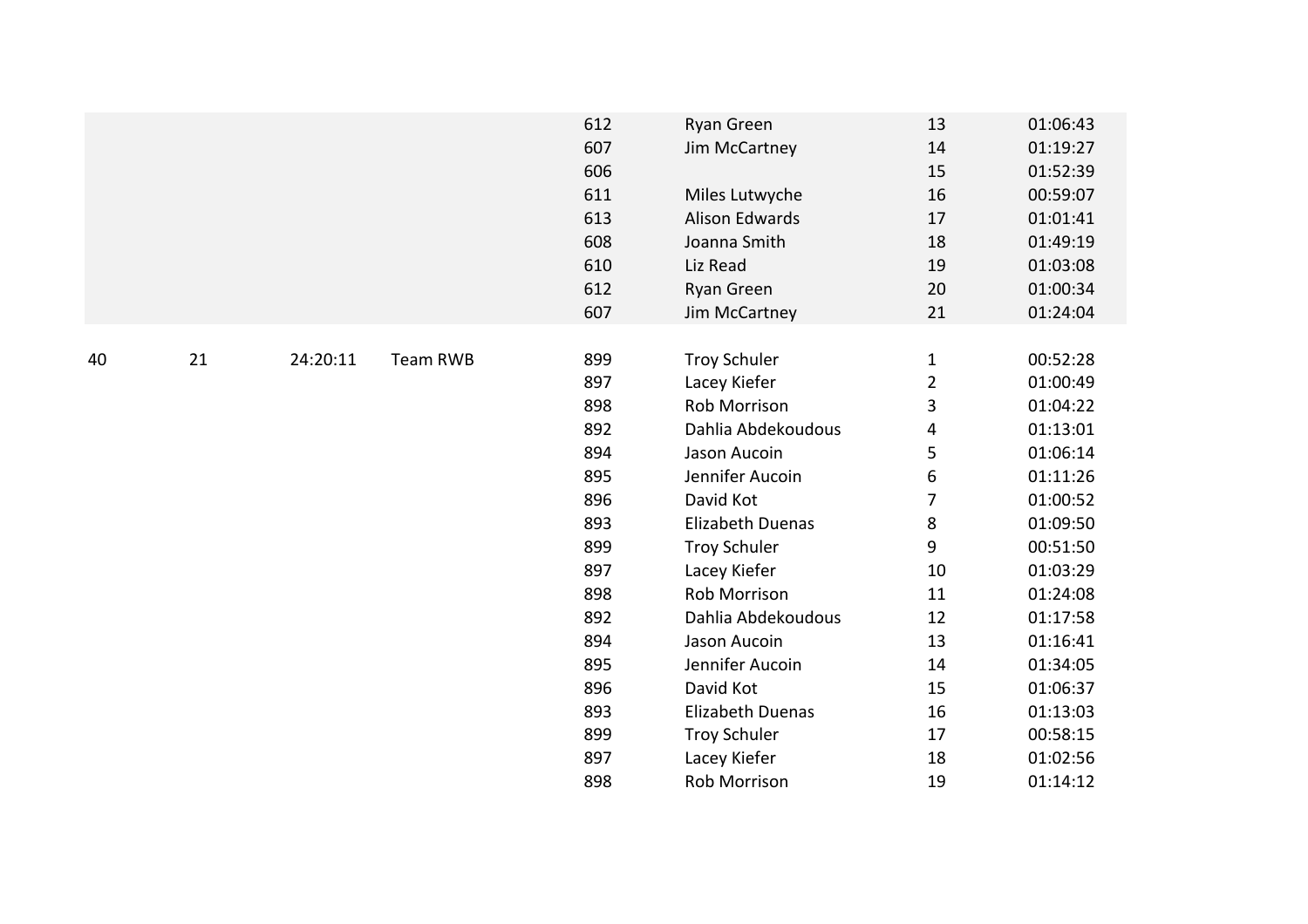|    |    |          |                     | 892<br>895 | Dahlia Abdekoudous<br>Jennifer Aucoin | 20<br>21       | 01:23:03<br>01:14:52 |
|----|----|----------|---------------------|------------|---------------------------------------|----------------|----------------------|
| 41 | 21 | 24:37:49 | The Red Daggers     | 725        | Jayne Kendall                         | $\mathbf{1}$   | 01:03:12             |
|    |    |          |                     | 722        | Sharon Robinson                       | $\overline{2}$ | 01:11:49             |
|    |    |          |                     | 720        | Leigh Moring                          | 3              | 01:05:24             |
|    |    |          |                     | 719        | Mick Pegnall                          | 4              | 00:54:06             |
|    |    |          |                     | 718        | <b>Carol Moring</b>                   | 5              | 01:12:06             |
|    |    |          |                     | 721        | Pippa-Anne Ridall                     | 6              | 01:23:42             |
|    |    |          |                     | 723        | <b>Stephen Easley</b>                 | 7              | 01:15:02             |
|    |    |          |                     | 724        | <b>Suzanne Castle</b>                 | 8              | 01:01:09             |
|    |    |          |                     | 725        | Jayne Kendall                         | 9              | 01:04:47             |
|    |    |          |                     | 722        | Sharon Robinson                       | 10             | 01:11:12             |
|    |    |          |                     | 720        | Leigh Moring                          | 11             | 01:12:50             |
|    |    |          |                     | 719        | Mick Pegnall                          | 12             | 00:56:59             |
|    |    |          |                     | 718        | <b>Carol Moring</b>                   | 13             | 01:10:36             |
|    |    |          |                     | 721        | Pippa-Anne Ridall                     | 14             | 01:27:11             |
|    |    |          |                     | 723        | <b>Stephen Easley</b>                 | 15             | 01:27:03             |
|    |    |          |                     | 724        | <b>Suzanne Castle</b>                 | 16             | 01:04:51             |
|    |    |          |                     | 725        | Jayne Kendall                         | 17             | 01:17:04             |
|    |    |          |                     | 722        | Sharon Robinson                       | 18             | 01:06:27             |
|    |    |          |                     | 719        | Mick Pegnall                          | 19             | 00:54:30             |
|    |    |          |                     | 721        | Pippa-Anne Ridall                     | 20             | 01:27:07             |
|    |    |          |                     | 724        | <b>Suzanne Castle</b>                 | 21             | 01:10:42             |
|    |    |          |                     |            |                                       |                |                      |
| 42 | 21 | 24:40:22 | <b>Sweat Regret</b> | 791        | Deb Galletta                          | 1              | 00:54:39             |
|    |    |          | & Oxygen Debt       | 790        | Dan Mitchell                          | $\overline{2}$ | 00:57:57             |
|    |    |          |                     | 793        | <b>Thomas Murphy</b>                  | 3              | 01:01:36             |
|    |    |          |                     | 792        | Anya Smith                            | 4              | 01:05:21             |
|    |    |          |                     |            |                                       |                |                      |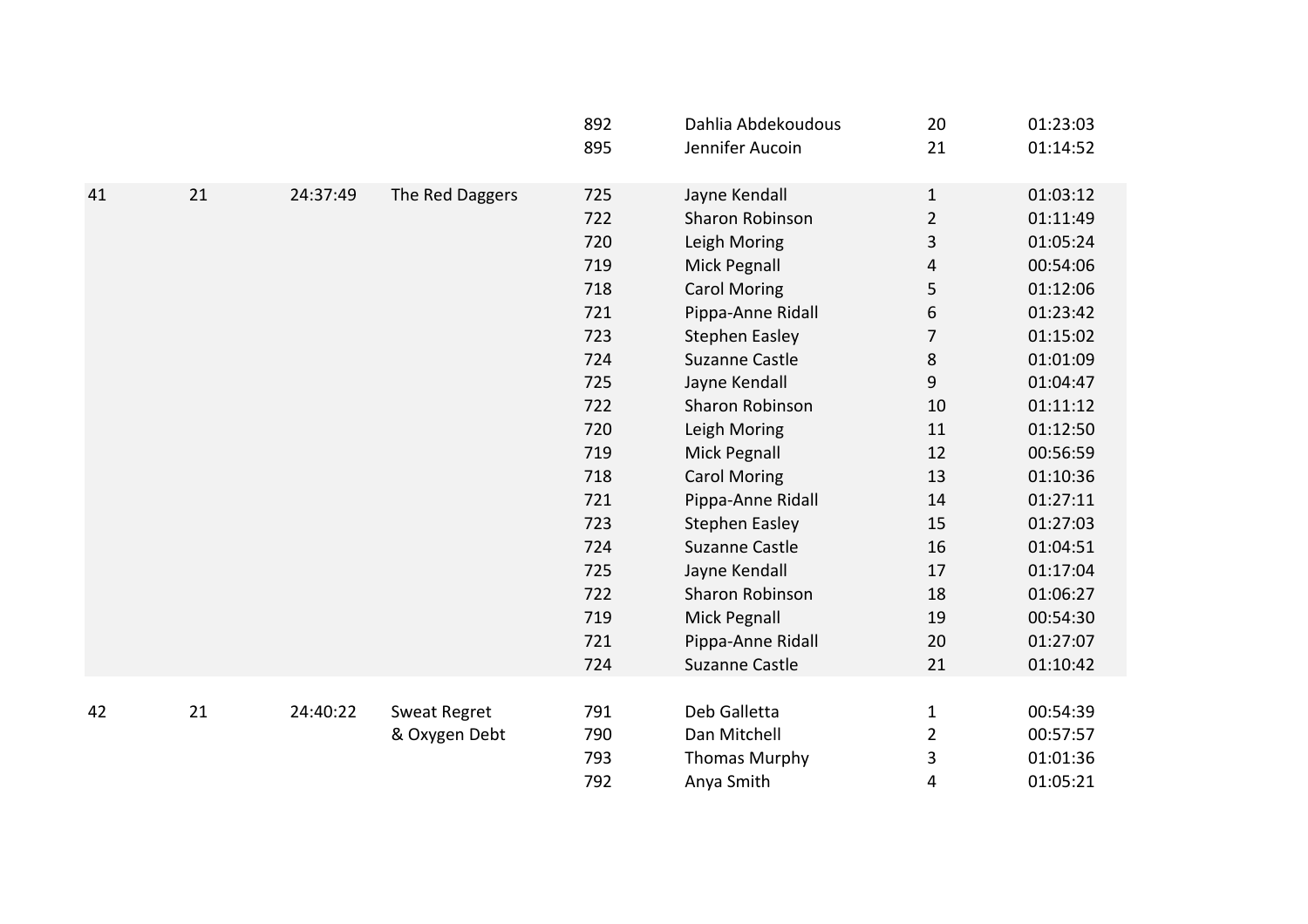|    |    |          |                      | 795 | Rebecca Murphy       | 5              | 01:09:50 |
|----|----|----------|----------------------|-----|----------------------|----------------|----------|
|    |    |          |                      | 788 | Andrew Holdsworth    | 6              | 01:01:52 |
|    |    |          |                      | 789 | Rachel Kiren         | 7              | 01:18:33 |
|    |    |          |                      | 794 | Dave Pike            | 8              | 01:11:13 |
|    |    |          |                      | 791 | Deb Galletta         | 9              | 01:04:26 |
|    |    |          |                      | 790 | Dan Mitchell         | 10             | 01:00:13 |
|    |    |          |                      | 793 | <b>Thomas Murphy</b> | 11             | 01:15:22 |
|    |    |          |                      | 795 | Rebecca Murphy       | 12             | 01:14:30 |
|    |    |          |                      | 788 | Andrew Holdsworth    | 13             | 01:04:36 |
|    |    |          |                      | 789 | Rachel Kiren         | 14             | 01:24:29 |
|    |    |          |                      | 794 | Dave Pike            | 15             | 01:16:48 |
|    |    |          |                      | 791 | Deb Galletta         | 16             | 01:14:08 |
|    |    |          |                      | 790 | Dan Mitchell         | 17             | 01:13:28 |
|    |    |          |                      | 793 | <b>Thomas Murphy</b> | 18             | 01:22:12 |
|    |    |          |                      | 792 | Anya Smith           | 19             | 01:26:08 |
|    |    |          |                      | 795 | Rebecca Murphy       | 20             | 01:22:10 |
|    |    |          |                      | 788 | Andrew Holdsworth    | 21             | 01:00:51 |
|    |    |          |                      |     |                      |                |          |
| 43 | 21 | 24:48:58 | <b>East End Road</b> | 622 | Martin Quinlan       | $\mathbf{1}$   | 00:56:15 |
|    |    |          | Runners - Red        | 626 | Vinodini patel       | $\overline{2}$ | 01:15:57 |
|    |    |          |                      | 629 | Rishi Patel          | 3              | 00:54:19 |
|    |    |          |                      | 625 | David Radford        | 4              | 01:06:49 |
|    |    |          |                      | 624 | Lisa Naylor          | 5              | 00:54:29 |
|    |    |          |                      | 627 | Alice Ridgeway       | 6              | 01:07:36 |
|    |    |          |                      | 623 | Barbara Dandy        | 7              | 01:33:53 |
|    |    |          |                      | 628 | Ravindra Luggah      | 8              | 01:28:01 |
|    |    |          |                      | 622 | Martin Quinlan       | 9              | 01:09:01 |
|    |    |          |                      | 629 | Rishi Patel          | 10             | 00:57:45 |
|    |    |          |                      | 625 | David Radford        | 11             | 01:06:35 |
|    |    |          |                      |     |                      |                |          |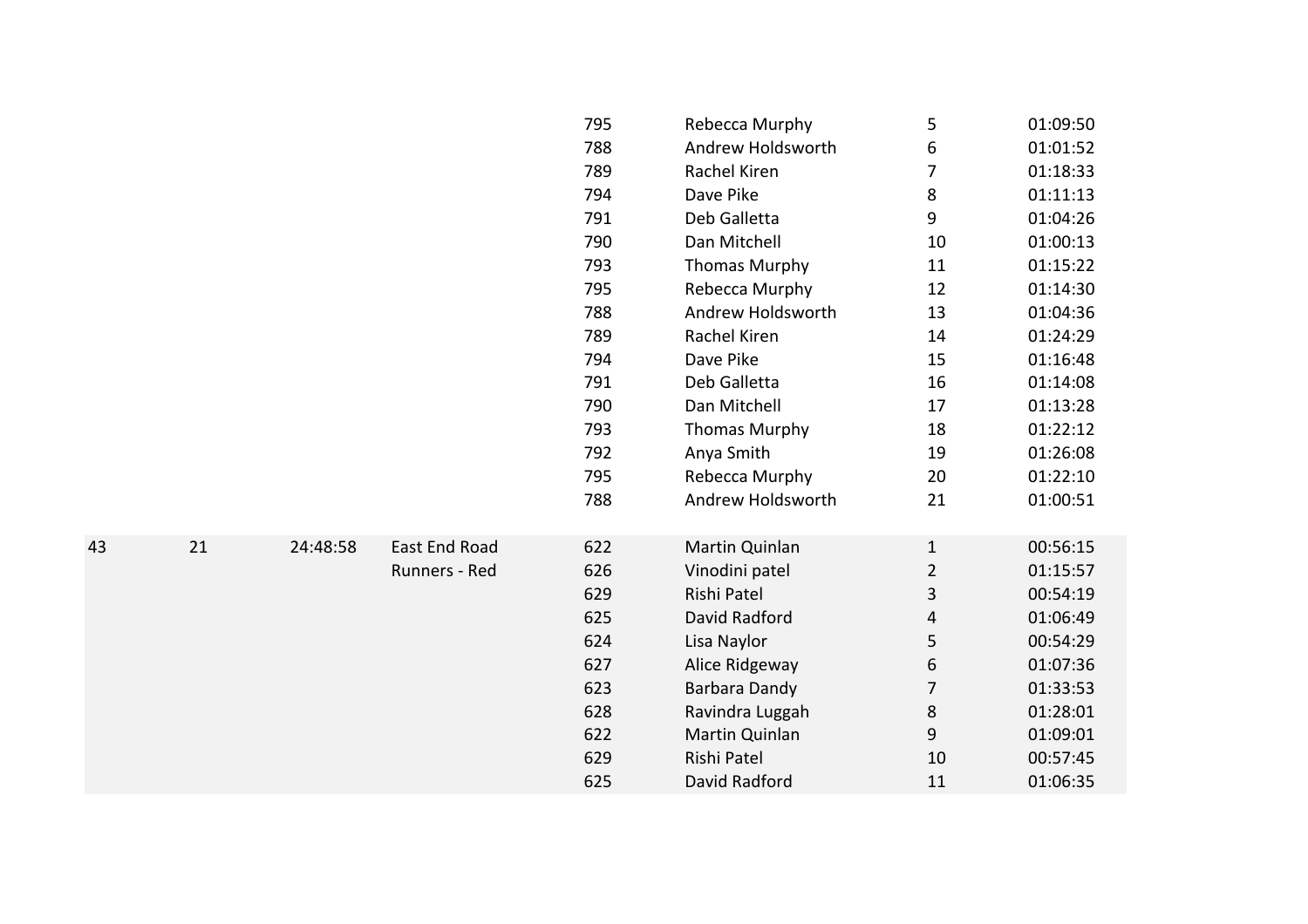|    |    |          |                      | 627 | Alice Ridgeway  | 12             | 01:14:21 |
|----|----|----------|----------------------|-----|-----------------|----------------|----------|
|    |    |          |                      | 622 | Martin Quinlan  | 13             | 01:11:59 |
|    |    |          |                      | 628 | Ravindra Luggah | 14             | 01:18:27 |
|    |    |          |                      | 628 | Ravindra Luggah | 15             | 01:32:27 |
|    |    |          |                      | 629 | Rishi Patel     | 16             | 01:29:49 |
|    |    |          |                      | 622 | Martin Quinlan  | 17             | 01:02:46 |
|    |    |          |                      | 624 | Lisa Naylor     | 18             | 00:53:00 |
|    |    |          |                      | 627 | Alice Ridgeway  | 19             | 01:19:01 |
|    |    |          |                      | 626 | Vinodini patel  | 20             | 01:19:52 |
|    |    |          |                      | 624 | Lisa Naylor     | 21             | 00:56:36 |
|    |    |          |                      |     |                 |                |          |
| 44 | 20 | 23:17:03 | Dacorum & Tring AC - | 753 | Rebecca White   | $\mathbf{1}$   | 01:02:33 |
|    |    |          | The Megabites        | 757 | Jason Hawkridge | $\overline{2}$ | 01:12:11 |
|    |    |          |                      | 750 | Sam Sullivan    | 3              | 00:49:07 |
|    |    |          |                      | 755 | Rob Lewis       | 4              | 00:56:25 |
|    |    |          |                      | 751 | Denise Burford  | 5              | 01:04:03 |
|    |    |          |                      | 754 | Helen Reardon   | 6              | 01:11:19 |
|    |    |          |                      | 757 | Jason Hawkridge | $\overline{7}$ | 01:20:08 |
|    |    |          |                      | 756 | Kayleigh Halvey | 8              | 01:04:07 |
|    |    |          |                      | 752 | Emma Donovan    | 9              | 01:40:08 |
|    |    |          |                      | 753 | Rebecca White   | 10             | 01:41:22 |
|    |    |          |                      | 750 | Sam Sullivan    | 11             | 00:58:56 |
|    |    |          |                      | 755 | Rob Lewis       | 12             | 01:05:08 |
|    |    |          |                      | 751 | Denise Burford  | 13             | 01:06:43 |
|    |    |          |                      | 754 | Helen Reardon   | 14             | 01:06:48 |
|    |    |          |                      | 752 | Emma Donovan    | 15             | 01:47:11 |
|    |    |          |                      | 756 | Kayleigh Halvey | 16             | 01:11:46 |
|    |    |          |                      | 753 | Rebecca White   | 17             | 01:02:34 |
|    |    |          |                      | 750 | Sam Sullivan    | 18             | 00:50:47 |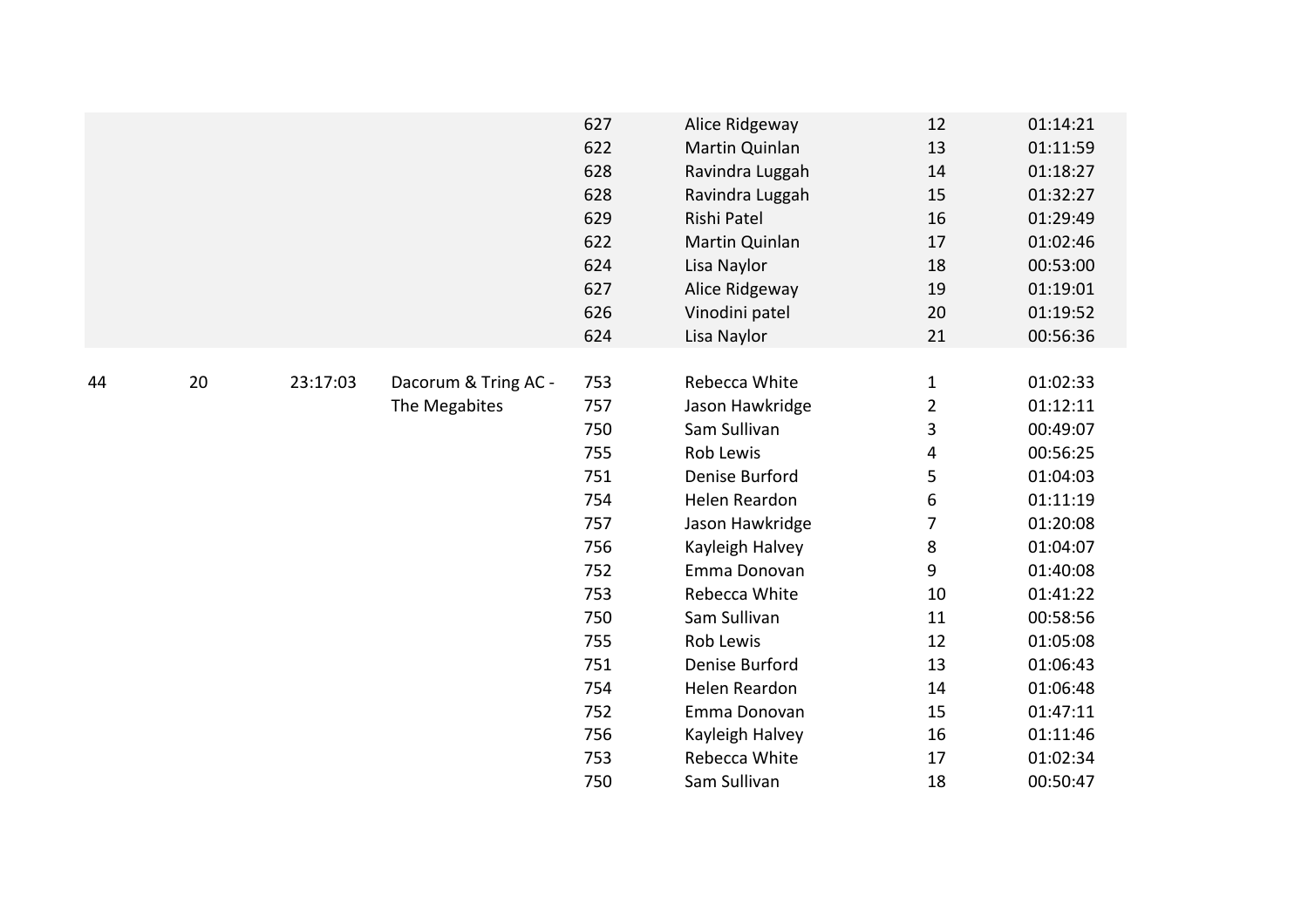|    |    |          |                      | 755<br>753 | Rob Lewis<br>Rebecca White | 19<br>20       | 00:57:24<br>01:08:23 |
|----|----|----------|----------------------|------------|----------------------------|----------------|----------------------|
| 45 | 20 | 24:20:06 | <b>Tiptree Rough</b> | 456        | Ann-marie Bearne           | $\mathbf{1}$   | 01:03:55             |
|    |    |          | Runners              | 457        | James Slater               | $\overline{2}$ | 00:49:40             |
|    |    |          |                      | 458        | <b>Glen Edwards</b>        | 3              | 00:47:00             |
|    |    |          |                      | 459        | Phillip Clarke             | 4              | 00:56:42             |
|    |    |          |                      | 460        | Rebecca McVelia            | 5              | 01:21:31             |
|    |    |          |                      | 461        | <b>Tina Clarke</b>         | 6              | 00:59:10             |
|    |    |          |                      | 463        | John Mcvelia               | 7              | 01:05:15             |
|    |    |          |                      | 463        | John Mcvelia               | 8              | 01:12:00             |
|    |    |          |                      | 456        | Ann-marie Bearne           | 9              | 01:31:07             |
|    |    |          |                      | 457        | James Slater               | 10             | 01:08:13             |
|    |    |          |                      | 457        | James Slater               | 11             | 00:57:35             |
|    |    |          |                      | 458        | <b>Glen Edwards</b>        | 12             | 00:58:14             |
|    |    |          |                      | 458        | <b>Glen Edwards</b>        | 13             | 01:00:02             |
|    |    |          |                      | 461        | <b>Tina Clarke</b>         | 14             | 04:37:15             |
|    |    |          |                      | 461        | <b>Tina Clarke</b>         | 15             | 01:04:53             |
|    |    |          |                      | 459        | Phillip Clarke             | 16             | 00:55:55             |
|    |    |          |                      | 457        | James Slater               | 17             | 00:53:22             |
|    |    |          |                      | 463        | John Mcvelia               | 18             | 01:09:02             |
|    |    |          |                      | 458        | <b>Glen Edwards</b>        | 19             | 00:47:03             |
|    |    |          |                      | 461        | <b>Tina Clarke</b>         | 20             | 01:02:12             |
|    |    |          |                      |            |                            |                |                      |
| 46 | 19 | 22:12:42 | <b>Hemel Runners</b> | 803        | Lee Bryant                 | $\mathbf{1}$   | 00:55:54             |
|    |    |          |                      | 802        | Wayne Dickinson            | $\overline{2}$ | 01:04:05             |
|    |    |          |                      | 799        | <b>Hayley Morris</b>       | 3              | 01:22:05             |
|    |    |          |                      | 801        | <b>Thomas Richards</b>     | 4              | 01:09:07             |
|    |    |          |                      | 797        | Carol MacDonald            | 5              | 00:57:47             |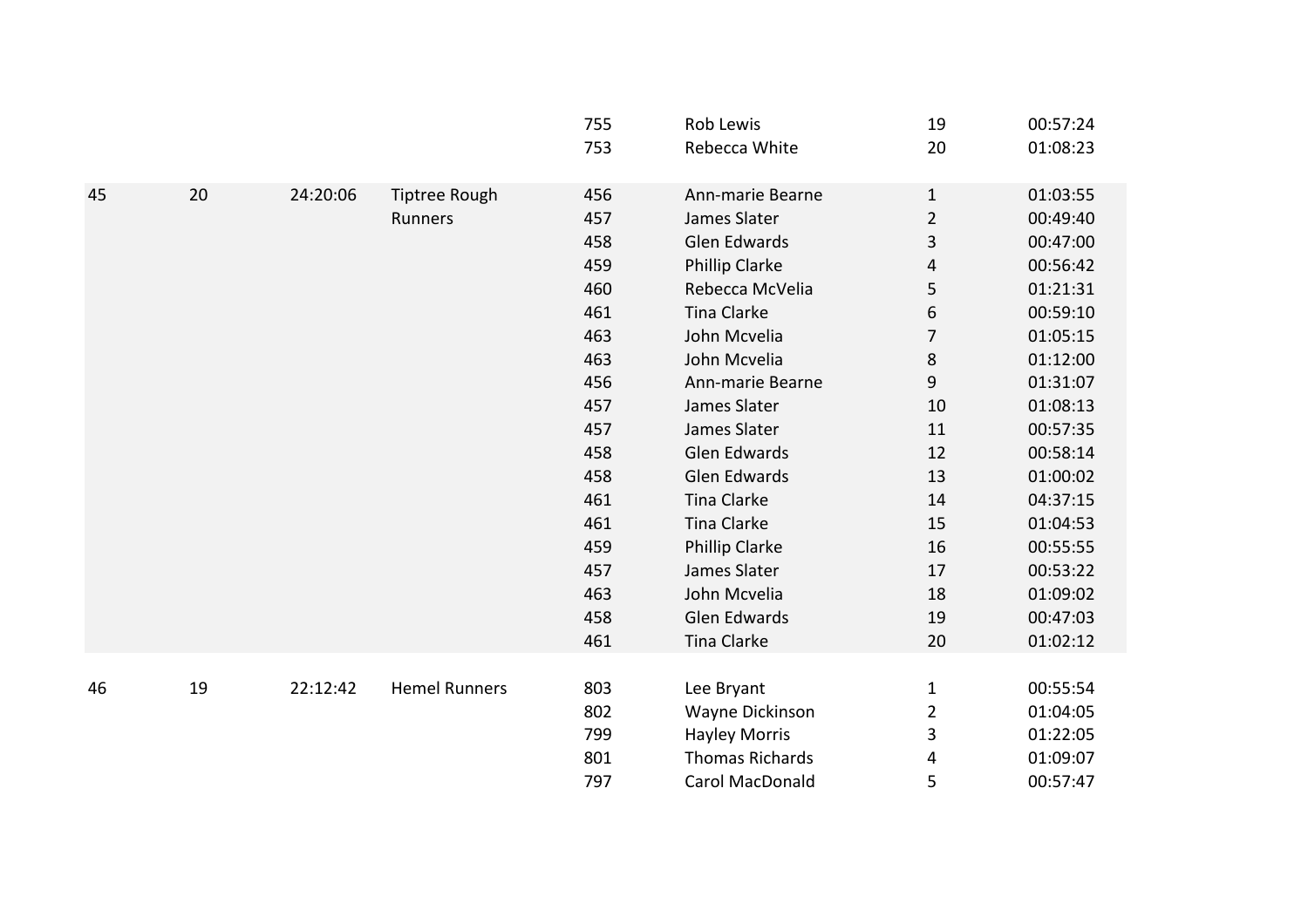|    |    |          |                              | 800 | Kodie Mitchell         | 6              | 01:08:27 |
|----|----|----------|------------------------------|-----|------------------------|----------------|----------|
|    |    |          |                              | 798 | Dave Cook              | 7              | 01:20:01 |
|    |    |          |                              | 803 | Lee Bryant             | 8              | 00:59:45 |
|    |    |          |                              | 802 | Wayne Dickinson        | 9              | 01:01:12 |
|    |    |          |                              | 799 | <b>Hayley Morris</b>   | 10             | 01:24:38 |
|    |    |          |                              | 801 | <b>Thomas Richards</b> | 11             | 01:05:41 |
|    |    |          |                              | 797 | Carol MacDonald        | 12             | 01:00:05 |
|    |    |          |                              | 800 | Kodie Mitchell         | 13             | 01:05:27 |
|    |    |          |                              | 798 | Dave Cook              | 14             | 01:09:00 |
|    |    |          |                              | 802 | Wayne Dickinson        | 15             | 01:17:28 |
|    |    |          |                              | 800 | Kodie Mitchell         | 16             | 01:16:35 |
|    |    |          |                              | 797 | Carol MacDonald        | 17             | 01:16:14 |
|    |    |          |                              | 802 | Wayne Dickinson        | 18             | 01:11:28 |
|    |    |          |                              | 798 | Dave Cook              | 19             | 01:27:43 |
|    |    |          |                              |     |                        |                |          |
| 47 | 19 | 25:10:36 | <b>East End Road Runners</b> | 903 | Claire Adamson         | $\mathbf{1}$   | 01:00:01 |
|    |    |          | Woo Hook!                    | 900 | Allyson Johnson        | $\overline{2}$ | 01:31:45 |
|    |    |          |                              | 901 | <b>Sherry Moran</b>    | 3              | 01:06:16 |
|    |    |          |                              | 902 | Sarah Bemand           | 4              | 01:04:09 |
|    |    |          |                              | 903 | Claire Adamson         | 5              | 01:02:47 |
|    |    |          |                              | 904 | <b>Shirley Sceats</b>  | 6              | 01:52:39 |
|    |    |          |                              | 907 | <b>Esther Shifra</b>   | 7              | 01:39:26 |
|    |    |          |                              | 906 | Yogesh Patel           | $\,8\,$        | 01:23:47 |
|    |    |          |                              | 901 | <b>Sherry Moran</b>    | 9              | 01:10:01 |
|    |    |          |                              | 900 | Allyson Johnson        | 10             | 01:37:17 |
|    |    |          |                              | 903 | Claire Adamson         | 11             | 01:08:38 |
|    |    |          |                              | 903 | Claire Adamson         | 12             | 01:12:36 |
|    |    |          |                              | 905 | Asad Muzammal          | 13             | 01:35:39 |
|    |    |          |                              | 906 | Yogesh Patel           | 14             | 01:28:38 |